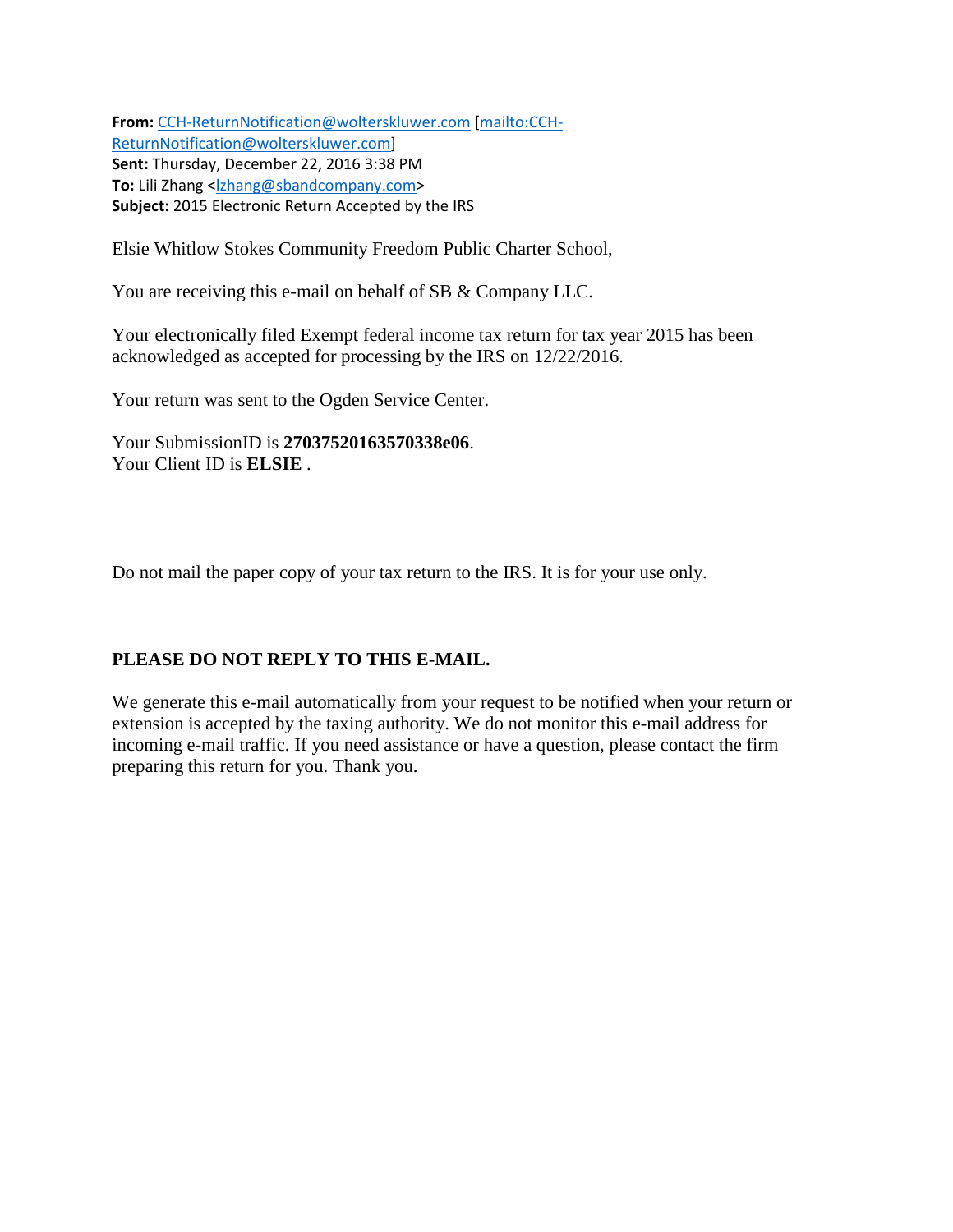| Form 8879-EO                                                    | <b>IRS e-file Signature Authorization</b><br>for an Exempt Organization                                                                                                                                                                                                                                                                                                                                                                                                                                                                                                                                                                                                                                                                                                                                                               |                 | OMB No. 1545-1878                                 |
|-----------------------------------------------------------------|---------------------------------------------------------------------------------------------------------------------------------------------------------------------------------------------------------------------------------------------------------------------------------------------------------------------------------------------------------------------------------------------------------------------------------------------------------------------------------------------------------------------------------------------------------------------------------------------------------------------------------------------------------------------------------------------------------------------------------------------------------------------------------------------------------------------------------------|-----------------|---------------------------------------------------|
|                                                                 | For calendar year 2015, or fiscal year beginning $\rm\bf\,JUL\_1$ , 2015, and ending $\rm\,JUN\_30$ , 20 $16$                                                                                                                                                                                                                                                                                                                                                                                                                                                                                                                                                                                                                                                                                                                         |                 |                                                   |
| Department of the Treasury                                      | Do not send to the IRS. Keep for your records.                                                                                                                                                                                                                                                                                                                                                                                                                                                                                                                                                                                                                                                                                                                                                                                        |                 | 2015                                              |
| Internal Revenue Service                                        | Information about Form 8879-EO and its instructions is at www.jrs.gov/form8879eo.                                                                                                                                                                                                                                                                                                                                                                                                                                                                                                                                                                                                                                                                                                                                                     |                 |                                                   |
| Name of exempt organization                                     |                                                                                                                                                                                                                                                                                                                                                                                                                                                                                                                                                                                                                                                                                                                                                                                                                                       |                 | <b>Employer identification number</b>             |
| Public Charter School                                           | Elsie Whitlow Stokes Community Freedom                                                                                                                                                                                                                                                                                                                                                                                                                                                                                                                                                                                                                                                                                                                                                                                                |                 | 52-2094777                                        |
| Name and title of officer<br>Erika Bryant<br>Executive Director |                                                                                                                                                                                                                                                                                                                                                                                                                                                                                                                                                                                                                                                                                                                                                                                                                                       |                 |                                                   |
| <b>Part I</b>                                                   | Type of Return and Return Information (Whole Dollars Only)                                                                                                                                                                                                                                                                                                                                                                                                                                                                                                                                                                                                                                                                                                                                                                            |                 |                                                   |
| than 1 line in Part I.                                          | Check the box for the return for which you are using this Form 8879-EO and enter the applicable amount, if any, from the return. If you check the box<br>on line 1a, 2a, 3a, 4a, or 5a, below, and the amount on that line for the return being filed with this form was blank, then leave line 1b, 2b, 3b, 4b, or 5b,<br>whichever is applicable, blank (do not enter -0-). But, if you entered -0- on the return, then enter -0- on the applicable line below. Do not complete more                                                                                                                                                                                                                                                                                                                                                 |                 |                                                   |
| 1a Form 990 check here                                          | <b>b</b> Total revenue, if any (Form 990, Part VIII, column (A), line 12)  1b $\frac{7}{100}$ , 383, 259.<br>$\blacktriangleright$ $\mid$ $\bf{X}\mid$                                                                                                                                                                                                                                                                                                                                                                                                                                                                                                                                                                                                                                                                                |                 |                                                   |
| 2a Form 990-EZ check here                                       |                                                                                                                                                                                                                                                                                                                                                                                                                                                                                                                                                                                                                                                                                                                                                                                                                                       |                 |                                                   |
| 3a Form 1120-POL check here                                     |                                                                                                                                                                                                                                                                                                                                                                                                                                                                                                                                                                                                                                                                                                                                                                                                                                       |                 |                                                   |
| 4a Form 990-PF check here                                       |                                                                                                                                                                                                                                                                                                                                                                                                                                                                                                                                                                                                                                                                                                                                                                                                                                       |                 |                                                   |
| 5a Form 8868 check here                                         |                                                                                                                                                                                                                                                                                                                                                                                                                                                                                                                                                                                                                                                                                                                                                                                                                                       |                 |                                                   |
| Part II                                                         | <b>Declaration and Signature Authorization of Officer</b>                                                                                                                                                                                                                                                                                                                                                                                                                                                                                                                                                                                                                                                                                                                                                                             |                 |                                                   |
| Officer's PIN: check one box only                               | debit) entry to the financial institution account indicated in the tax preparation software for payment of the organization's federal taxes owed on this<br>return, and the financial institution to debit the entry to this account. To revoke a payment, I must contact the U.S. Treasury Financial Agent at<br>1-888-353-4537 no later than 2 business days prior to the payment (settlement) date. I also authorize the financial institutions involved in the<br>processing of the electronic payment of taxes to receive confidential information necessary to answer inquiries and resolve issues related to the<br>payment. I have selected a personal identification number (PIN) as my signature for the organization's electronic return and, if applicable, the<br>organization's consent to electronic funds withdrawal. |                 |                                                   |
|                                                                 | $\overline{X}$ lauthorize SB & Company, LLC                                                                                                                                                                                                                                                                                                                                                                                                                                                                                                                                                                                                                                                                                                                                                                                           |                 | 94777                                             |
|                                                                 | <b>ERO</b> firm name                                                                                                                                                                                                                                                                                                                                                                                                                                                                                                                                                                                                                                                                                                                                                                                                                  | to enter my PIN | Enter five numbers, but<br>do not enter all zeros |
|                                                                 | as my signature on the organization's tax year 2015 electronically filed return. If I have indicated within this return that a copy of the return<br>is being filed with a state agency(ies) regulating charities as part of the IRS Fed/State program, I also authorize the aforementioned ERO to<br>enter my PIN on the return's disclosure consent screen.                                                                                                                                                                                                                                                                                                                                                                                                                                                                         |                 |                                                   |
| Officer's signature                                             | As an officer of the organization, I will enter my PIN as my signature on the organization's tax year 2015 electronically filed return. If I have<br>indicated within this return that a copy of the return is being filed with a state agency(ies) regulating charities as part of the IRS Fed/State<br>program, I will september (PIN on the return's ensemble consent suffeen.<br>Date                                                                                                                                                                                                                                                                                                                                                                                                                                             |                 |                                                   |
|                                                                 |                                                                                                                                                                                                                                                                                                                                                                                                                                                                                                                                                                                                                                                                                                                                                                                                                                       |                 |                                                   |
| <b>Part III</b>                                                 | <b>Certification and Authentication</b>                                                                                                                                                                                                                                                                                                                                                                                                                                                                                                                                                                                                                                                                                                                                                                                               |                 |                                                   |
|                                                                 | <b>ERO's EFIN/PIN.</b> Enter your six-digit electronic filing identification                                                                                                                                                                                                                                                                                                                                                                                                                                                                                                                                                                                                                                                                                                                                                          |                 |                                                   |
|                                                                 | 27037520721<br>number (EFIN) followed by your five-digit self-selected PIN.<br>do not enter all zeros                                                                                                                                                                                                                                                                                                                                                                                                                                                                                                                                                                                                                                                                                                                                 |                 |                                                   |
| e-file Providers for Business Returns.                          | I certify that the above numeric entry is my PIN, which is my signature on the 2015 electronically filed return for the organization indicated above. I<br>confirm that I am submitting this return in accordance with the requirements of Pub. 4163, Modernized e-File (MeF) Information for Authorized IRS                                                                                                                                                                                                                                                                                                                                                                                                                                                                                                                          |                 |                                                   |
| ERO's signature                                                 | Date $\triangleright$ 12/15/16                                                                                                                                                                                                                                                                                                                                                                                                                                                                                                                                                                                                                                                                                                                                                                                                        |                 |                                                   |
|                                                                 | <b>ERO Must Retain This Form - See Instructions</b><br>Do Not Submit This Form To the IRS Unless Requested To Do So                                                                                                                                                                                                                                                                                                                                                                                                                                                                                                                                                                                                                                                                                                                   |                 |                                                   |
|                                                                 |                                                                                                                                                                                                                                                                                                                                                                                                                                                                                                                                                                                                                                                                                                                                                                                                                                       |                 |                                                   |
| 523051<br>$10 - 19 - 15$                                        | LHA For Paperwork Reduction Act Notice, see instructions.                                                                                                                                                                                                                                                                                                                                                                                                                                                                                                                                                                                                                                                                                                                                                                             |                 | Form 8879-EO (2015)                               |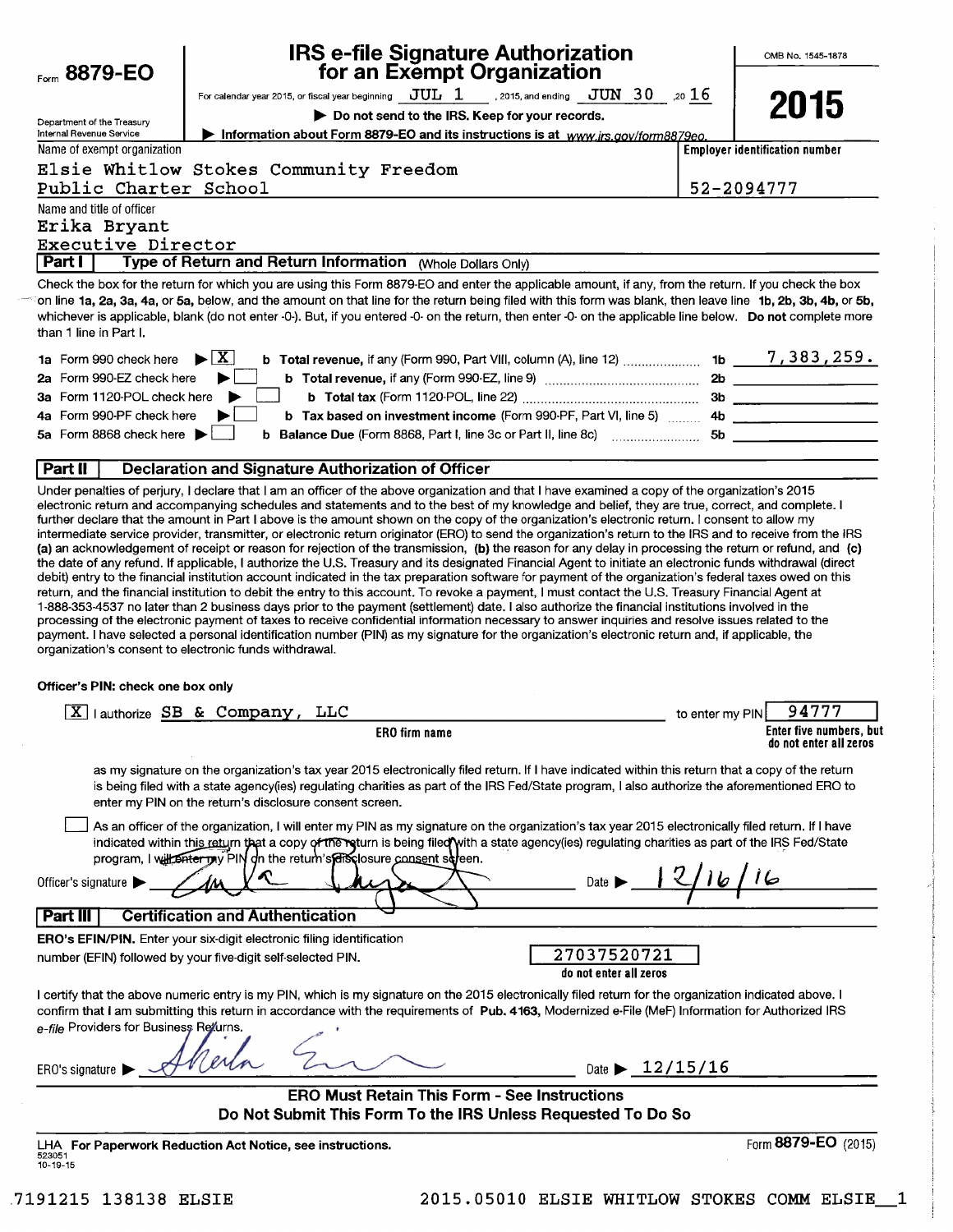| Form JY                                                  |                                                   | <b>Return of Organization Exempt From Income Tax</b>                                                                                                |                                                                             |                                                                   |                                |                 |            |                                                     |                           |                         |                                                           |
|----------------------------------------------------------|---------------------------------------------------|-----------------------------------------------------------------------------------------------------------------------------------------------------|-----------------------------------------------------------------------------|-------------------------------------------------------------------|--------------------------------|-----------------|------------|-----------------------------------------------------|---------------------------|-------------------------|-----------------------------------------------------------|
|                                                          |                                                   | Under section 501(c), 527, or 4947(a)(1) of the Internal Revenue Code (except private foundations)                                                  |                                                                             |                                                                   |                                |                 |            |                                                     |                           |                         |                                                           |
|                                                          | Department of the Treasury                        |                                                                                                                                                     | Do not enter social security numbers on this form as it may be made public. |                                                                   |                                |                 |            |                                                     |                           |                         | <b>Open to Public</b>                                     |
|                                                          | Internal Revenue Service                          |                                                                                                                                                     | Information about Form 990 and its instructions is at www.irs.gov/form990.  |                                                                   |                                |                 |            |                                                     |                           |                         | Inspection                                                |
|                                                          |                                                   | A For the 2015 calendar year, or tax year beginning                                                                                                 |                                                                             | JUL 1, 2015                                                       |                                |                 |            | and ending $J\overline{U}N$ 30, 2016                |                           |                         |                                                           |
| <b>B</b> Check if<br>applicable:                         |                                                   | C Name of organization<br>Elsie Whitlow Stokes Community Freedom                                                                                    |                                                                             |                                                                   |                                |                 |            |                                                     |                           |                         | D Employer identification number                          |
| Address                                                  |                                                   | Public Charter School                                                                                                                               |                                                                             |                                                                   |                                |                 |            |                                                     |                           |                         |                                                           |
| change<br>Name                                           |                                                   |                                                                                                                                                     |                                                                             |                                                                   |                                |                 |            |                                                     |                           |                         | 52-2094777                                                |
| change<br>Initial                                        |                                                   | Doing business as                                                                                                                                   |                                                                             |                                                                   |                                |                 |            |                                                     |                           |                         |                                                           |
| return<br>Final                                          |                                                   | Number and street (or P.O. box if mail is not delivered to street address)<br>3700 Oakview Terrace, NW                                              |                                                                             |                                                                   |                                |                 | Room/suite | E Telephone number                                  |                           |                         | $202 - 265 - 7237$                                        |
| return/<br>termin-<br>ated                               |                                                   | City or town, state or province, country, and ZIP or foreign postal code                                                                            |                                                                             |                                                                   |                                |                 |            | G Gross receipts \$                                 |                           |                         | 7,389,009.                                                |
| Amended                                                  |                                                   | Washington, DC                                                                                                                                      | 20017                                                                       |                                                                   |                                |                 |            | H(a) Is this a group return                         |                           |                         |                                                           |
| return<br>Applica-                                       |                                                   | F Name and address of principal officer: Erika Bryant                                                                                               |                                                                             |                                                                   |                                |                 |            |                                                     | for subordinates?         |                         | $\sqrt{}$ Yes $\sqrt{X}$ No                               |
| tion<br>pending                                          |                                                   | same as C above                                                                                                                                     |                                                                             |                                                                   |                                |                 |            |                                                     |                           |                         | $H(b)$ Are all subordinates included? $\Box$ Yes          |
|                                                          | Tax-exempt status: $\boxed{\mathbf{X}}$ 501(c)(3) |                                                                                                                                                     | $501(c)$ (                                                                  | $\sqrt{\frac{1}{1}}$ (insert no.)                                 |                                | $4947(a)(1)$ or | 527        |                                                     |                           |                         | If "No," attach a list. (see instructions)                |
|                                                          |                                                   | J Website: WWW.ewstokes.org                                                                                                                         |                                                                             |                                                                   |                                |                 |            | $H(c)$ Group exemption number $\blacktriangleright$ |                           |                         |                                                           |
|                                                          |                                                   | K Form of organization: X Corporation                                                                                                               | Trust                                                                       | Association                                                       | Other $\blacktriangleright$    |                 |            |                                                     |                           |                         | L Year of formation: $1998$ M State of legal domicile: DC |
| Part I                                                   | Summary                                           |                                                                                                                                                     |                                                                             |                                                                   |                                |                 |            |                                                     |                           |                         |                                                           |
| 1.                                                       |                                                   | Briefly describe the organization's mission or most significant activities: To educate culturally diverse                                           |                                                                             |                                                                   |                                |                 |            |                                                     |                           |                         |                                                           |
|                                                          |                                                   | children to become responsible citizens committed to social justice.                                                                                |                                                                             |                                                                   |                                |                 |            |                                                     |                           |                         |                                                           |
| 2                                                        |                                                   | Check this box $\blacktriangleright$ $\blacksquare$ if the organization discontinued its operations or disposed of more than 25% of its net assets. |                                                                             |                                                                   |                                |                 |            |                                                     |                           |                         |                                                           |
| З                                                        |                                                   |                                                                                                                                                     |                                                                             |                                                                   |                                |                 |            |                                                     |                           |                         |                                                           |
|                                                          |                                                   |                                                                                                                                                     |                                                                             |                                                                   |                                |                 |            |                                                     |                           |                         |                                                           |
|                                                          |                                                   |                                                                                                                                                     |                                                                             | Number of voting members of the governing body (Part VI, line 1a) |                                |                 |            |                                                     | 3                         |                         |                                                           |
| 4                                                        |                                                   |                                                                                                                                                     |                                                                             |                                                                   |                                |                 |            |                                                     |                           | $\overline{\mathbf{4}}$ |                                                           |
| 5                                                        |                                                   |                                                                                                                                                     |                                                                             |                                                                   |                                |                 |            |                                                     |                           | 5                       | 107                                                       |
| 6                                                        |                                                   | Total number of volunteers (estimate if necessary)                                                                                                  |                                                                             |                                                                   |                                |                 |            |                                                     |                           | 6                       | 100                                                       |
|                                                          |                                                   | 7 a Total unrelated business revenue from Part VIII, column (C), line 12                                                                            |                                                                             |                                                                   |                                |                 |            |                                                     |                           | 7a                      | 516,007.                                                  |
|                                                          |                                                   |                                                                                                                                                     |                                                                             |                                                                   |                                |                 |            |                                                     |                           | 7b                      | $-123,585.$                                               |
|                                                          |                                                   |                                                                                                                                                     |                                                                             |                                                                   |                                |                 |            | <b>Prior Year</b>                                   |                           |                         | <b>Current Year</b>                                       |
| 8                                                        |                                                   | Contributions and grants (Part VIII, line 1h)                                                                                                       |                                                                             |                                                                   |                                |                 |            |                                                     | 842, 217.                 |                         | 804, 187.                                                 |
| 9                                                        |                                                   | Program service revenue (Part VIII, line 2g)                                                                                                        |                                                                             |                                                                   |                                |                 |            |                                                     | $\overline{7,306}$ , 806. |                         | 6,462,933.                                                |
| 10                                                       |                                                   |                                                                                                                                                     |                                                                             |                                                                   |                                |                 |            |                                                     | 416.                      |                         | $\overline{5,843}$ .                                      |
| 11                                                       |                                                   | Other revenue (Part VIII, column (A), lines 5, 6d, 8c, 9c, 10c, and 11e)                                                                            |                                                                             |                                                                   |                                |                 |            |                                                     | 56, 579.                  |                         | 110, 296.                                                 |
| 12                                                       |                                                   | Total revenue - add lines 8 through 11 (must equal Part VIII, column (A), line 12)                                                                  |                                                                             |                                                                   |                                |                 |            |                                                     | 8,206,018.                |                         | 7,383,259.                                                |
| 13                                                       |                                                   | Grants and similar amounts paid (Part IX, column (A), lines 1-3)                                                                                    |                                                                             |                                                                   |                                |                 |            |                                                     | 0.                        |                         |                                                           |
| 14                                                       |                                                   | Benefits paid to or for members (Part IX, column (A), line 4)                                                                                       |                                                                             |                                                                   |                                |                 |            |                                                     | 0.                        |                         |                                                           |
|                                                          |                                                   | 15 Salaries, other compensation, employee benefits (Part IX, column (A), lines 5-10)                                                                |                                                                             |                                                                   |                                |                 |            |                                                     | 4,840,106.                |                         | 4,722,755.                                                |
|                                                          |                                                   |                                                                                                                                                     |                                                                             |                                                                   |                                |                 |            |                                                     | 0.                        |                         |                                                           |
|                                                          |                                                   | <b>b</b> Total fundraising expenses (Part IX, column (D), line 25)                                                                                  |                                                                             |                                                                   | $\blacktriangleright$ 134,532. |                 |            |                                                     |                           |                         |                                                           |
| 17                                                       |                                                   |                                                                                                                                                     |                                                                             |                                                                   |                                |                 |            |                                                     | 2,392,712.                |                         | 2,736,248.                                                |
| 18                                                       |                                                   | Total expenses. Add lines 13-17 (must equal Part IX, column (A), line 25)                                                                           |                                                                             |                                                                   |                                |                 |            |                                                     | 7,232,818.                |                         | $\overline{7,459}$ , 003.                                 |
| 19                                                       |                                                   |                                                                                                                                                     |                                                                             |                                                                   |                                |                 |            |                                                     | 973,200.                  |                         | $-75,744.$                                                |
|                                                          |                                                   |                                                                                                                                                     |                                                                             |                                                                   |                                |                 |            | <b>Beginning of Current Year</b>                    |                           |                         | <b>End of Year</b>                                        |
| Activities & Governance<br>Revenue<br>w<br>Expense<br>20 | Total assets (Part X, line 16)                    |                                                                                                                                                     |                                                                             |                                                                   |                                |                 |            | 11, 113, 459.                                       |                           |                         | $\overline{10}$ , 895, 118.                               |
| : Assets or<br>dBalances<br>21<br><u> 홍겸</u>             |                                                   | Total liabilities (Part X, line 26)                                                                                                                 |                                                                             |                                                                   |                                |                 |            |                                                     | 7,505,495.<br>3,607,964.  |                         | 7,362,898.<br>3,532,220.                                  |

| Sign<br>Here | Signature of officer<br>Erika Bryant, Executive Director<br>Type or print name and title                                |                      | Date                                      |                          |  |  |  |  |  |  |
|--------------|-------------------------------------------------------------------------------------------------------------------------|----------------------|-------------------------------------------|--------------------------|--|--|--|--|--|--|
| Paid         | Print/Type preparer's name<br>Sheila Eichelberger                                                                       | Preparer's signature | Date<br>Check<br>$12/16/16$ self-employed | <b>PTIN</b><br>P00743897 |  |  |  |  |  |  |
| Preparer     | Firm's name $\blacktriangleright$ SB & Company,<br>LLC                                                                  |                      | Firm's $EIN$                              | 20-2153727               |  |  |  |  |  |  |
| Use Only     | Firm's address > 200 International Circle, Suite 5500                                                                   |                      |                                           |                          |  |  |  |  |  |  |
|              | Hunt Valley, MD 21030<br>Phone no. $(410)$ 584-0060                                                                     |                      |                                           |                          |  |  |  |  |  |  |
|              | X <sub>1</sub><br>Yes<br><b>No</b><br>May the IRS discuss this return with the preparer shown above? (see instructions) |                      |                                           |                          |  |  |  |  |  |  |
|              |                                                                                                                         |                      |                                           | $000 \div 100$           |  |  |  |  |  |  |

532001 12-16-15 **For Paperwork Reduction Act Notice, see the separate instructions.** LHA Form (2015)

**990**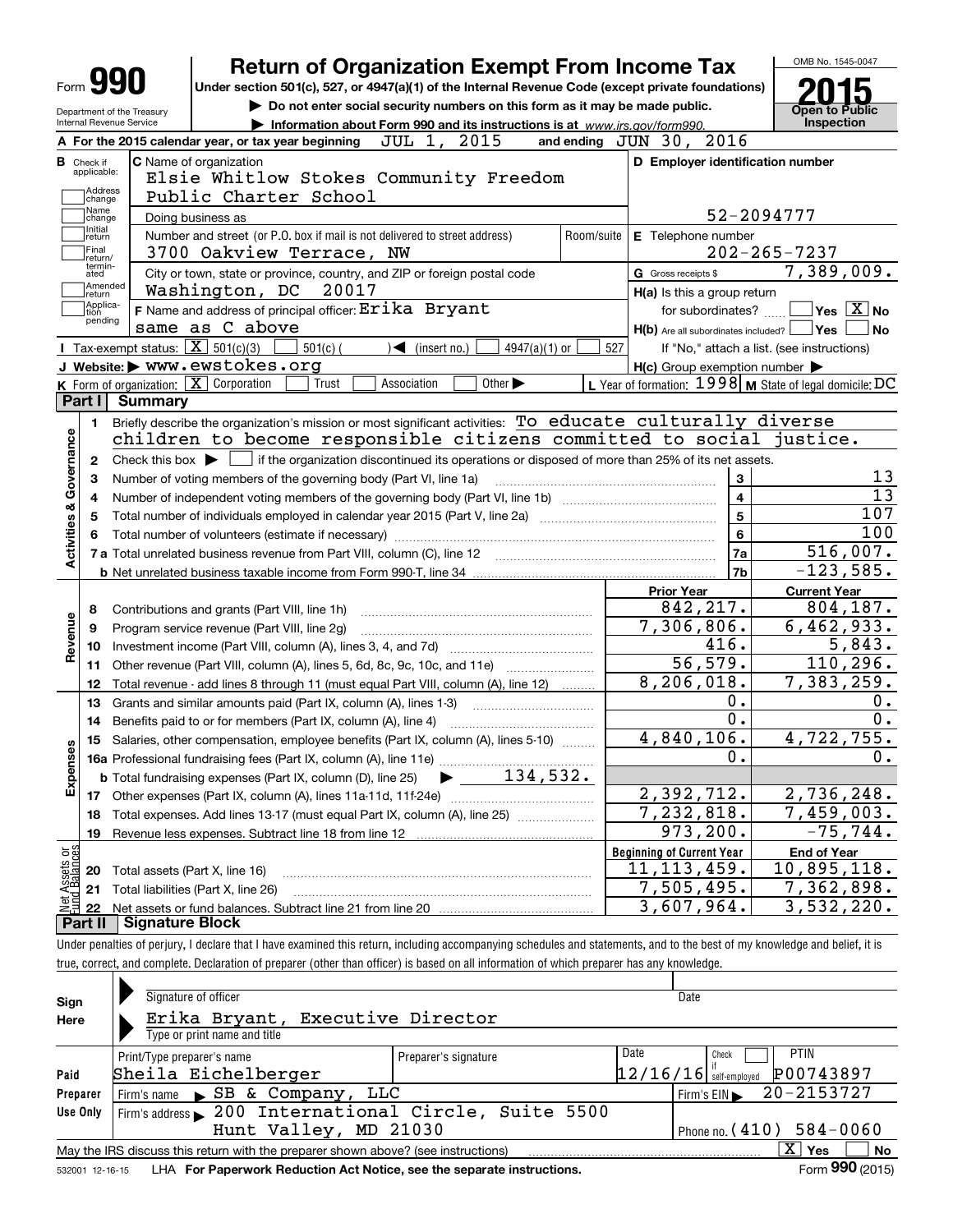|              | Elsie Whitlow Stokes Community Freedom                                                                                                       |                  |                                        |                                               |
|--------------|----------------------------------------------------------------------------------------------------------------------------------------------|------------------|----------------------------------------|-----------------------------------------------|
|              | Public Charter School<br>Form 990 (2015)                                                                                                     | 52-2094777       |                                        | Page 2                                        |
|              | Part III   Statement of Program Service Accomplishments                                                                                      |                  |                                        |                                               |
|              | Check if Schedule O contains a response or note to any line in this Part III                                                                 |                  |                                        | $\overline{\mathbf{x}}$                       |
| 1            | Briefly describe the organization's mission:                                                                                                 |                  |                                        |                                               |
|              | Established in 1998, the Elsie Whitlow Stokes Community Freedom Public                                                                       |                  |                                        |                                               |
|              | Charter School prepares 350 culturally diverse pre-school and                                                                                |                  |                                        |                                               |
|              | elementary school students in the District of Columbia to be leaders,                                                                        |                  |                                        |                                               |
|              | scholars, and responsible citizens who are committed to social                                                                               |                  |                                        |                                               |
| $\mathbf{2}$ | Did the organization undertake any significant program services during the year which were not listed on<br>the prior Form 990 or 990-EZ?    |                  |                                        | $\overline{\,}$ Yes $\overline{\,\rm X\,}$ No |
|              | If "Yes," describe these new services on Schedule O.                                                                                         |                  |                                        |                                               |
| 3            | Did the organization cease conducting, or make significant changes in how it conducts, any program services?                                 |                  | $\sqrt{}$ Yes $\sqrt{}$ X $\sqrt{}$ No |                                               |
|              | If "Yes," describe these changes on Schedule O.                                                                                              |                  |                                        |                                               |
| 4            | Describe the organization's program service accomplishments for each of its three largest program services, as measured by expenses.         |                  |                                        |                                               |
|              | Section 501(c)(3) and 501(c)(4) organizations are required to report the amount of grants and allocations to others, the total expenses, and |                  |                                        |                                               |
|              | revenue, if any, for each program service reported.                                                                                          |                  |                                        |                                               |
| 4a           | (Code: ) (Expenses \$5,409,778. including grants of \$) (Revenue \$)                                                                         |                  | 5,536,075.                             |                                               |
|              | The instructional program serves approximately 350 pre-kindergarten                                                                          |                  |                                        |                                               |
|              | through 6th grade students. The Elsie Whitlow Stokes Community Freedom                                                                       |                  |                                        |                                               |
|              | PCS After School Program embodies the school's mission of sustaining                                                                         |                  |                                        |                                               |
|              | and enhancing a dynamic, disciplined and diverse learning community                                                                          |                  |                                        |                                               |
|              | that ensures academic excellence and preparation for active leadership                                                                       |                  |                                        |                                               |
|              | and responsible global citizenship for all students.                                                                                         |                  |                                        |                                               |
|              |                                                                                                                                              |                  |                                        |                                               |
|              |                                                                                                                                              |                  |                                        |                                               |
|              |                                                                                                                                              |                  |                                        |                                               |
|              |                                                                                                                                              |                  |                                        |                                               |
|              |                                                                                                                                              |                  |                                        |                                               |
| 4b           | ) (Expenses \$ $571$ , $369$ and including grants of \$ $($ Revenue \$<br>(Code:                                                             |                  | 584,708.                               |                                               |
|              | The Stokes School food service department prepares and serves                                                                                |                  |                                        |                                               |
|              | breakfast, lunch and supper to students and staff on a daily basis. All                                                                      |                  |                                        |                                               |
|              | of the food is prepared fresh daily, from scratch, with local                                                                                |                  |                                        |                                               |
|              | ingredients as much as possible. We partner with local organizations                                                                         |                  |                                        |                                               |
|              | such as DC Farm to School, the Washington Youth Garden and local meat                                                                        |                  |                                        |                                               |
|              | providers.                                                                                                                                   |                  |                                        |                                               |
|              |                                                                                                                                              |                  |                                        |                                               |
|              |                                                                                                                                              |                  |                                        |                                               |
|              |                                                                                                                                              |                  |                                        |                                               |
|              |                                                                                                                                              |                  |                                        |                                               |
|              |                                                                                                                                              |                  |                                        |                                               |
|              |                                                                                                                                              |                  | 342, 150.                              |                                               |
| 4с           |                                                                                                                                              |                  |                                        |                                               |
|              | complement student learning. Students enrolled in the after school                                                                           |                  |                                        |                                               |
|              | program not only learn the language arts and mathematics fundamentals                                                                        |                  |                                        |                                               |
|              | but are also be exposed to world cultures. They learn about the                                                                              |                  |                                        |                                               |
|              | language, the customs, the foods, the environment and the people. In                                                                         |                  |                                        |                                               |
|              | addition to these learning activities, students engage in visual arts,                                                                       |                  |                                        |                                               |
|              | arts & crafts, music and movement, dance, steel drums, African                                                                               |                  |                                        |                                               |
|              | drumming, violin, guitar, reading and literacy groups and other                                                                              |                  |                                        |                                               |
|              | activities.                                                                                                                                  |                  |                                        |                                               |
|              |                                                                                                                                              |                  |                                        |                                               |
|              |                                                                                                                                              |                  |                                        |                                               |
|              |                                                                                                                                              |                  |                                        |                                               |
|              | 4d Other program services (Describe in Schedule O.)                                                                                          |                  |                                        |                                               |
|              | (Expenses \$<br>(Revenue \$<br>including grants of \$                                                                                        |                  |                                        |                                               |
|              | 6,315,491.<br>4e Total program service expenses                                                                                              |                  |                                        |                                               |
| 532002       |                                                                                                                                              |                  |                                        | Form 990 (2015)                               |
| 12-16-15     | 2                                                                                                                                            |                  |                                        |                                               |
|              | $11000$ 100100 $\pi$ r CT $\pi$<br>ON1E AEA1A EIGIE                                                                                          | MITTMI OM CMOVEC |                                        |                                               |

15041222 138138 ELSIE 2015.05010 ELSIE WHITLOW STOKES COMM ELSIE\_\_1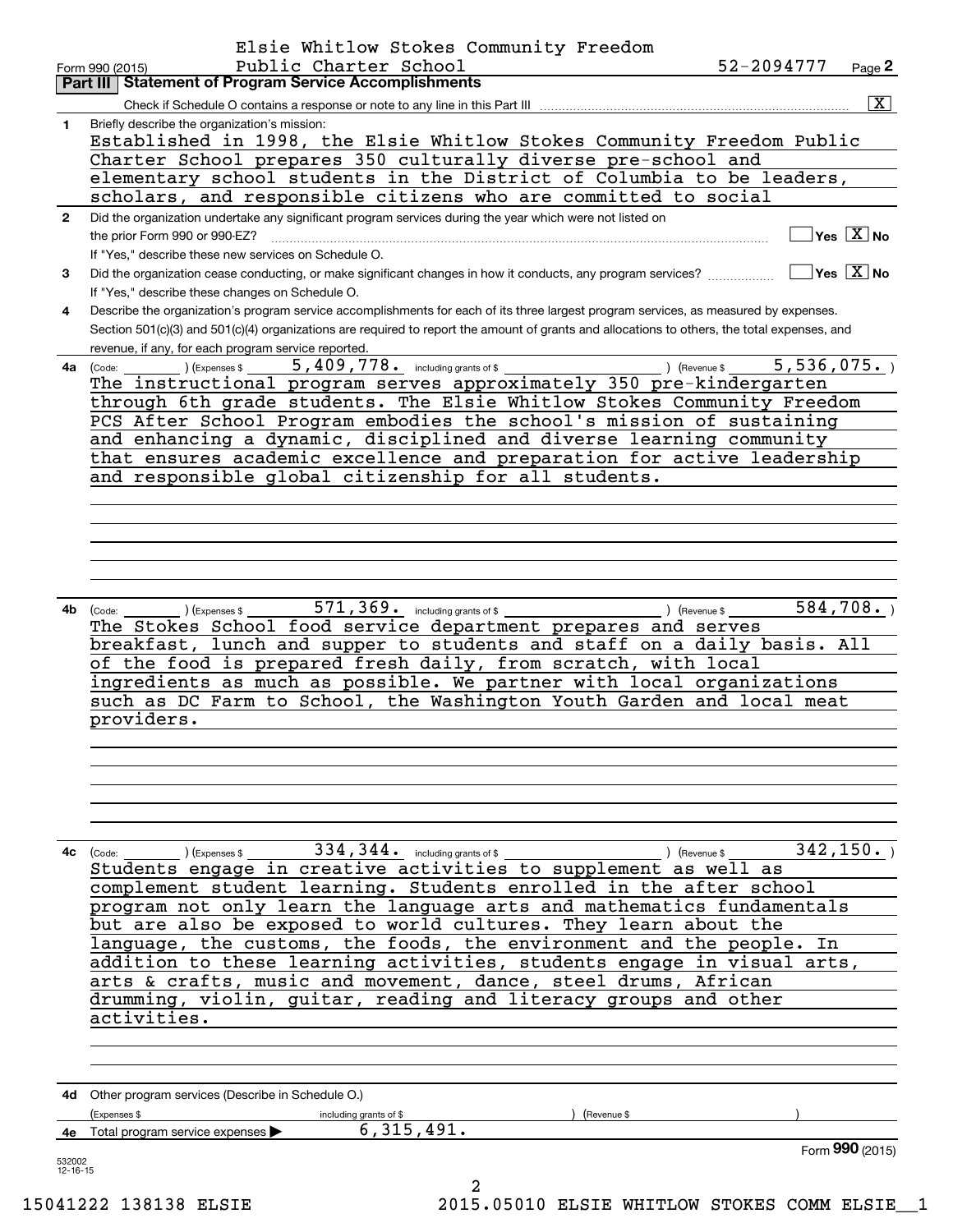|        |                                                                                                                                      |                 | Yes         | No                           |
|--------|--------------------------------------------------------------------------------------------------------------------------------------|-----------------|-------------|------------------------------|
| 1.     | Is the organization described in section $501(c)(3)$ or $4947(a)(1)$ (other than a private foundation)?                              | 1               | х           |                              |
|        |                                                                                                                                      | $\overline{2}$  | $\mathbf X$ |                              |
| 2<br>3 | Did the organization engage in direct or indirect political campaign activities on behalf of or in opposition to candidates for      |                 |             |                              |
|        |                                                                                                                                      | 3               |             | X.                           |
| 4      | Section 501(c)(3) organizations. Did the organization engage in lobbying activities, or have a section 501(h) election in effect     |                 |             |                              |
|        |                                                                                                                                      | 4               |             | x                            |
| 5      | Is the organization a section 501(c)(4), 501(c)(5), or 501(c)(6) organization that receives membership dues, assessments, or         |                 |             |                              |
|        |                                                                                                                                      | 5               |             | x                            |
|        |                                                                                                                                      |                 |             |                              |
| 6      | Did the organization maintain any donor advised funds or any similar funds or accounts for which donors have the right to            |                 |             | x                            |
|        | provide advice on the distribution or investment of amounts in such funds or accounts? If "Yes," complete Schedule D, Part I         | 6               |             |                              |
| 7      | Did the organization receive or hold a conservation easement, including easements to preserve open space,                            |                 |             | x                            |
|        |                                                                                                                                      | $\overline{7}$  |             |                              |
| 8      | Did the organization maintain collections of works of art, historical treasures, or other similar assets? If "Yes," complete         |                 |             | x                            |
|        |                                                                                                                                      | 8               |             |                              |
| 9      | Did the organization report an amount in Part X, line 21, for escrow or custodial account liability, serve as a custodian for        |                 |             |                              |
|        | amounts not listed in Part X; or provide credit counseling, debt management, credit repair, or debt negotiation services?            |                 |             |                              |
|        | If "Yes," complete Schedule D, Part IV                                                                                               | 9               |             | x                            |
| 10     | Did the organization, directly or through a related organization, hold assets in temporarily restricted endowments, permanent        |                 |             |                              |
|        |                                                                                                                                      | 10              |             | x                            |
| 11     | If the organization's answer to any of the following questions is "Yes," then complete Schedule D, Parts VI, VIII, VIII, IX, or X    |                 |             |                              |
|        | as applicable.                                                                                                                       |                 |             |                              |
|        | a Did the organization report an amount for land, buildings, and equipment in Part X, line 10? If "Yes," complete Schedule D,        |                 |             |                              |
|        | Part VI                                                                                                                              | 11a             | х           |                              |
|        | <b>b</b> Did the organization report an amount for investments - other securities in Part X, line 12 that is 5% or more of its total |                 |             |                              |
|        |                                                                                                                                      | 11b             |             | x                            |
|        | c Did the organization report an amount for investments - program related in Part X, line 13 that is 5% or more of its total         |                 |             |                              |
|        |                                                                                                                                      | 11c             |             | x                            |
|        | d Did the organization report an amount for other assets in Part X, line 15 that is 5% or more of its total assets reported in       |                 |             |                              |
|        |                                                                                                                                      | 11d             |             | x<br>$\overline{\mathbf{x}}$ |
|        |                                                                                                                                      | <b>11e</b>      |             |                              |
| f      | Did the organization's separate or consolidated financial statements for the tax year include a footnote that addresses              |                 |             |                              |
|        | the organization's liability for uncertain tax positions under FIN 48 (ASC 740)? If "Yes," complete Schedule D, Part X               | 11f             | x           |                              |
|        | 12a Did the organization obtain separate, independent audited financial statements for the tax year? If "Yes," complete              |                 |             |                              |
|        | Schedule D, Parts XI and XII                                                                                                         | 12a             | x           |                              |
|        | <b>b</b> Was the organization included in consolidated, independent audited financial statements for the tax year?                   |                 |             |                              |
|        | If "Yes," and if the organization answered "No" to line 12a, then completing Schedule D, Parts XI and XII is optional                | 12 <sub>b</sub> |             | х                            |
| 13     |                                                                                                                                      | 13              | X           |                              |
| 14a    | Did the organization maintain an office, employees, or agents outside of the United States?                                          | 14a             |             | X                            |
| b      | Did the organization have aggregate revenues or expenses of more than \$10,000 from grantmaking, fundraising, business,              |                 |             |                              |
|        | investment, and program service activities outside the United States, or aggregate foreign investments valued at \$100,000           |                 |             |                              |
|        |                                                                                                                                      | 14b             |             | x                            |
| 15     | Did the organization report on Part IX, column (A), line 3, more than \$5,000 of grants or other assistance to or for any            |                 |             |                              |
|        |                                                                                                                                      | 15              |             | x                            |
| 16     | Did the organization report on Part IX, column (A), line 3, more than \$5,000 of aggregate grants or other assistance to             |                 |             |                              |
|        |                                                                                                                                      | 16              |             | X                            |
| 17     | Did the organization report a total of more than \$15,000 of expenses for professional fundraising services on Part IX,              |                 |             |                              |
|        |                                                                                                                                      | 17              |             | x                            |
| 18     | Did the organization report more than \$15,000 total of fundraising event gross income and contributions on Part VIII, lines         |                 |             |                              |
|        |                                                                                                                                      | 18              | x           |                              |
| 19     | Did the organization report more than \$15,000 of gross income from gaming activities on Part VIII, line 9a? If "Yes."               |                 |             |                              |
|        |                                                                                                                                      | 19              |             | x                            |

Form (2015) **990**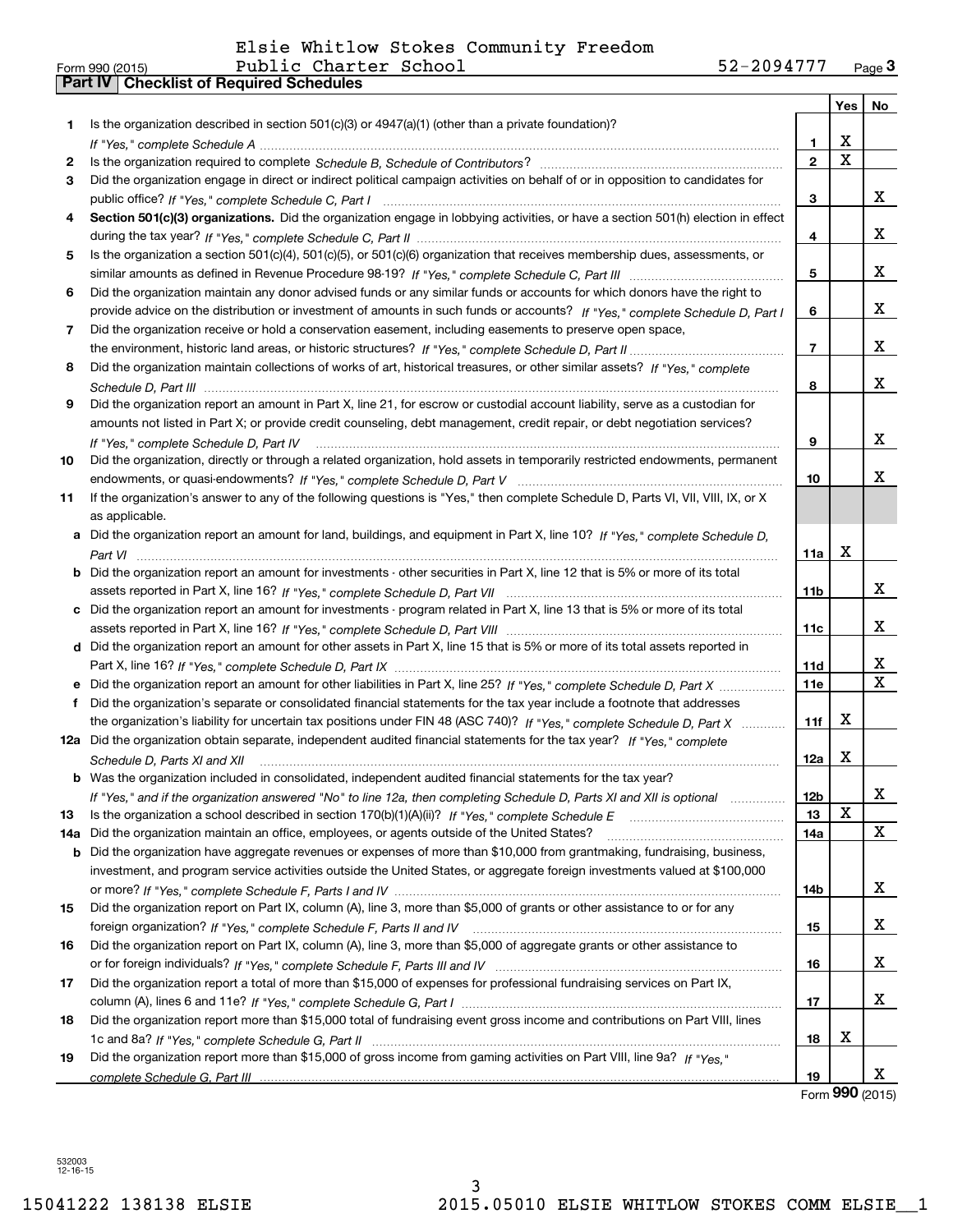|    | 52-2094777<br>Public Charter School<br>Form 990 (2015)                                                                            |     |     | Page 4      |
|----|-----------------------------------------------------------------------------------------------------------------------------------|-----|-----|-------------|
|    | <b>Checklist of Required Schedules (continued)</b><br>  Part IV                                                                   |     |     |             |
|    |                                                                                                                                   |     | Yes | No          |
|    | 20a Did the organization operate one or more hospital facilities? If "Yes," complete Schedule H                                   | 20a |     | X           |
|    | b If "Yes" to line 20a, did the organization attach a copy of its audited financial statements to this return?                    | 20b |     |             |
| 21 | Did the organization report more than \$5,000 of grants or other assistance to any domestic organization or                       |     |     |             |
|    |                                                                                                                                   | 21  |     | х           |
| 22 | Did the organization report more than \$5,000 of grants or other assistance to or for domestic individuals on                     |     |     |             |
|    |                                                                                                                                   | 22  |     | х           |
| 23 | Did the organization answer "Yes" to Part VII, Section A, line 3, 4, or 5 about compensation of the organization's current        |     |     |             |
|    | and former officers, directors, trustees, key employees, and highest compensated employees? If "Yes," complete                    |     |     |             |
|    |                                                                                                                                   | 23  |     | x           |
|    | 24a Did the organization have a tax-exempt bond issue with an outstanding principal amount of more than \$100,000 as of the       |     |     |             |
|    | last day of the year, that was issued after December 31, 2002? If "Yes," answer lines 24b through 24d and complete                |     |     |             |
|    | Schedule K. If "No", go to line 25a                                                                                               | 24a |     | x           |
| b  |                                                                                                                                   | 24b |     |             |
| c  | Did the organization maintain an escrow account other than a refunding escrow at any time during the year to defease              |     |     |             |
|    |                                                                                                                                   | 24c |     |             |
|    |                                                                                                                                   | 24d |     |             |
|    | 25a Section 501(c)(3), 501(c)(4), and 501(c)(29) organizations. Did the organization engage in an excess benefit                  |     |     |             |
|    |                                                                                                                                   | 25a |     | х           |
|    | b Is the organization aware that it engaged in an excess benefit transaction with a disqualified person in a prior year, and      |     |     |             |
|    | that the transaction has not been reported on any of the organization's prior Forms 990 or 990-EZ? If "Yes," complete             |     |     |             |
|    | Schedule L, Part I                                                                                                                | 25b |     | x           |
| 26 | Did the organization report any amount on Part X, line 5, 6, or 22 for receivables from or payables to any current or             |     |     |             |
|    | former officers, directors, trustees, key employees, highest compensated employees, or disqualified persons? If "Yes."            |     |     |             |
|    | complete Schedule L, Part II                                                                                                      | 26  |     | x           |
| 27 | Did the organization provide a grant or other assistance to an officer, director, trustee, key employee, substantial              |     |     |             |
|    | contributor or employee thereof, a grant selection committee member, or to a 35% controlled entity or family member               |     |     |             |
|    |                                                                                                                                   | 27  |     | х           |
| 28 | Was the organization a party to a business transaction with one of the following parties (see Schedule L, Part IV                 |     |     |             |
|    | instructions for applicable filing thresholds, conditions, and exceptions):                                                       |     |     |             |
| а  |                                                                                                                                   | 28a |     | х           |
| b  | A family member of a current or former officer, director, trustee, or key employee? If "Yes," complete Schedule L. Part IV        | 28b |     | X           |
|    | c An entity of which a current or former officer, director, trustee, or key employee (or a family member thereof) was an officer, |     |     |             |
|    |                                                                                                                                   | 28c |     | X           |
| 29 |                                                                                                                                   | 29  |     | $\mathbf X$ |
| 30 | Did the organization receive contributions of art, historical treasures, or other similar assets, or qualified conservation       |     |     |             |
|    |                                                                                                                                   | 30  |     | x           |
| 31 | Did the organization liquidate, terminate, or dissolve and cease operations?                                                      |     |     |             |
|    |                                                                                                                                   | 31  |     | x           |
| 32 | Did the organization sell, exchange, dispose of, or transfer more than 25% of its net assets? If "Yes," complete                  |     |     |             |
|    |                                                                                                                                   | 32  |     | х           |
| 33 | Did the organization own 100% of an entity disregarded as separate from the organization under Regulations                        |     |     |             |
|    |                                                                                                                                   | 33  |     | х           |
| 34 | Was the organization related to any tax-exempt or taxable entity? If "Yes," complete Schedule R, Part II, III, or IV, and         |     |     |             |
|    |                                                                                                                                   | 34  |     | x           |
|    |                                                                                                                                   | 35a |     | х           |
|    | b If "Yes" to line 35a, did the organization receive any payment from or engage in any transaction with a controlled entity       |     |     |             |
|    |                                                                                                                                   | 35b |     |             |
| 36 | Section 501(c)(3) organizations. Did the organization make any transfers to an exempt non-charitable related organization?        |     |     |             |
|    |                                                                                                                                   |     |     | х           |
|    | Did the organization conduct more than 5% of its activities through an entity that is not a related organization                  | 36  |     |             |
| 37 |                                                                                                                                   | 37  |     | х           |
|    |                                                                                                                                   |     |     |             |
| 38 | Did the organization complete Schedule O and provide explanations in Schedule O for Part VI, lines 11b and 19?                    |     | Х   |             |
|    |                                                                                                                                   | 38  |     |             |

Form (2015) **990**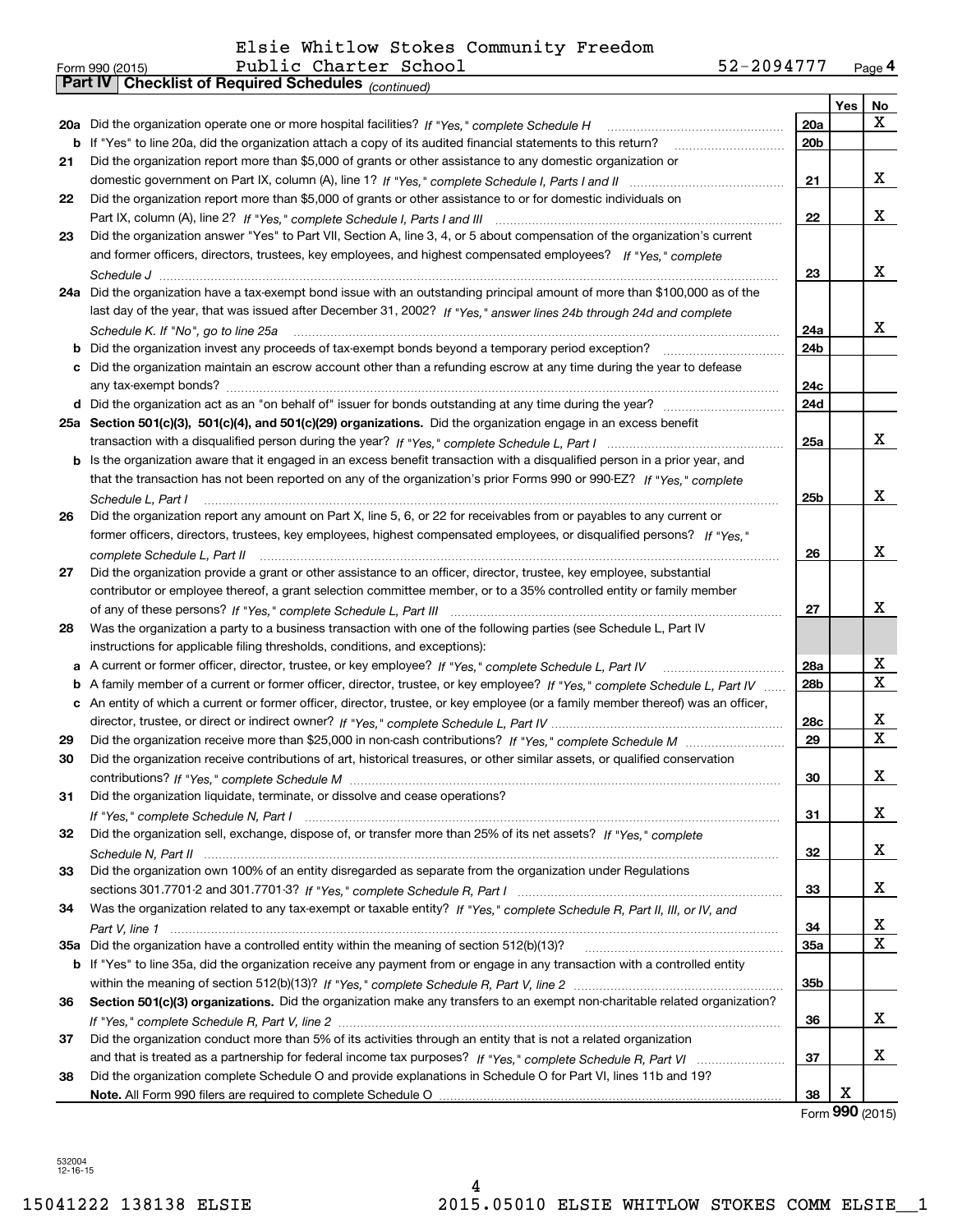|  |  |  |  | Elsie Whitlow Stokes Community Freedom |  |
|--|--|--|--|----------------------------------------|--|
|--|--|--|--|----------------------------------------|--|

|               | Public Charter School<br>Form 990 (2015)                                                                                                        | 52-2094777      |                |     | $_{\text{Page}}$ 5 |
|---------------|-------------------------------------------------------------------------------------------------------------------------------------------------|-----------------|----------------|-----|--------------------|
| <b>Part V</b> | <b>Statements Regarding Other IRS Filings and Tax Compliance</b>                                                                                |                 |                |     |                    |
|               | Check if Schedule O contains a response or note to any line in this Part V                                                                      |                 |                |     |                    |
|               |                                                                                                                                                 |                 |                | Yes | No                 |
|               |                                                                                                                                                 | 17<br>1a        |                |     |                    |
| b             | Enter the number of Forms W-2G included in line 1a. Enter -0- if not applicable                                                                 | 0<br>1b         |                |     |                    |
| c             | Did the organization comply with backup withholding rules for reportable payments to vendors and reportable gaming                              |                 |                |     |                    |
|               |                                                                                                                                                 |                 | 1c             |     |                    |
|               | 2a Enter the number of employees reported on Form W-3, Transmittal of Wage and Tax Statements,                                                  |                 |                |     |                    |
|               | filed for the calendar year ending with or within the year covered by this return                                                               | 107<br>2a       |                |     |                    |
|               | <b>b</b> If at least one is reported on line 2a, did the organization file all required federal employment tax returns?                         |                 | 2 <sub>b</sub> | х   |                    |
|               | Note. If the sum of lines 1a and 2a is greater than 250, you may be required to $e$ -file (see instructions) $\ldots$                           |                 |                |     |                    |
|               | 3a Did the organization have unrelated business gross income of \$1,000 or more during the year?                                                |                 | 3a             | х   |                    |
|               |                                                                                                                                                 |                 | 3 <sub>b</sub> | X   |                    |
|               | 4a At any time during the calendar year, did the organization have an interest in, or a signature or other authority over, a                    |                 |                |     |                    |
|               |                                                                                                                                                 |                 | 4a             |     | x                  |
|               | <b>b</b> If "Yes," enter the name of the foreign country: $\blacktriangleright$                                                                 |                 |                |     |                    |
|               | See instructions for filing requirements for FinCEN Form 114, Report of Foreign Bank and Financial Accounts (FBAR).                             |                 |                |     |                    |
|               | 5a Was the organization a party to a prohibited tax shelter transaction at any time during the tax year?                                        |                 | 5a             |     | х                  |
| b             | Did any taxable party notify the organization that it was or is a party to a prohibited tax shelter transaction?                                |                 | 5 <sub>b</sub> |     | X                  |
| с             |                                                                                                                                                 |                 | 5c             |     |                    |
|               | 6a Does the organization have annual gross receipts that are normally greater than \$100,000, and did the organization solicit                  |                 |                |     |                    |
|               | any contributions that were not tax deductible as charitable contributions?                                                                     |                 | 6a             |     | X                  |
|               | <b>b</b> If "Yes," did the organization include with every solicitation an express statement that such contributions or gifts                   |                 |                |     |                    |
|               | were not tax deductible?                                                                                                                        |                 | 6b             |     |                    |
| 7             | Organizations that may receive deductible contributions under section 170(c).                                                                   |                 |                |     |                    |
| а             | Did the organization receive a payment in excess of \$75 made partly as a contribution and partly for goods and services provided to the payor? |                 | 7a             |     | X                  |
|               | <b>b</b> If "Yes," did the organization notify the donor of the value of the goods or services provided?                                        |                 | 7b             |     |                    |
|               | c Did the organization sell, exchange, or otherwise dispose of tangible personal property for which it was required                             |                 |                |     |                    |
|               | to file Form 8282?                                                                                                                              |                 | 7c             |     | х                  |
|               |                                                                                                                                                 | 7d              |                |     |                    |
| е             | Did the organization receive any funds, directly or indirectly, to pay premiums on a personal benefit contract?                                 |                 | 7e             |     | х                  |
| f             | Did the organization, during the year, pay premiums, directly or indirectly, on a personal benefit contract?                                    |                 | 7f             |     | X                  |
| g             | If the organization received a contribution of qualified intellectual property, did the organization file Form 8899 as required?                |                 | 7g             |     |                    |
|               | h If the organization received a contribution of cars, boats, airplanes, or other vehicles, did the organization file a Form 1098-C?            |                 | 7h             |     |                    |
| 8             | Sponsoring organizations maintaining donor advised funds. Did a donor advised fund maintained by the                                            |                 |                |     |                    |
|               | sponsoring organization have excess business holdings at any time during the year?                                                              |                 | 8              |     |                    |
| 9             | Sponsoring organizations maintaining donor advised funds.                                                                                       |                 |                |     |                    |
| а             | Did the sponsoring organization make any taxable distributions under section 4966?                                                              |                 | 9a             |     |                    |
| b             | Did the sponsoring organization make a distribution to a donor, donor advisor, or related person?                                               |                 | 9b             |     |                    |
| 10            | Section 501(c)(7) organizations. Enter:                                                                                                         |                 |                |     |                    |
| а             |                                                                                                                                                 | 10a             |                |     |                    |
| b             | Gross receipts, included on Form 990, Part VIII, line 12, for public use of club facilities                                                     | 10 <sub>b</sub> |                |     |                    |
| 11            | Section 501(c)(12) organizations. Enter:                                                                                                        |                 |                |     |                    |
| а             |                                                                                                                                                 | 11a             |                |     |                    |
| b             | Gross income from other sources (Do not net amounts due or paid to other sources against                                                        |                 |                |     |                    |
|               | amounts due or received from them.)                                                                                                             | 11b             |                |     |                    |
|               | 12a Section 4947(a)(1) non-exempt charitable trusts. Is the organization filing Form 990 in lieu of Form 1041?                                  |                 | 12a            |     |                    |
| b             | If "Yes," enter the amount of tax-exempt interest received or accrued during the year                                                           | 12b             |                |     |                    |
| 13            | Section 501(c)(29) qualified nonprofit health insurance issuers.                                                                                |                 |                |     |                    |
| a             |                                                                                                                                                 |                 | 13а            |     |                    |
|               | Note. See the instructions for additional information the organization must report on Schedule O.                                               |                 |                |     |                    |
|               | <b>b</b> Enter the amount of reserves the organization is required to maintain by the states in which the                                       |                 |                |     |                    |
|               |                                                                                                                                                 | 13b             |                |     |                    |
|               |                                                                                                                                                 | 13с             |                |     | х                  |
| 14a           | Did the organization receive any payments for indoor tanning services during the tax year?                                                      |                 | 14a            |     |                    |
|               |                                                                                                                                                 |                 | 14b            |     |                    |

Form **990** (2015)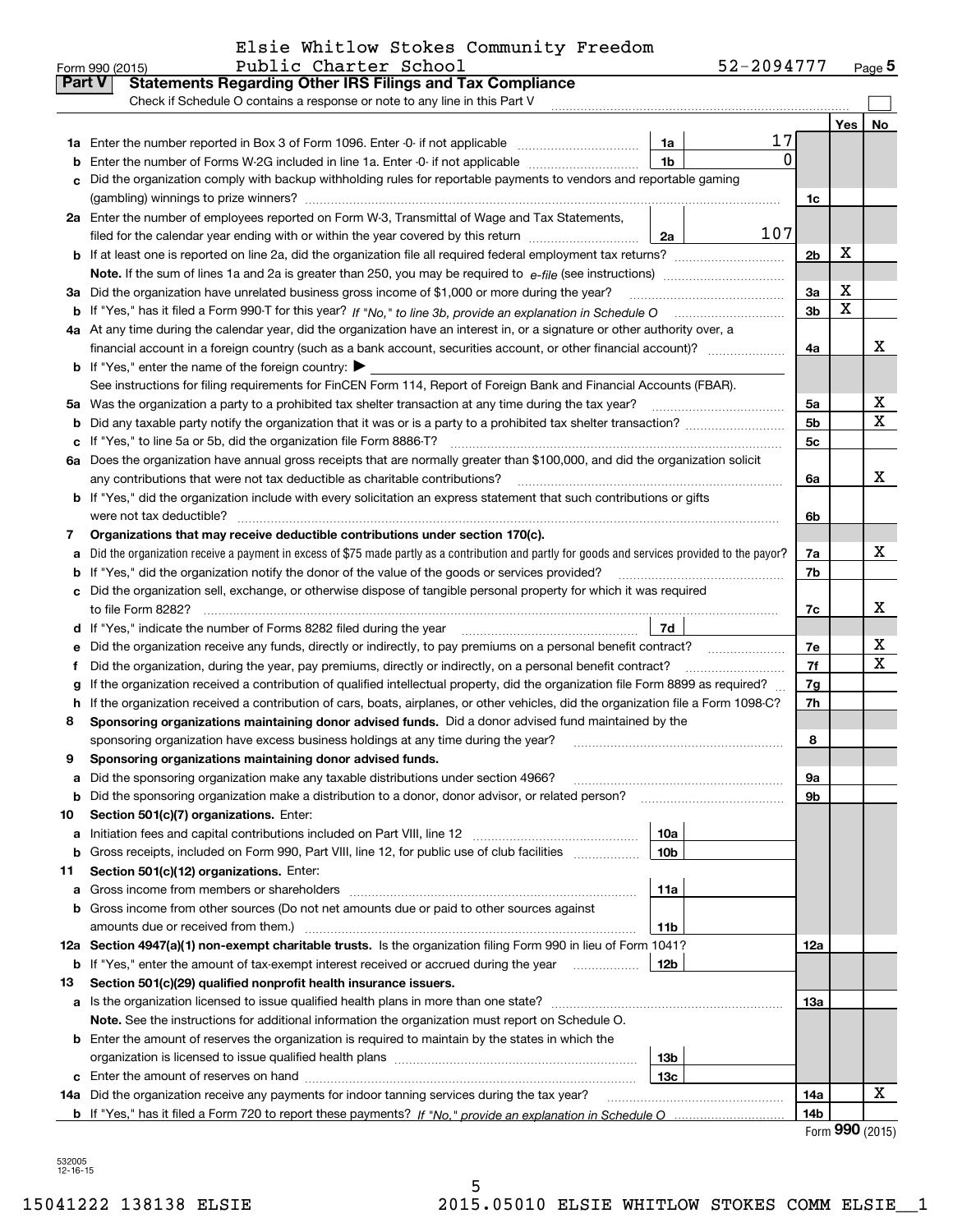$\boxed{\text{X}}$ 

| Form 990 (2015) | Public Charter School                                                                                                         | 52-2094777 | $P$ <sub>age</sub> $6$ |
|-----------------|-------------------------------------------------------------------------------------------------------------------------------|------------|------------------------|
|                 | Part VI   Governance, Management, and Disclosure For each "Yes" response to lines 2 through 7b below, and for a "No" response |            |                        |
|                 | to line 8a, 8b, or 10b below, describe the circumstances, processes, or changes in Schedule O. See instructions.              |            |                        |

|          | Check if Schedule O contains a response or note to any line in this Part VI                                                                                                                                                                  |                 |            | ΣI                         |  |  |  |  |
|----------|----------------------------------------------------------------------------------------------------------------------------------------------------------------------------------------------------------------------------------------------|-----------------|------------|----------------------------|--|--|--|--|
|          | <b>Section A. Governing Body and Management</b>                                                                                                                                                                                              |                 |            |                            |  |  |  |  |
|          | 13                                                                                                                                                                                                                                           |                 | Yes        | No                         |  |  |  |  |
|          | 1a Enter the number of voting members of the governing body at the end of the tax year<br>1a                                                                                                                                                 |                 |            |                            |  |  |  |  |
|          | If there are material differences in voting rights among members of the governing body, or if the governing                                                                                                                                  |                 |            |                            |  |  |  |  |
|          | body delegated broad authority to an executive committee or similar committee, explain in Schedule O.<br>13                                                                                                                                  |                 |            |                            |  |  |  |  |
| b        | Enter the number of voting members included in line 1a, above, who are independent<br>1b                                                                                                                                                     |                 |            |                            |  |  |  |  |
| 2        | Did any officer, director, trustee, or key employee have a family relationship or a business relationship with any other                                                                                                                     |                 | X          |                            |  |  |  |  |
|          | officer, director, trustee, or key employee?                                                                                                                                                                                                 | $\overline{2}$  |            |                            |  |  |  |  |
| 3        | Did the organization delegate control over management duties customarily performed by or under the direct supervision                                                                                                                        |                 |            |                            |  |  |  |  |
|          | of officers, directors, or trustees, or key employees to a management company or other person?                                                                                                                                               |                 |            |                            |  |  |  |  |
| 4        | Did the organization make any significant changes to its governing documents since the prior Form 990 was filed?                                                                                                                             | 4               |            | $\mathbf X$<br>$\mathbf X$ |  |  |  |  |
| 5        | Did the organization become aware during the year of a significant diversion of the organization's assets?                                                                                                                                   | 5<br>6          |            | $\mathbf X$                |  |  |  |  |
| 6        | Did the organization have members or stockholders?<br>Did the organization have members, stockholders, or other persons who had the power to elect or appoint one or                                                                         |                 |            |                            |  |  |  |  |
| 7a       | more members of the governing body?                                                                                                                                                                                                          |                 |            | x                          |  |  |  |  |
|          | <b>b</b> Are any governance decisions of the organization reserved to (or subject to approval by) members, stockholders, or                                                                                                                  | 7a              |            |                            |  |  |  |  |
|          | persons other than the governing body?                                                                                                                                                                                                       | 7b              |            | х                          |  |  |  |  |
| 8        | Did the organization contemporaneously document the meetings held or written actions undertaken during the year by the following:                                                                                                            |                 |            |                            |  |  |  |  |
| a        | The governing body?                                                                                                                                                                                                                          | 8a              | x          |                            |  |  |  |  |
| b        | Each committee with authority to act on behalf of the governing body?                                                                                                                                                                        | 8b              | X          |                            |  |  |  |  |
| 9        | Is there any officer, director, trustee, or key employee listed in Part VII, Section A, who cannot be reached at the                                                                                                                         |                 |            |                            |  |  |  |  |
|          |                                                                                                                                                                                                                                              | 9               |            | x                          |  |  |  |  |
|          | <b>Section B. Policies</b> (This Section B requests information about policies not required by the Internal Revenue Code.)                                                                                                                   |                 |            |                            |  |  |  |  |
|          |                                                                                                                                                                                                                                              |                 | <b>Yes</b> | No                         |  |  |  |  |
|          |                                                                                                                                                                                                                                              | 10a             |            | x                          |  |  |  |  |
|          | <b>b</b> If "Yes," did the organization have written policies and procedures governing the activities of such chapters, affiliates,                                                                                                          |                 |            |                            |  |  |  |  |
|          | and branches to ensure their operations are consistent with the organization's exempt purposes?                                                                                                                                              | 10 <sub>b</sub> |            |                            |  |  |  |  |
|          | 11a Has the organization provided a complete copy of this Form 990 to all members of its governing body before filing the form?                                                                                                              | 11a             | X          |                            |  |  |  |  |
|          | <b>b</b> Describe in Schedule O the process, if any, used by the organization to review this Form 990.                                                                                                                                       |                 |            |                            |  |  |  |  |
|          | 12a Did the organization have a written conflict of interest policy? If "No," go to line 13                                                                                                                                                  | 12a             | х          |                            |  |  |  |  |
|          |                                                                                                                                                                                                                                              | 12 <sub>b</sub> | X          |                            |  |  |  |  |
| c        | Did the organization regularly and consistently monitor and enforce compliance with the policy? If "Yes." describe                                                                                                                           |                 |            |                            |  |  |  |  |
|          | in Schedule O how this was done measured and continuum control to the distribution of the state of the state o                                                                                                                               | 12c             | X          |                            |  |  |  |  |
| 13       | Did the organization have a written whistleblower policy?                                                                                                                                                                                    | 13              | X          |                            |  |  |  |  |
| 14       | Did the organization have a written document retention and destruction policy?                                                                                                                                                               | 14              | X          |                            |  |  |  |  |
| 15       | Did the process for determining compensation of the following persons include a review and approval by independent                                                                                                                           |                 |            |                            |  |  |  |  |
|          | persons, comparability data, and contemporaneous substantiation of the deliberation and decision?                                                                                                                                            |                 |            |                            |  |  |  |  |
|          | a The organization's CEO, Executive Director, or top management official manufactured content content of the organization's CEO, Executive Director, or top management official manufactured content of the state of the state               | 15a             | Χ          |                            |  |  |  |  |
|          |                                                                                                                                                                                                                                              | 15b             |            | х                          |  |  |  |  |
|          | If "Yes" to line 15a or 15b, describe the process in Schedule O (see instructions).                                                                                                                                                          |                 |            |                            |  |  |  |  |
|          | <b>16a</b> Did the organization invest in, contribute assets to, or participate in a joint venture or similar arrangement with a                                                                                                             |                 |            |                            |  |  |  |  |
|          | taxable entity during the year?                                                                                                                                                                                                              | 16a             |            | х                          |  |  |  |  |
|          | <b>b</b> If "Yes," did the organization follow a written policy or procedure requiring the organization to evaluate its participation                                                                                                        |                 |            |                            |  |  |  |  |
|          | in joint venture arrangements under applicable federal tax law, and take steps to safeguard the organization's                                                                                                                               |                 |            |                            |  |  |  |  |
|          | exempt status with respect to such arrangements?<br><b>Section C. Disclosure</b>                                                                                                                                                             | 16b             |            |                            |  |  |  |  |
|          | None                                                                                                                                                                                                                                         |                 |            |                            |  |  |  |  |
| 17<br>18 | List the states with which a copy of this Form 990 is required to be filed $\blacktriangleright$<br>Section 6104 requires an organization to make its Forms 1023 (or 1024 if applicable), 990, and 990-T (Section 501(c)(3)s only) available |                 |            |                            |  |  |  |  |
|          | for public inspection. Indicate how you made these available. Check all that apply.                                                                                                                                                          |                 |            |                            |  |  |  |  |
|          | $\lfloor x \rfloor$ Upon request<br>Another's website<br>Own website<br>Other (explain in Schedule O)                                                                                                                                        |                 |            |                            |  |  |  |  |
| 19       | Describe in Schedule O whether (and if so, how) the organization made its governing documents, conflict of interest policy, and financial                                                                                                    |                 |            |                            |  |  |  |  |
|          | statements available to the public during the tax year.                                                                                                                                                                                      |                 |            |                            |  |  |  |  |
| 20       | State the name, address, and telephone number of the person who possesses the organization's books and records:                                                                                                                              |                 |            |                            |  |  |  |  |
|          | The Organization - $202-265-7237$                                                                                                                                                                                                            |                 |            |                            |  |  |  |  |
|          | 3700 Oakview Terrace, NW, Washington, DC<br>20017                                                                                                                                                                                            |                 |            |                            |  |  |  |  |
|          | 532006 12-16-15                                                                                                                                                                                                                              |                 |            | Form $990$ (2015)          |  |  |  |  |
|          | 6                                                                                                                                                                                                                                            |                 |            |                            |  |  |  |  |
|          |                                                                                                                                                                                                                                              |                 |            |                            |  |  |  |  |

15041222 138138 ELSIE 2015.05010 ELSIE WHITLOW STOKES COMM ELSIE\_\_1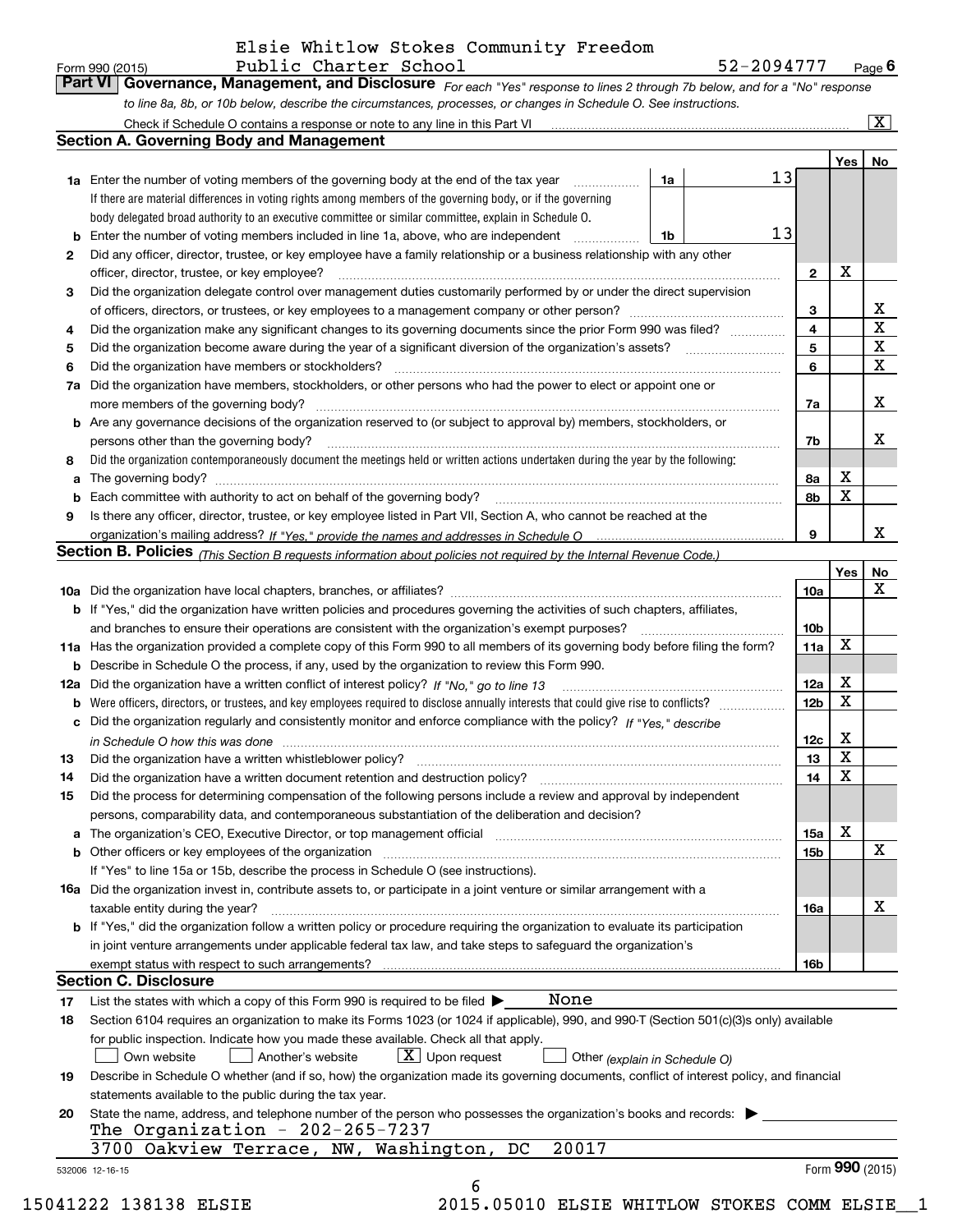| Form 990 (2015)                                                                                      | Public Charter School                                                        | 52-2094777 | Page |  |  |  |  |  |  |
|------------------------------------------------------------------------------------------------------|------------------------------------------------------------------------------|------------|------|--|--|--|--|--|--|
| Part VII Compensation of Officers, Directors, Trustees, Key Employees, Highest Compensated           |                                                                              |            |      |  |  |  |  |  |  |
| <b>Employees, and Independent Contractors</b>                                                        |                                                                              |            |      |  |  |  |  |  |  |
|                                                                                                      | Check if Schedule O contains a response or note to any line in this Part VII |            |      |  |  |  |  |  |  |
| Officers, Directors, Trustees, Key Employees, and Highest Compensated Employees<br><b>Section A.</b> |                                                                              |            |      |  |  |  |  |  |  |
|                                                                                                      |                                                                              |            |      |  |  |  |  |  |  |

**1a**  Complete this table for all persons required to be listed. Report compensation for the calendar year ending with or within the organization's tax year. **•** List all of the organization's current officers, directors, trustees (whether individuals or organizations), regardless of amount of compensation.

Enter -0- in columns  $(D)$ ,  $(E)$ , and  $(F)$  if no compensation was paid.

● List all of the organization's **current** key employees, if any. See instructions for definition of "key employee."

**•** List the organization's five current highest compensated employees (other than an officer, director, trustee, or key employee) who received reportable compensation (Box 5 of Form W-2 and/or Box 7 of Form 1099-MISC) of more than \$100,000 from the organization and any related organizations.

 $\bullet$  List all of the organization's **former** officers, key employees, and highest compensated employees who received more than \$100,000 of reportable compensation from the organization and any related organizations.

**•** List all of the organization's former directors or trustees that received, in the capacity as a former director or trustee of the organization, more than \$10,000 of reportable compensation from the organization and any related organizations.

List persons in the following order: individual trustees or directors; institutional trustees; officers; key employees; highest compensated employees; and former such persons.

Check this box if neither the organization nor any related organization compensated any current officer, director, or trustee.  $\mathcal{L}^{\text{max}}$ 

| (A)                             | (B)                                                                  |                               |                                                                                                 |                         | (C)          |                                   |        | (D)                                    | (E)                                        | (F)                                                                      |
|---------------------------------|----------------------------------------------------------------------|-------------------------------|-------------------------------------------------------------------------------------------------|-------------------------|--------------|-----------------------------------|--------|----------------------------------------|--------------------------------------------|--------------------------------------------------------------------------|
| Name and Title                  | Average<br>hours per<br>week                                         |                               | (do not check more than one<br>box, unless person is both an<br>officer and a director/trustee) | Position                |              |                                   |        | Reportable<br>compensation<br>from     | Reportable<br>compensation<br>from related | Estimated<br>amount of<br>other                                          |
|                                 | (list any<br>hours for<br>related<br>organizations<br>below<br>line) | ndividual trustee or director | inal trustee<br>Institution                                                                     | Officer                 | Key employee | Highest compensated<br>  employee | Former | the<br>organization<br>(W-2/1099-MISC) | organizations<br>(W-2/1099-MISC)           | compensation<br>from the<br>organization<br>and related<br>organizations |
| Carlos Bonner<br>(1)            | 2.00                                                                 |                               |                                                                                                 |                         |              |                                   |        |                                        |                                            |                                                                          |
| Trustee                         |                                                                      | $\mathbf x$                   |                                                                                                 |                         |              |                                   |        | $\mathbf{0}$ .                         | 0.                                         | 0.                                                                       |
| John R. Bryant<br>(2)           | 2.00                                                                 |                               |                                                                                                 |                         |              |                                   |        |                                        |                                            |                                                                          |
| Trustee                         |                                                                      | $\mathbf X$                   |                                                                                                 |                         |              |                                   |        | 0.                                     | 0.                                         | $\mathbf 0$ .                                                            |
| Robert Disney<br>(3)<br>Trustee | 2.00                                                                 | $\mathbf X$                   |                                                                                                 |                         |              |                                   |        | 0.                                     | $\mathbf 0$ .                              | $\mathbf 0$ .                                                            |
| Erin Gore<br>(4)                | 2.00                                                                 |                               |                                                                                                 |                         |              |                                   |        |                                        |                                            |                                                                          |
| Trustee                         |                                                                      | $\mathbf X$                   |                                                                                                 |                         |              |                                   |        | $\mathbf 0$ .                          | 0.                                         | $0_{.}$                                                                  |
| Tracey Friedlander<br>(5)       | 2.00                                                                 |                               |                                                                                                 |                         |              |                                   |        |                                        |                                            |                                                                          |
| Trustee                         |                                                                      | $\mathbf x$                   |                                                                                                 |                         |              |                                   |        | $\mathbf 0$ .                          | 0.                                         | $0$ .                                                                    |
| Khalil Gedin<br>(6)             | 2.00                                                                 |                               |                                                                                                 |                         |              |                                   |        |                                        |                                            |                                                                          |
| Trustee                         |                                                                      | $\mathbf X$                   |                                                                                                 |                         |              |                                   |        | $\mathbf 0$ .                          | $\mathbf 0$ .                              | $\mathbf 0$ .                                                            |
| Robyn Lingo<br>(7)              | 2.00                                                                 |                               |                                                                                                 |                         |              |                                   |        |                                        |                                            |                                                                          |
| Secretary                       |                                                                      | $\mathbf X$                   |                                                                                                 | X                       |              |                                   |        | $\mathbf 0$ .                          | $\mathbf 0$ .                              | $0$ .                                                                    |
| Joi M. Hilton<br>(8)            | 2.00                                                                 |                               |                                                                                                 |                         |              |                                   |        |                                        |                                            |                                                                          |
| Trustee                         |                                                                      | $\mathbf X$                   |                                                                                                 |                         |              |                                   |        | $\mathbf 0$ .                          | 0.                                         | $\mathbf 0$ .                                                            |
| (9) Hoyt King                   | 2.00                                                                 |                               |                                                                                                 |                         |              |                                   |        |                                        |                                            |                                                                          |
| Trustee                         |                                                                      | $\mathbf X$                   |                                                                                                 |                         |              |                                   |        | $\mathbf 0$ .                          | 0.                                         | 0.                                                                       |
| (10) Erica McGrady?             | 2.00                                                                 |                               |                                                                                                 |                         |              |                                   |        |                                        |                                            |                                                                          |
| Chair                           |                                                                      | $\mathbf X$                   |                                                                                                 | $\mathbf X$             |              |                                   |        | $\mathbf 0$ .                          | 0.                                         | 0.                                                                       |
| (11) Verleria King-Jones        | 2.00                                                                 |                               |                                                                                                 |                         |              |                                   |        |                                        |                                            |                                                                          |
| Treasurer                       |                                                                      | $\mathbf X$                   |                                                                                                 | $\mathbf X$             |              |                                   |        | $\mathbf 0$ .                          | 0.                                         | 0.                                                                       |
| (12) Ami Richardson             | 2.00                                                                 |                               |                                                                                                 |                         |              |                                   |        |                                        |                                            |                                                                          |
| Vice Chair                      |                                                                      | $\mathbf X$                   |                                                                                                 | $\mathbf X$             |              |                                   |        | $\mathbf 0$ .                          | 0.                                         | $\mathbf 0$ .                                                            |
| (13) Rodney Rice                | $\overline{2.00}$                                                    |                               |                                                                                                 |                         |              |                                   |        |                                        |                                            |                                                                          |
| Trustee                         |                                                                      | $\mathbf X$                   |                                                                                                 |                         |              |                                   |        | $\mathfrak o$ .                        | 0.                                         | 0.                                                                       |
| (14) Niya Avery                 | $\overline{2.00}$                                                    |                               |                                                                                                 |                         |              |                                   |        |                                        |                                            |                                                                          |
| Trustee                         |                                                                      | $\mathbf X$                   |                                                                                                 |                         |              |                                   |        | $\mathbf 0$ .                          | 0.                                         | 0.                                                                       |
| (15) Jenice View, Ph.D          | 2.00                                                                 |                               |                                                                                                 |                         |              |                                   |        |                                        |                                            |                                                                          |
| Trustee                         |                                                                      | $\mathbf x$                   |                                                                                                 |                         |              |                                   |        | 0.                                     | 0.                                         | 0.                                                                       |
| (16) Linda Moore                | 47.00                                                                |                               |                                                                                                 |                         |              |                                   |        |                                        |                                            |                                                                          |
| Founder and Senior Advisor      |                                                                      |                               |                                                                                                 | $\overline{\mathbf{X}}$ |              |                                   |        | 49,254.                                | 0.                                         | 59,511.                                                                  |
| (17) Erika Bryant               | 47.00                                                                |                               |                                                                                                 |                         |              |                                   |        |                                        |                                            |                                                                          |
| Executive Director              |                                                                      |                               |                                                                                                 | $\mathbf X$             |              |                                   |        | 94,435.                                | $0$ .                                      | 10, 353.                                                                 |

532007 12-16-15

Form (2015) **990**

7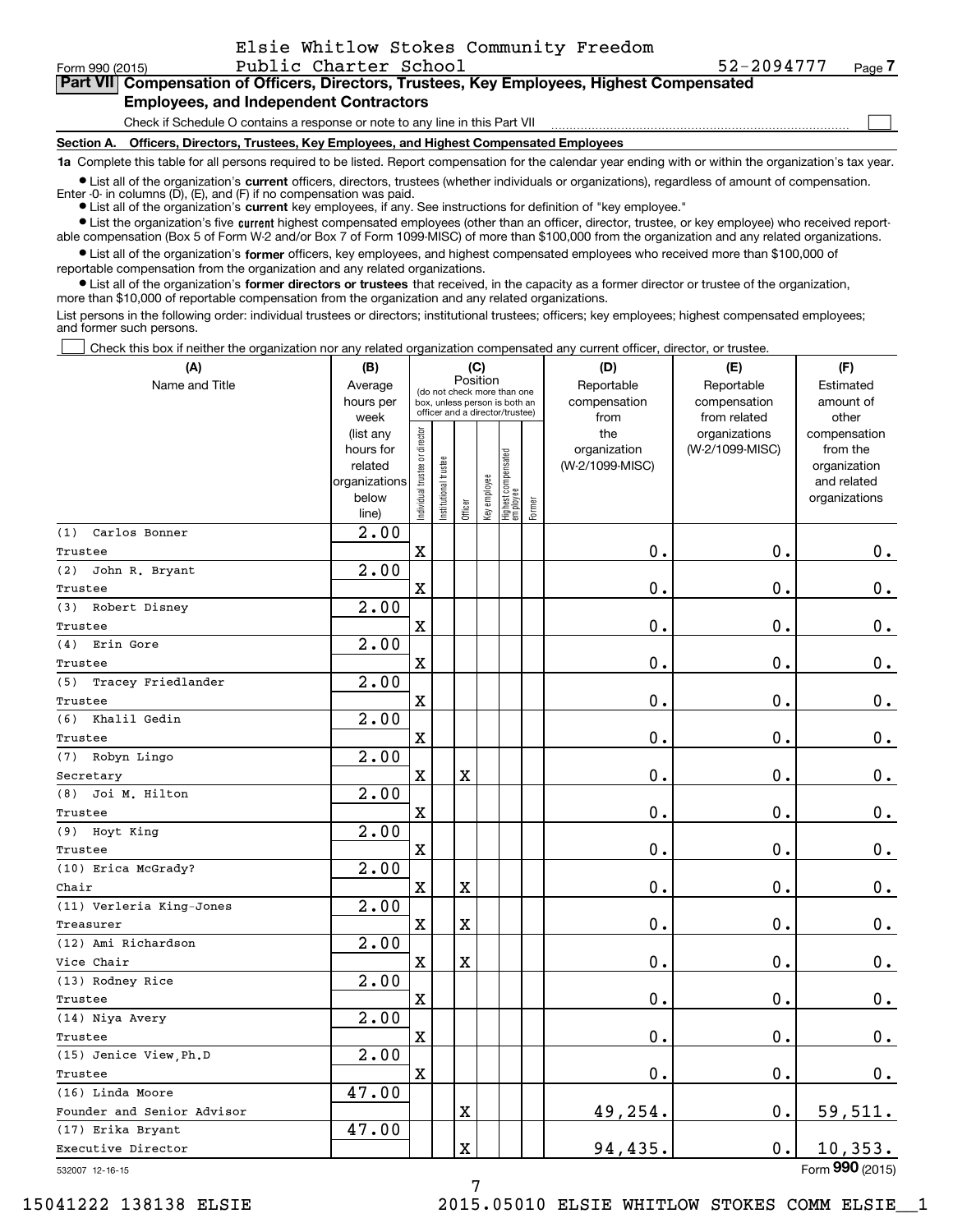|                 | Elsie Whitlow Stokes Community Freedom |            |               |
|-----------------|----------------------------------------|------------|---------------|
| Form 990 (2015) | Public Charter School                  | 52-2094777 | Page $\bm{8}$ |

| $0 \cup 0 \cup 1$<br><b>Part VII</b><br>Section A. Officers, Directors, Trustees, Key Employees, and Highest Compensated Employees (continued) |                                                                          |                        |                                |                      |         |              |                                                              |        |                                                                                                                                      |                 |                  |              |                 |
|------------------------------------------------------------------------------------------------------------------------------------------------|--------------------------------------------------------------------------|------------------------|--------------------------------|----------------------|---------|--------------|--------------------------------------------------------------|--------|--------------------------------------------------------------------------------------------------------------------------------------|-----------------|------------------|--------------|-----------------|
| (A)                                                                                                                                            |                                                                          |                        | (D)                            | (E)                  |         |              | (F)                                                          |        |                                                                                                                                      |                 |                  |              |                 |
|                                                                                                                                                | (B)<br>Average<br>Name and title                                         |                        |                                |                      |         |              | Position                                                     |        | Reportable                                                                                                                           | Reportable      |                  |              | Estimated       |
|                                                                                                                                                |                                                                          | hours per              |                                |                      |         |              | (do not check more than one<br>box, unless person is both an |        | compensation                                                                                                                         | compensation    |                  |              | amount of       |
|                                                                                                                                                |                                                                          | week                   |                                |                      |         |              | officer and a director/trustee)                              |        | from                                                                                                                                 | from related    |                  |              | other           |
|                                                                                                                                                |                                                                          | (list any              |                                |                      |         |              |                                                              |        | the                                                                                                                                  | organizations   |                  |              | compensation    |
|                                                                                                                                                |                                                                          | hours for              |                                |                      |         |              |                                                              |        | organization                                                                                                                         | (W-2/1099-MISC) |                  |              | from the        |
|                                                                                                                                                |                                                                          | related                |                                |                      |         |              |                                                              |        | (W-2/1099-MISC)                                                                                                                      |                 |                  |              | organization    |
|                                                                                                                                                |                                                                          | organizations<br>below |                                |                      |         |              |                                                              |        |                                                                                                                                      |                 |                  |              | and related     |
|                                                                                                                                                |                                                                          | line)                  | Individual trustee or director | nstitutional trustee | Officer | Key employee | Highest compensated<br>  employee                            | Former |                                                                                                                                      |                 |                  |              | organizations   |
|                                                                                                                                                |                                                                          |                        |                                |                      |         |              |                                                              |        |                                                                                                                                      |                 |                  |              |                 |
|                                                                                                                                                |                                                                          |                        |                                |                      |         |              |                                                              |        |                                                                                                                                      |                 |                  |              |                 |
|                                                                                                                                                |                                                                          |                        |                                |                      |         |              |                                                              |        |                                                                                                                                      |                 |                  |              |                 |
|                                                                                                                                                |                                                                          |                        |                                |                      |         |              |                                                              |        |                                                                                                                                      |                 |                  |              |                 |
|                                                                                                                                                |                                                                          |                        |                                |                      |         |              |                                                              |        |                                                                                                                                      |                 |                  |              |                 |
|                                                                                                                                                |                                                                          |                        |                                |                      |         |              |                                                              |        |                                                                                                                                      |                 |                  |              |                 |
|                                                                                                                                                |                                                                          |                        |                                |                      |         |              |                                                              |        |                                                                                                                                      |                 |                  |              |                 |
|                                                                                                                                                |                                                                          |                        |                                |                      |         |              |                                                              |        |                                                                                                                                      |                 |                  |              |                 |
|                                                                                                                                                |                                                                          |                        |                                |                      |         |              |                                                              |        |                                                                                                                                      |                 |                  |              |                 |
|                                                                                                                                                |                                                                          |                        |                                |                      |         |              |                                                              |        |                                                                                                                                      |                 |                  |              |                 |
|                                                                                                                                                |                                                                          |                        |                                |                      |         |              |                                                              |        |                                                                                                                                      |                 |                  |              |                 |
|                                                                                                                                                |                                                                          |                        |                                |                      |         |              |                                                              |        |                                                                                                                                      |                 |                  |              |                 |
|                                                                                                                                                |                                                                          |                        |                                |                      |         |              |                                                              |        |                                                                                                                                      |                 |                  |              |                 |
|                                                                                                                                                |                                                                          |                        |                                |                      |         |              |                                                              |        |                                                                                                                                      |                 |                  |              |                 |
|                                                                                                                                                |                                                                          |                        |                                |                      |         |              |                                                              |        |                                                                                                                                      |                 |                  |              |                 |
|                                                                                                                                                |                                                                          |                        |                                |                      |         |              |                                                              |        |                                                                                                                                      |                 |                  |              |                 |
|                                                                                                                                                |                                                                          |                        |                                |                      |         |              |                                                              |        |                                                                                                                                      |                 |                  |              |                 |
|                                                                                                                                                |                                                                          |                        |                                |                      |         |              |                                                              |        |                                                                                                                                      |                 |                  |              |                 |
|                                                                                                                                                |                                                                          |                        |                                |                      |         |              |                                                              |        |                                                                                                                                      |                 |                  |              |                 |
|                                                                                                                                                |                                                                          |                        |                                |                      |         |              |                                                              |        | 143,689.                                                                                                                             |                 | $0$ .            |              | 69,864.         |
|                                                                                                                                                | c Total from continuation sheets to Part VII, Section A [111] [120] [20] |                        |                                |                      |         |              |                                                              |        | 0.                                                                                                                                   |                 | $0$ .            |              | 0.              |
|                                                                                                                                                |                                                                          |                        |                                |                      |         |              |                                                              |        | 143,689.                                                                                                                             |                 | $\overline{0}$ . |              | 69,864.         |
| 2                                                                                                                                              |                                                                          |                        |                                |                      |         |              |                                                              |        | Total number of individuals (including but not limited to those listed above) who received more than \$100,000 of reportable         |                 |                  |              |                 |
|                                                                                                                                                | compensation from the organization                                       |                        |                                |                      |         |              |                                                              |        |                                                                                                                                      |                 |                  |              |                 |
|                                                                                                                                                |                                                                          |                        |                                |                      |         |              |                                                              |        |                                                                                                                                      |                 |                  |              | No<br>Yes       |
| з                                                                                                                                              |                                                                          |                        |                                |                      |         |              |                                                              |        | Did the organization list any former officer, director, or trustee, key employee, or highest compensated employee on                 |                 |                  |              |                 |
|                                                                                                                                                | line 1a? If "Yes," complete Schedule J for such individual               |                        |                                |                      |         |              |                                                              |        |                                                                                                                                      |                 |                  | 3            | х               |
| 4                                                                                                                                              |                                                                          |                        |                                |                      |         |              |                                                              |        | For any individual listed on line 1a, is the sum of reportable compensation and other compensation from the organization             |                 |                  |              |                 |
|                                                                                                                                                |                                                                          |                        |                                |                      |         |              |                                                              |        |                                                                                                                                      |                 |                  | 4            | x               |
| 5                                                                                                                                              |                                                                          |                        |                                |                      |         |              |                                                              |        | Did any person listed on line 1a receive or accrue compensation from any unrelated organization or individual for services           |                 |                  |              |                 |
|                                                                                                                                                |                                                                          |                        |                                |                      |         |              |                                                              |        |                                                                                                                                      |                 |                  | 5            | x               |
| <b>Section B. Independent Contractors</b>                                                                                                      |                                                                          |                        |                                |                      |         |              |                                                              |        |                                                                                                                                      |                 |                  |              |                 |
| 1                                                                                                                                              |                                                                          |                        |                                |                      |         |              |                                                              |        | Complete this table for your five highest compensated independent contractors that received more than \$100,000 of compensation from |                 |                  |              |                 |
|                                                                                                                                                |                                                                          |                        |                                |                      |         |              |                                                              |        | the organization. Report compensation for the calendar year ending with or within the organization's tax year.                       |                 |                  |              |                 |
|                                                                                                                                                | (A)                                                                      |                        |                                |                      |         |              |                                                              |        | (B)                                                                                                                                  |                 |                  | (C)          |                 |
|                                                                                                                                                | Name and business address                                                |                        |                                | <b>NONE</b>          |         |              |                                                              |        | Description of services                                                                                                              |                 |                  | Compensation |                 |
|                                                                                                                                                |                                                                          |                        |                                |                      |         |              |                                                              |        |                                                                                                                                      |                 |                  |              |                 |
|                                                                                                                                                |                                                                          |                        |                                |                      |         |              |                                                              |        |                                                                                                                                      |                 |                  |              |                 |
|                                                                                                                                                |                                                                          |                        |                                |                      |         |              |                                                              |        |                                                                                                                                      |                 |                  |              |                 |
|                                                                                                                                                |                                                                          |                        |                                |                      |         |              |                                                              |        |                                                                                                                                      |                 |                  |              |                 |
|                                                                                                                                                |                                                                          |                        |                                |                      |         |              |                                                              |        |                                                                                                                                      |                 |                  |              |                 |
|                                                                                                                                                |                                                                          |                        |                                |                      |         |              |                                                              |        |                                                                                                                                      |                 |                  |              |                 |
|                                                                                                                                                |                                                                          |                        |                                |                      |         |              |                                                              |        |                                                                                                                                      |                 |                  |              |                 |
|                                                                                                                                                |                                                                          |                        |                                |                      |         |              |                                                              |        |                                                                                                                                      |                 |                  |              |                 |
|                                                                                                                                                |                                                                          |                        |                                |                      |         |              |                                                              |        |                                                                                                                                      |                 |                  |              |                 |
|                                                                                                                                                |                                                                          |                        |                                |                      |         |              |                                                              |        |                                                                                                                                      |                 |                  |              |                 |
| 2                                                                                                                                              |                                                                          |                        |                                |                      |         |              |                                                              |        | Total number of independent contractors (including but not limited to those listed above) who received more than                     |                 |                  |              |                 |
|                                                                                                                                                | \$100,000 of compensation from the organization                          |                        |                                |                      |         | 0            |                                                              |        |                                                                                                                                      |                 |                  |              |                 |
|                                                                                                                                                |                                                                          |                        |                                |                      |         |              |                                                              |        |                                                                                                                                      |                 |                  |              | Form 990 (2015) |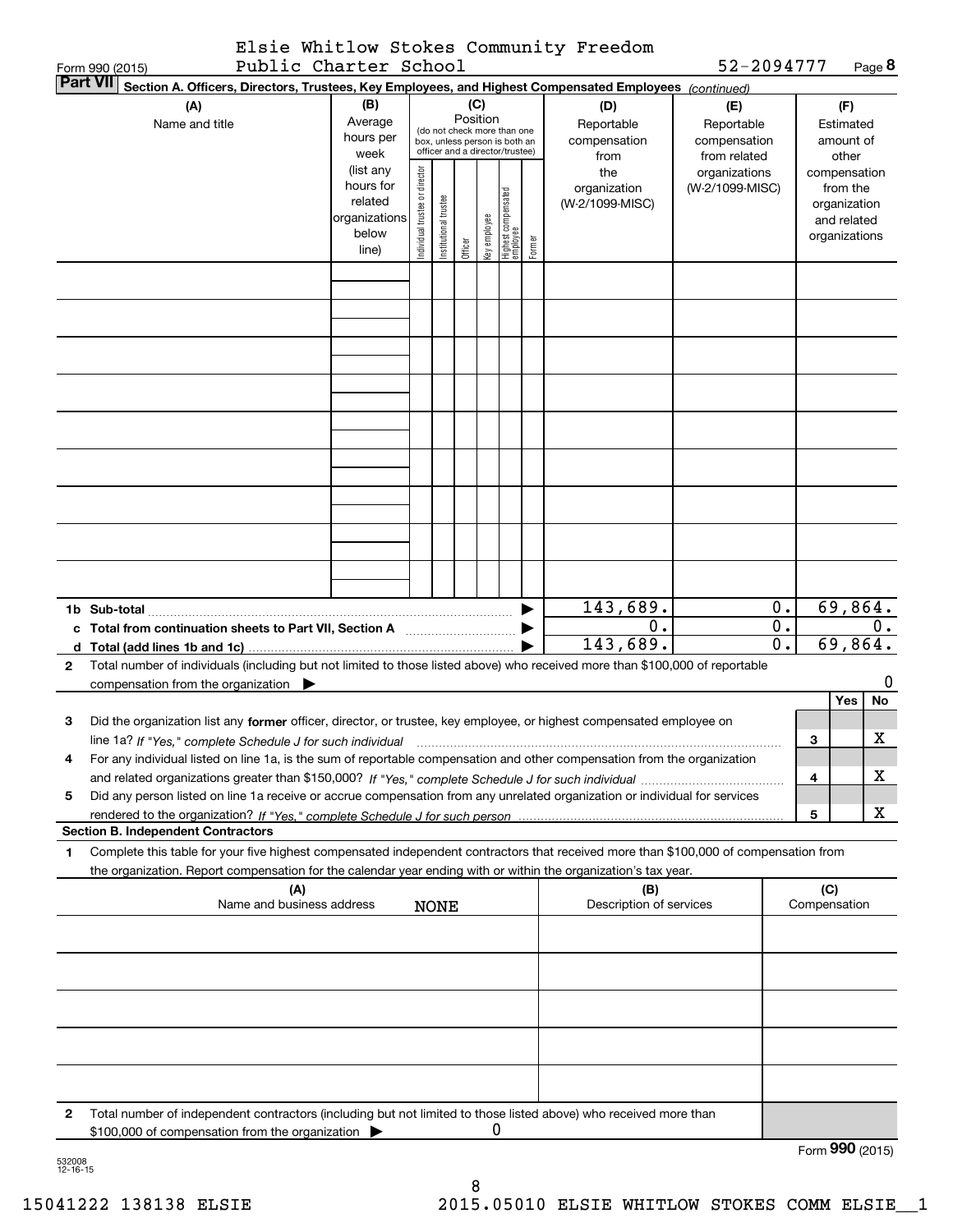Form 990 (2015) Page Public Charter School 52-2094777 Elsie Whitlow Stokes Community Freedom

| Form 990 (2015)                                           |    |   |                                                                               | Public Charter School |                      |                                       |                                                 | 52-2094777                                         | Page 9                                                               |
|-----------------------------------------------------------|----|---|-------------------------------------------------------------------------------|-----------------------|----------------------|---------------------------------------|-------------------------------------------------|----------------------------------------------------|----------------------------------------------------------------------|
| <b>Part VIII</b>                                          |    |   | <b>Statement of Revenue</b>                                                   |                       |                      |                                       |                                                 |                                                    |                                                                      |
|                                                           |    |   | Check if Schedule O contains a response or note to any line in this Part VIII |                       |                      |                                       |                                                 |                                                    |                                                                      |
|                                                           |    |   |                                                                               |                       |                      | (A)<br>Total revenue                  | (B)<br>Related or<br>exempt function<br>revenue | $\overline{C}$<br>Unrelated<br>business<br>revenue | (D)<br>Revenuè excluded<br>from tax under<br>sections<br>$512 - 514$ |
|                                                           |    |   | 1 a Federated campaigns                                                       | 1a                    |                      |                                       |                                                 |                                                    |                                                                      |
| Contributions, Gifts, Grants<br>and Other Similar Amounts |    |   | <b>b</b> Membership dues                                                      | 1 <sub>b</sub>        |                      |                                       |                                                 |                                                    |                                                                      |
|                                                           |    |   | c Fundraising events                                                          | 1 <sub>c</sub>        |                      |                                       |                                                 |                                                    |                                                                      |
|                                                           |    |   | d Related organizations<br>$\overline{\phantom{a}}$                           | 1 <sub>d</sub>        |                      |                                       |                                                 |                                                    |                                                                      |
|                                                           |    |   | e Government grants (contributions)                                           | 1e                    | 601, 231.            |                                       |                                                 |                                                    |                                                                      |
|                                                           |    |   | f All other contributions, gifts, grants, and                                 |                       |                      |                                       |                                                 |                                                    |                                                                      |
|                                                           |    |   | similar amounts not included above                                            | 1f                    | 202,956.             |                                       |                                                 |                                                    |                                                                      |
|                                                           |    |   | g Noncash contributions included in lines 1a-1f: \$                           |                       |                      |                                       |                                                 |                                                    |                                                                      |
|                                                           |    |   |                                                                               |                       |                      | 804,187.                              |                                                 |                                                    |                                                                      |
|                                                           |    |   |                                                                               |                       | <b>Business Code</b> |                                       |                                                 |                                                    |                                                                      |
|                                                           |    |   | 2 a Pupil Allocations                                                         |                       | 611710               | $5, 536, 075.$ $5, 536, 075.$         |                                                 |                                                    |                                                                      |
|                                                           |    |   | b Food Services                                                               |                       | 722310               |                                       | $584, 708.$ 68,701.                             | 516,007.                                           |                                                                      |
|                                                           |    |   | c Before and After Care                                                       |                       | 624410               | 264, 234.                             | 264, 234.                                       |                                                    |                                                                      |
|                                                           |    |   | d Student Activities Fee                                                      |                       | 611710               | 77,916.                               | 77,916.                                         |                                                    |                                                                      |
| Program Service<br>Revenue                                |    |   |                                                                               |                       |                      |                                       |                                                 |                                                    |                                                                      |
|                                                           |    | е |                                                                               |                       |                      |                                       |                                                 |                                                    |                                                                      |
|                                                           |    |   | f All other program service revenue                                           |                       |                      | $\triangleright$ 6,462,933.           |                                                 |                                                    |                                                                      |
|                                                           |    |   |                                                                               |                       |                      |                                       |                                                 |                                                    |                                                                      |
|                                                           | 3  |   | Investment income (including dividends, interest, and                         |                       |                      | 5,843.                                |                                                 |                                                    | 5,843.                                                               |
|                                                           |    |   | Income from investment of tax-exempt bond proceeds                            |                       |                      |                                       |                                                 |                                                    |                                                                      |
|                                                           | 4  |   |                                                                               |                       |                      |                                       |                                                 |                                                    |                                                                      |
|                                                           | 5  |   |                                                                               |                       |                      |                                       |                                                 |                                                    |                                                                      |
|                                                           |    |   |                                                                               | (i) Real<br>26,350.   | (ii) Personal        |                                       |                                                 |                                                    |                                                                      |
|                                                           |    |   | 6 a Gross rents                                                               | $\overline{0}$ .      |                      |                                       |                                                 |                                                    |                                                                      |
|                                                           |    |   | <b>b</b> Less: rental expenses                                                | 26,350.               |                      |                                       |                                                 |                                                    |                                                                      |
|                                                           |    |   | c Rental income or (loss)                                                     |                       |                      | 26, 350.                              |                                                 |                                                    | 26, 350.                                                             |
|                                                           |    |   |                                                                               |                       |                      |                                       |                                                 |                                                    |                                                                      |
|                                                           |    |   | 7 a Gross amount from sales of                                                | (i) Securities        | (ii) Other           |                                       |                                                 |                                                    |                                                                      |
|                                                           |    |   | assets other than inventory                                                   |                       |                      |                                       |                                                 |                                                    |                                                                      |
|                                                           |    |   | <b>b</b> Less: cost or other basis                                            |                       |                      |                                       |                                                 |                                                    |                                                                      |
|                                                           |    |   | and sales expenses                                                            |                       |                      |                                       |                                                 |                                                    |                                                                      |
|                                                           |    |   | c Gain or (loss)                                                              |                       |                      |                                       |                                                 |                                                    |                                                                      |
|                                                           |    |   | 8 a Gross income from fundraising events (not                                 |                       |                      |                                       |                                                 |                                                    |                                                                      |
| <b>Other Revenue</b>                                      |    |   | including \$<br>$\overline{\phantom{a}}$ of                                   |                       |                      |                                       |                                                 |                                                    |                                                                      |
|                                                           |    |   | contributions reported on line 1c). See                                       |                       |                      |                                       |                                                 |                                                    |                                                                      |
|                                                           |    |   |                                                                               |                       | $a$ 21, 243.         |                                       |                                                 |                                                    |                                                                      |
|                                                           |    |   | <b>b</b> Less: direct expenses                                                |                       | $b \ 5,750.$         |                                       |                                                 |                                                    |                                                                      |
|                                                           |    |   | c Net income or (loss) from fundraising events                                |                       |                      | 15,493.                               |                                                 |                                                    | 15,493.                                                              |
|                                                           |    |   | 9 a Gross income from gaming activities. See                                  |                       |                      |                                       |                                                 |                                                    |                                                                      |
|                                                           |    |   |                                                                               |                       |                      |                                       |                                                 |                                                    |                                                                      |
|                                                           |    |   |                                                                               | b                     |                      |                                       |                                                 |                                                    |                                                                      |
|                                                           |    |   | c Net income or (loss) from gaming activities                                 |                       |                      |                                       |                                                 |                                                    |                                                                      |
|                                                           |    |   | 10 a Gross sales of inventory, less returns                                   |                       |                      |                                       |                                                 |                                                    |                                                                      |
|                                                           |    |   |                                                                               |                       |                      |                                       |                                                 |                                                    |                                                                      |
|                                                           |    |   |                                                                               | b                     |                      |                                       |                                                 |                                                    |                                                                      |
|                                                           |    |   | c Net income or (loss) from sales of inventory                                |                       |                      |                                       |                                                 |                                                    |                                                                      |
|                                                           |    |   | Miscellaneous Revenue                                                         |                       | <b>Business Code</b> |                                       |                                                 |                                                    |                                                                      |
|                                                           |    |   | 11 a Program Fees                                                             |                       | 900099               | 53,958.                               | 53,958.                                         |                                                    |                                                                      |
|                                                           |    |   | b Other Income                                                                |                       | 900099               | 14,495.                               | 14,495.                                         |                                                    |                                                                      |
|                                                           |    | c |                                                                               |                       |                      |                                       |                                                 |                                                    |                                                                      |
|                                                           |    |   |                                                                               |                       |                      |                                       |                                                 |                                                    |                                                                      |
|                                                           |    |   |                                                                               |                       |                      | 68,453.                               |                                                 |                                                    |                                                                      |
|                                                           | 12 |   |                                                                               |                       |                      | $\sqrt{7,383,259.6,015,379.516,007.}$ |                                                 |                                                    | 47,686.                                                              |
| 532009 12-16-15                                           |    |   |                                                                               |                       |                      |                                       |                                                 |                                                    | Form 990 (2015)                                                      |

9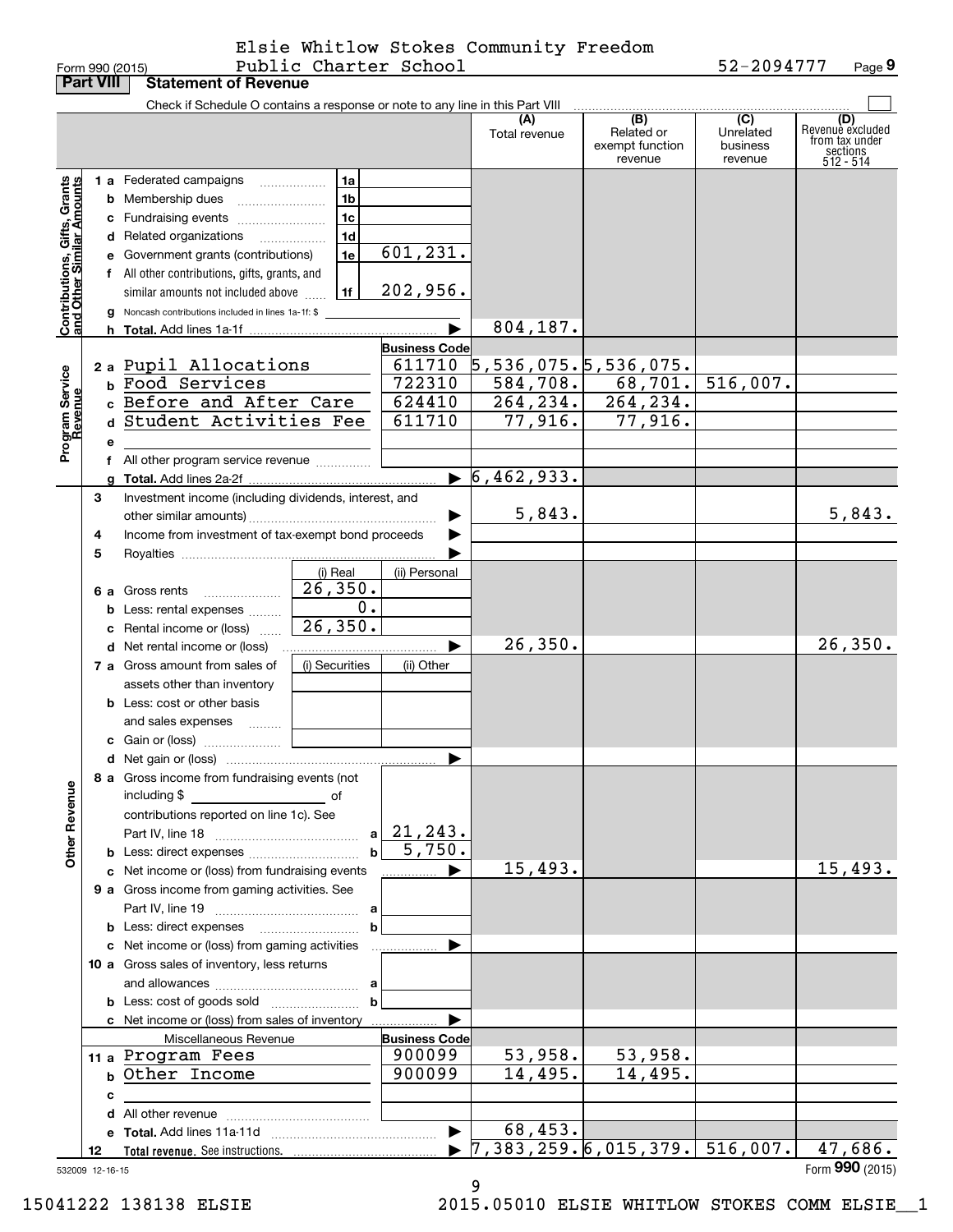#### Form 990 (2015) Public Charter School 52-2094777 Page Public Charter School 52-2094777 Elsie Whitlow Stokes Community Freedom

|              | <b>Part IX   Statement of Functional Expenses</b>                                                                                                                                                           |                       |                                    |                                           |                                |
|--------------|-------------------------------------------------------------------------------------------------------------------------------------------------------------------------------------------------------------|-----------------------|------------------------------------|-------------------------------------------|--------------------------------|
|              | Section 501(c)(3) and 501(c)(4) organizations must complete all columns. All other organizations must complete column (A).                                                                                  |                       |                                    |                                           |                                |
|              | Check if Schedule O contains a response or note to any line in this Part IX                                                                                                                                 |                       |                                    |                                           |                                |
|              | Do not include amounts reported on lines 6b,<br>7b, 8b, 9b, and 10b of Part VIII.                                                                                                                           | (A)<br>Total expenses | (B)<br>Program service<br>expenses | (C)<br>Management and<br>general expenses | (D)<br>Fundraising<br>expenses |
| 1.           | Grants and other assistance to domestic organizations                                                                                                                                                       |                       |                                    |                                           |                                |
|              | and domestic governments. See Part IV, line 21                                                                                                                                                              |                       |                                    |                                           |                                |
| $\mathbf{2}$ | Grants and other assistance to domestic                                                                                                                                                                     |                       |                                    |                                           |                                |
|              | individuals. See Part IV, line 22                                                                                                                                                                           |                       |                                    |                                           |                                |
| 3            | Grants and other assistance to foreign                                                                                                                                                                      |                       |                                    |                                           |                                |
|              | organizations, foreign governments, and foreign                                                                                                                                                             |                       |                                    |                                           |                                |
|              | individuals. See Part IV, lines 15 and 16                                                                                                                                                                   |                       |                                    |                                           |                                |
| 4            | Benefits paid to or for members                                                                                                                                                                             |                       |                                    |                                           |                                |
| 5            | Compensation of current officers, directors,                                                                                                                                                                |                       |                                    |                                           |                                |
|              | trustees, and key employees                                                                                                                                                                                 | 213,553.              | 177,249.                           | 32,033.                                   | 4,271.                         |
| 6            | Compensation not included above, to disqualified                                                                                                                                                            |                       |                                    |                                           |                                |
|              | persons (as defined under section 4958(f)(1)) and                                                                                                                                                           |                       |                                    |                                           |                                |
|              | persons described in section 4958(c)(3)(B)                                                                                                                                                                  | 3,766,043.            | 3, 125, 816.                       | 564,906.                                  | $\overline{75,321.}$           |
| 7<br>8       | Pension plan accruals and contributions (include                                                                                                                                                            |                       |                                    |                                           |                                |
|              | section 401(k) and 403(b) employer contributions)                                                                                                                                                           | 132,572.              | 110,035.                           | 19,886.                                   | 2,651.                         |
| 9            |                                                                                                                                                                                                             | 303, 267.             | $\overline{251,712.}$              | 45,490.                                   | 6,065.                         |
| 10           |                                                                                                                                                                                                             | 307, 320.             | 255,076.                           | 46,098.                                   | 6,146.                         |
| 11           | Fees for services (non-employees):                                                                                                                                                                          |                       |                                    |                                           |                                |
| a            |                                                                                                                                                                                                             |                       |                                    |                                           |                                |
| b            |                                                                                                                                                                                                             | 2,660.                | 2,208.                             | $\overline{399}$ .                        | $\overline{53}$ .              |
| c            |                                                                                                                                                                                                             | $\overline{22,250}$ . | 18,468.                            | 3,338.                                    | 444.                           |
| d            |                                                                                                                                                                                                             |                       |                                    |                                           |                                |
| e            | Professional fundraising services. See Part IV, line 17                                                                                                                                                     |                       |                                    |                                           |                                |
| f            | Investment management fees                                                                                                                                                                                  |                       |                                    |                                           |                                |
| $\mathbf{q}$ | Other. (If line 11g amount exceeds 10% of line 25,                                                                                                                                                          |                       |                                    |                                           |                                |
|              | column (A) amount, list line 11g expenses on Sch O.)                                                                                                                                                        | 17,575.               | 14,587.                            | 2,636.                                    | 352.                           |
| 12           |                                                                                                                                                                                                             | $\overline{2,744}$ .  | 2,278.                             | 412.                                      | $\overline{54}$ .              |
| 13           |                                                                                                                                                                                                             | 182,687.              | 151,630.                           | 27,403.                                   | 3,654.                         |
| 14           |                                                                                                                                                                                                             | 49,542.               | 41, 120.                           | 7,431.                                    | 991.                           |
| 15           |                                                                                                                                                                                                             |                       |                                    |                                           |                                |
| 16           |                                                                                                                                                                                                             | 321, 380.             | 266, 745.                          | 48,207.                                   | 6,428.                         |
| 17           | Travel                                                                                                                                                                                                      |                       |                                    |                                           |                                |
| 18           | Payments of travel or entertainment expenses                                                                                                                                                                |                       |                                    |                                           |                                |
| 19           | for any federal, state, or local public officials<br>Conferences, conventions, and meetings                                                                                                                 | 90, 133.              | 74,810.                            | 13,520.                                   | 1,803.                         |
| 20           | Interest                                                                                                                                                                                                    | 332, 206.             | 275, 731.                          | 49,831.                                   | 6,644.                         |
| 21           |                                                                                                                                                                                                             |                       |                                    |                                           |                                |
| 22           | Depreciation, depletion, and amortization                                                                                                                                                                   | 319,602.              | 265, 270.                          | 47,940.                                   | 6,392.                         |
| 23           | Insurance                                                                                                                                                                                                   | 74, 365.              | 61, 723.                           | 11, 155.                                  | 1,487.                         |
| 24           | Other expenses. Itemize expenses not covered<br>above. (List miscellaneous expenses in line 24e. If line<br>24e amount exceeds 10% of line 25, column (A)<br>amount, list line 24e expenses on Schedule O.) |                       |                                    |                                           |                                |
| $\mathbf{a}$ | Direct Student Costs                                                                                                                                                                                        | 732,483.              | 732,483.                           | 0.                                        | 0.                             |
| b            | Food Services-Stokes Ki                                                                                                                                                                                     | 354, 294.             | 294,064.                           | 53, 144.                                  | 7,086.                         |
| C            | Loss from interest rate                                                                                                                                                                                     | 123,418.              | 102,437.                           | 18,513.                                   | $\overline{2,468}$ .           |
| d            | DC PCSB administration                                                                                                                                                                                      | 73,786.               | 61, 242.                           | 11,068.                                   | 1,476.                         |
| e            | All other expenses                                                                                                                                                                                          | 37, 123.              | 30,807.                            | $\overline{5,570}$ .                      | 746.                           |
| 25           | Total functional expenses. Add lines 1 through 24e                                                                                                                                                          | 7,459,003.            | 6, 315, 491.                       | 1,008,980.                                | 134,532.                       |
| 26           | Joint costs. Complete this line only if the organization                                                                                                                                                    |                       |                                    |                                           |                                |
|              | reported in column (B) joint costs from a combined                                                                                                                                                          |                       |                                    |                                           |                                |
|              | educational campaign and fundraising solicitation.                                                                                                                                                          |                       |                                    |                                           |                                |
|              | Check here $\blacktriangleright$<br>if following SOP 98-2 (ASC 958-720)                                                                                                                                     |                       |                                    |                                           |                                |

10

532010 12-16-15

Form (2015) **990**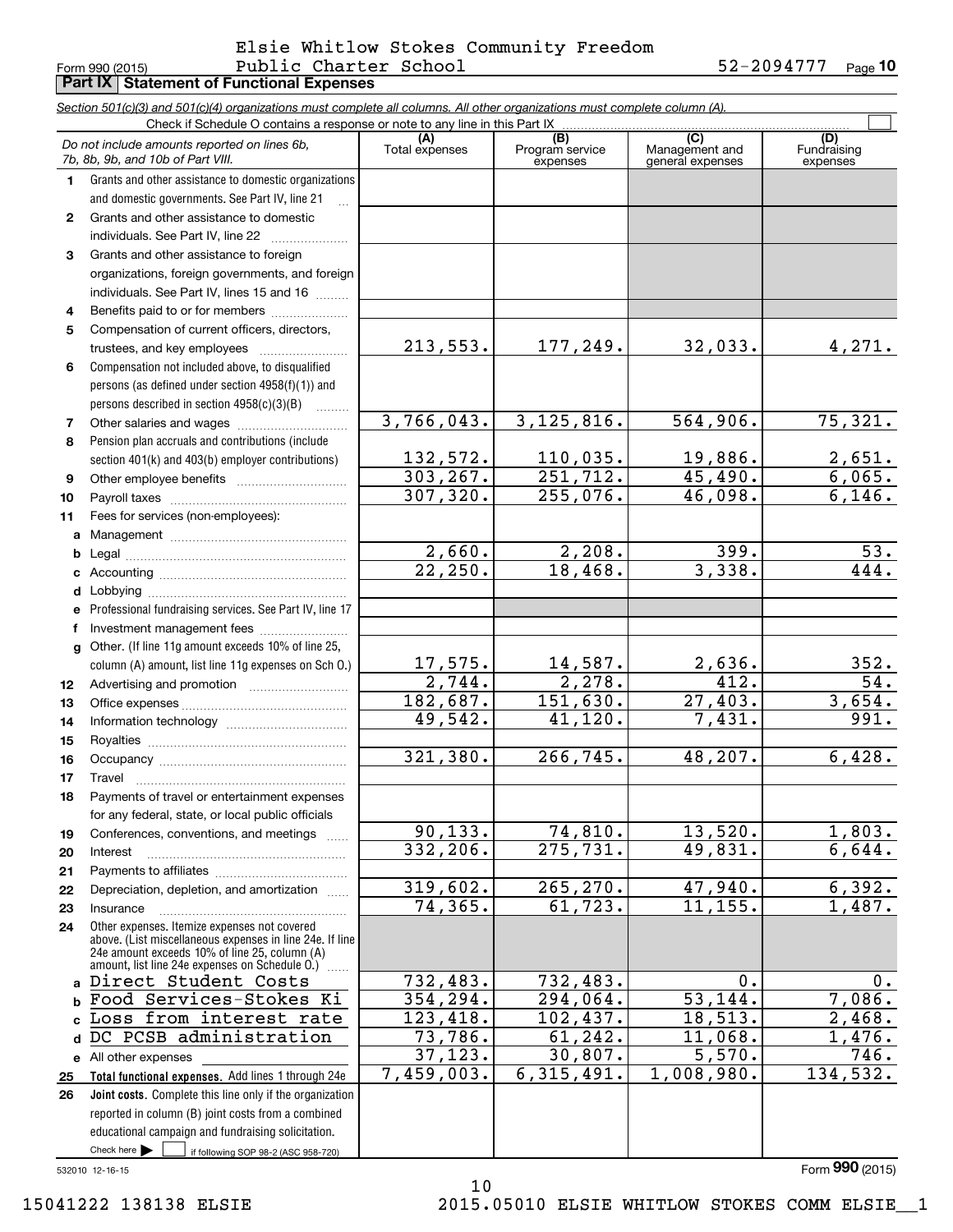| Form 990 (2015) |
|-----------------|
|-----------------|

### Form 990 (2015) Page Public Charter School 52-2094777 Elsie Whitlow Stokes Community Freedom

**11**

|                             | Part X | <b>Balance Sheet</b>                                                                                                         |               |              |                          |                 |                             |
|-----------------------------|--------|------------------------------------------------------------------------------------------------------------------------------|---------------|--------------|--------------------------|-----------------|-----------------------------|
|                             |        |                                                                                                                              |               |              |                          |                 |                             |
|                             |        |                                                                                                                              |               |              | (A)<br>Beginning of year |                 | (B)<br>End of year          |
|                             | 1      |                                                                                                                              | 1,739,439.    | $\mathbf{1}$ | 1,618,729.               |                 |                             |
|                             | 2      |                                                                                                                              |               |              |                          | $\mathbf{2}$    |                             |
|                             | 3      |                                                                                                                              |               | 85,111.      | $\mathbf{3}$             | 214,737.        |                             |
|                             | 4      |                                                                                                                              |               | 167,556.     | $\overline{4}$           | 163,694.        |                             |
|                             | 5      | Loans and other receivables from current and former officers, directors,                                                     |               |              |                          |                 |                             |
|                             |        | trustees, key employees, and highest compensated employees. Complete                                                         |               |              |                          |                 |                             |
|                             |        | Part II of Schedule L                                                                                                        |               | 5            |                          |                 |                             |
|                             | 6      | Loans and other receivables from other disqualified persons (as defined under                                                |               |              |                          |                 |                             |
|                             |        | section 4958(f)(1)), persons described in section 4958(c)(3)(B), and contributing                                            |               |              |                          |                 |                             |
|                             |        | employers and sponsoring organizations of section 501(c)(9) voluntary                                                        |               |              |                          |                 |                             |
|                             |        | employees' beneficiary organizations (see instr). Complete Part II of Sch L                                                  |               |              |                          | 6               |                             |
| Assets                      | 7      |                                                                                                                              |               |              |                          | 7               |                             |
|                             | 8      |                                                                                                                              |               |              |                          | 8               |                             |
|                             | 9      |                                                                                                                              |               |              | 25,602.                  | 9               | 0.                          |
|                             |        | 10a Land, buildings, and equipment: cost or other                                                                            |               |              |                          |                 |                             |
|                             |        | basis. Complete Part VI of Schedule D $\frac{10a}{10a}$ 11, 017, 313.                                                        |               |              |                          |                 |                             |
|                             |        |                                                                                                                              |               | 2,322,033.   | 8,931,209.               | 10 <sub>c</sub> | 8,695,280.                  |
|                             | 11     |                                                                                                                              |               |              | 8,578.                   | 11              | 8,917.                      |
|                             | 12     |                                                                                                                              |               |              | 74,653.                  | 12              | 128,641.                    |
|                             | 13     |                                                                                                                              |               |              | 13                       |                 |                             |
|                             | 14     |                                                                                                                              |               | 14           |                          |                 |                             |
|                             | 15     |                                                                                                                              |               |              | 81,311.                  | 15              | 65, 120.                    |
|                             | 16     |                                                                                                                              | 11, 113, 459. | 16           | 10,895,118.              |                 |                             |
|                             | 17     |                                                                                                                              |               |              | $\overline{528}$ , 708.  | 17              | 583,198.                    |
|                             | 18     |                                                                                                                              |               |              |                          | 18              |                             |
|                             | 19     |                                                                                                                              |               |              | 45,503.                  | 19              | 61,081.                     |
|                             | 20     |                                                                                                                              |               |              |                          | 20              |                             |
|                             | 21     | Escrow or custodial account liability. Complete Part IV of Schedule D                                                        |               |              | 21                       |                 |                             |
|                             | 22     | Loans and other payables to current and former officers, directors, trustees,                                                |               |              |                          |                 |                             |
| Liabilities                 |        | key employees, highest compensated employees, and disqualified persons.                                                      |               |              |                          |                 |                             |
|                             |        |                                                                                                                              |               |              |                          | 22              |                             |
|                             | 23     | Secured mortgages and notes payable to unrelated third parties                                                               |               |              | 6,923,266.               | 23              | 6,716,042.                  |
|                             | 24     |                                                                                                                              | 8,018.        | 24           | 2,577.                   |                 |                             |
|                             | 25     | Other liabilities (including federal income tax, payables to related third                                                   |               |              |                          |                 |                             |
|                             |        | parties, and other liabilities not included on lines 17-24). Complete Part X of                                              |               |              |                          |                 |                             |
|                             |        | Schedule D                                                                                                                   |               |              |                          | 25              |                             |
|                             | 26     | Total liabilities. Add lines 17 through 25                                                                                   |               |              | 7,505,495.               | 26              | 7,362,898.                  |
|                             |        | Organizations that follow SFAS 117 (ASC 958), check here $\blacktriangleright \begin{array}{c} \boxed{X} \\ \end{array}$ and |               |              |                          |                 |                             |
|                             |        | complete lines 27 through 29, and lines 33 and 34.                                                                           |               |              |                          |                 |                             |
|                             | 27     |                                                                                                                              |               |              | 3,607,964.               | 27              | 3,532,220.                  |
|                             | 28     |                                                                                                                              |               |              |                          | 28              |                             |
|                             | 29     | Permanently restricted net assets                                                                                            |               |              |                          | 29              |                             |
|                             |        | Organizations that do not follow SFAS 117 (ASC 958), check here $\blacktriangleright$                                        |               |              |                          |                 |                             |
|                             |        | and complete lines 30 through 34.                                                                                            |               |              |                          |                 |                             |
|                             | 30     |                                                                                                                              |               |              |                          | 30              |                             |
|                             | 31     | Paid-in or capital surplus, or land, building, or equipment fund                                                             |               |              |                          | 31              |                             |
| Net Assets or Fund Balances | 32     | Retained earnings, endowment, accumulated income, or other funds                                                             |               |              | 3,607,964.               | 32              | 3,532,220.                  |
|                             | 33     |                                                                                                                              |               |              | 11, 113, 459.            | 33<br>34        | 10,895,118.                 |
|                             | 34     |                                                                                                                              |               |              |                          |                 | $F_{\text{OCD}}$ 990 (2015) |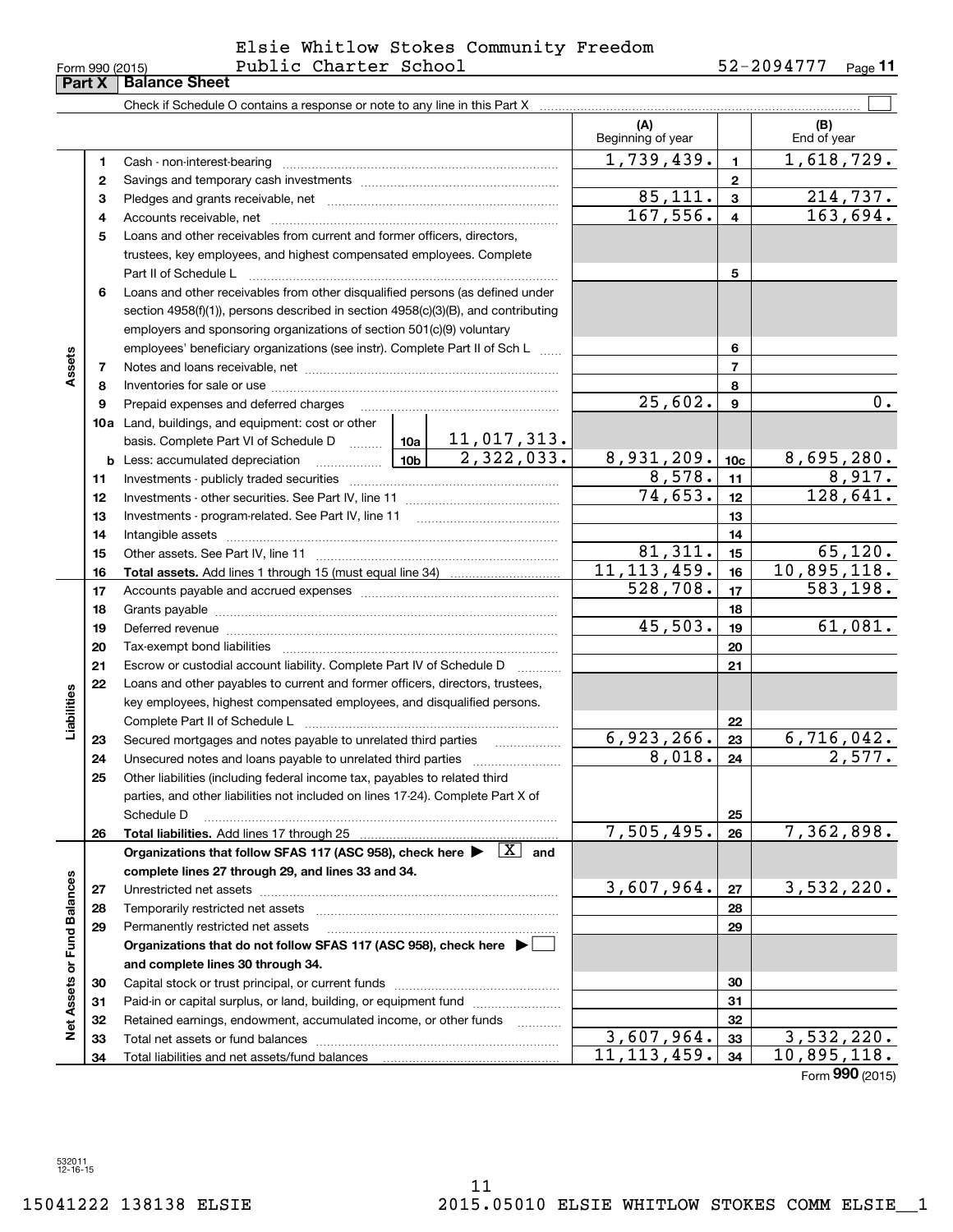|    | Elsie Whitlow Stokes Community Freedom                                                                                          |                |                          |     |                       |
|----|---------------------------------------------------------------------------------------------------------------------------------|----------------|--------------------------|-----|-----------------------|
|    | Public Charter School<br>Form 990 (2015)                                                                                        |                | 52-2094777               |     | $Page$ 12             |
|    | <b>Reconciliation of Net Assets</b><br>Part XI                                                                                  |                |                          |     |                       |
|    | Check if Schedule O contains a response or note to any line in this Part XI                                                     |                |                          |     |                       |
|    |                                                                                                                                 |                |                          |     |                       |
| 1  | Total revenue (must equal Part VIII, column (A), line 12)                                                                       | $\mathbf{1}$   | 7,383,259.<br>7,459,003. |     |                       |
| 2  | Total expenses (must equal Part IX, column (A), line 25)                                                                        | $\overline{2}$ |                          |     | $-75, 744.$           |
| 3  | Revenue less expenses. Subtract line 2 from line 1                                                                              | 3              | 3,607,964.               |     |                       |
| 4  |                                                                                                                                 | $\overline{4}$ |                          |     |                       |
| 5  | Net unrealized gains (losses) on investments                                                                                    | 5              |                          |     |                       |
| 6  | Donated services and use of facilities                                                                                          | 6              |                          |     |                       |
| 7  | Investment expenses                                                                                                             | $\overline{7}$ |                          |     |                       |
| 8  | Prior period adjustments                                                                                                        | 8              |                          |     |                       |
| 9  | Other changes in net assets or fund balances (explain in Schedule O)                                                            | $\mathbf{Q}$   |                          |     | 0.                    |
| 10 | Net assets or fund balances at end of year. Combine lines 3 through 9 (must equal Part X, line 33,                              |                |                          |     |                       |
|    | column (B))<br>Part XII Financial Statements and Reporting                                                                      | 10             | 3,532,220.               |     |                       |
|    |                                                                                                                                 |                |                          |     | $\overline{\text{X}}$ |
|    |                                                                                                                                 |                |                          | Yes | <b>No</b>             |
| 1  | $\boxed{\text{X}}$ Accrual<br>Accounting method used to prepare the Form 990: <u>[16</u> ] Cash<br>Other                        |                |                          |     |                       |
|    | If the organization changed its method of accounting from a prior year or checked "Other," explain in Schedule O.               |                |                          |     |                       |
|    | 2a Were the organization's financial statements compiled or reviewed by an independent accountant?                              |                | 2a                       |     | х                     |
|    | If "Yes," check a box below to indicate whether the financial statements for the year were compiled or reviewed on a            |                |                          |     |                       |
|    | separate basis, consolidated basis, or both:                                                                                    |                |                          |     |                       |
|    | <b>Consolidated basis</b><br>Separate basis<br>Both consolidated and separate basis                                             |                |                          |     |                       |
| b  | Were the organization's financial statements audited by an independent accountant?                                              |                | 2 <sub>b</sub>           | x   |                       |
|    | If "Yes," check a box below to indicate whether the financial statements for the year were audited on a separate basis,         |                |                          |     |                       |
|    | consolidated basis, or both:                                                                                                    |                |                          |     |                       |
|    | $\overline{X}$ Separate basis<br>Consolidated basis<br>Both consolidated and separate basis                                     |                |                          |     |                       |
|    | c If "Yes" to line 2a or 2b, does the organization have a committee that assumes responsibility for oversight of the audit,     |                |                          |     |                       |
|    |                                                                                                                                 |                | 2c                       | X   |                       |
|    | If the organization changed either its oversight process or selection process during the tax year, explain in Schedule O.       |                |                          |     |                       |
|    | 3a As a result of a federal award, was the organization required to undergo an audit or audits as set forth in the Single Audit |                |                          |     |                       |
|    |                                                                                                                                 |                | 3a                       | X   |                       |
|    | If "Yes," did the organization undergo the required audit or audits? If the organization did not undergo the required audit     |                |                          |     |                       |
|    | or audits, explain why in Schedule O and describe any steps taken to undergo such audits                                        |                | 3b                       | X   |                       |
|    |                                                                                                                                 |                |                          | nu  |                       |

Form (2015) **990**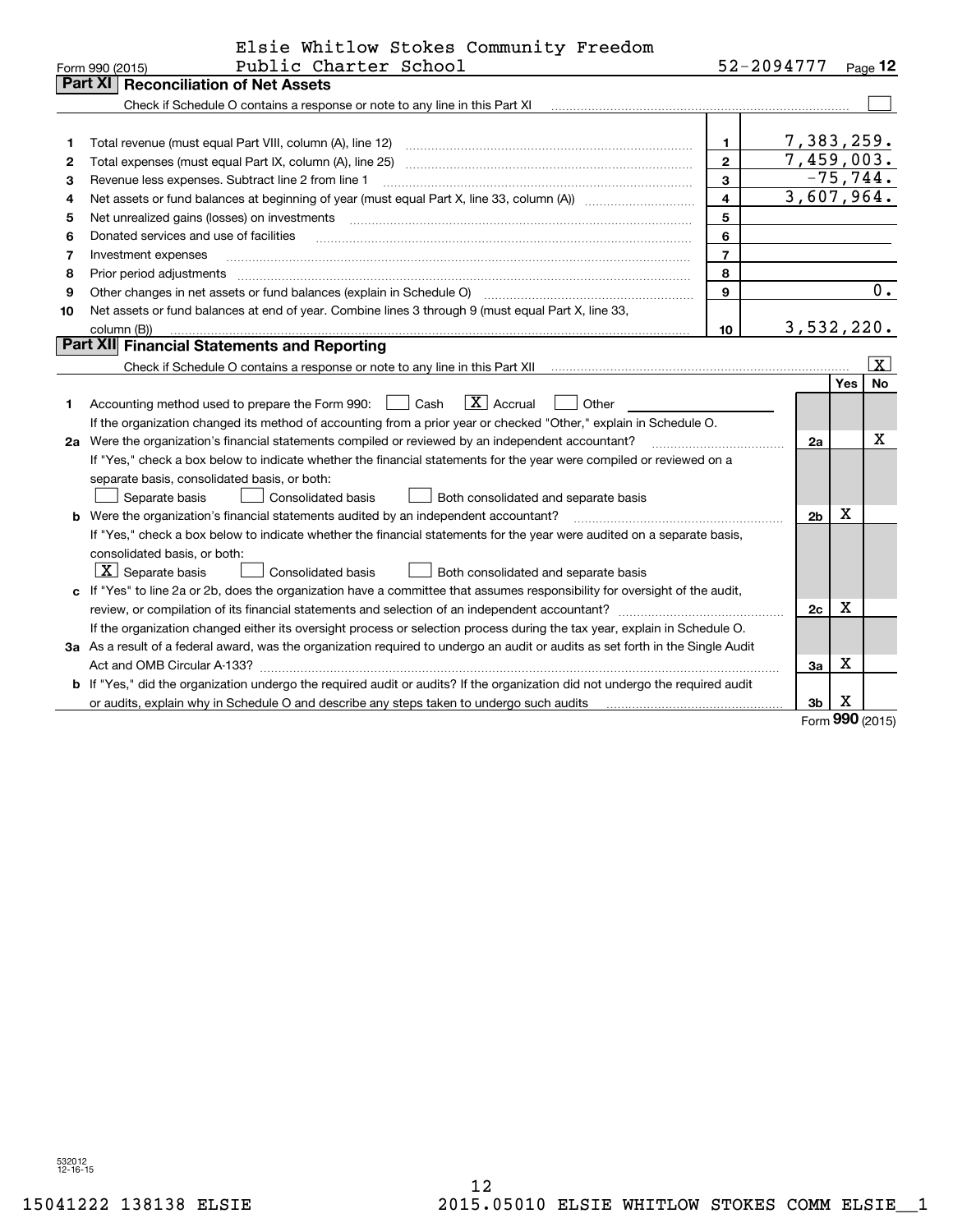| <b>SCHEDULE A</b>                                      |                                                                                                                                                                                                                 |  |                                                                  |                                                                                                                                                                                       |     |                                       |                        |  | OMB No. 1545-0047                                   |  |  |  |  |
|--------------------------------------------------------|-----------------------------------------------------------------------------------------------------------------------------------------------------------------------------------------------------------------|--|------------------------------------------------------------------|---------------------------------------------------------------------------------------------------------------------------------------------------------------------------------------|-----|---------------------------------------|------------------------|--|-----------------------------------------------------|--|--|--|--|
| (Form 990 or 990-EZ)                                   |                                                                                                                                                                                                                 |  |                                                                  | <b>Public Charity Status and Public Support</b>                                                                                                                                       |     |                                       |                        |  |                                                     |  |  |  |  |
|                                                        |                                                                                                                                                                                                                 |  |                                                                  | Complete if the organization is a section 501(c)(3) organization or a section<br>4947(a)(1) nonexempt charitable trust.                                                               |     |                                       |                        |  |                                                     |  |  |  |  |
| Department of the Treasury<br>Internal Revenue Service |                                                                                                                                                                                                                 |  |                                                                  | Attach to Form 990 or Form 990-EZ.                                                                                                                                                    |     |                                       |                        |  | <b>Open to Public</b>                               |  |  |  |  |
|                                                        |                                                                                                                                                                                                                 |  |                                                                  | Information about Schedule A (Form 990 or 990-EZ) and its instructions is at www.irs.gov/form990.                                                                                     |     |                                       |                        |  | Inspection                                          |  |  |  |  |
| Name of the organization                               |                                                                                                                                                                                                                 |  | Public Charter School                                            | Elsie Whitlow Stokes Community Freedom                                                                                                                                                |     |                                       |                        |  | <b>Employer identification number</b><br>52-2094777 |  |  |  |  |
| Part I                                                 |                                                                                                                                                                                                                 |  |                                                                  | Reason for Public Charity Status (All organizations must complete this part.) See instructions.                                                                                       |     |                                       |                        |  |                                                     |  |  |  |  |
|                                                        |                                                                                                                                                                                                                 |  |                                                                  |                                                                                                                                                                                       |     |                                       |                        |  |                                                     |  |  |  |  |
| 1.                                                     | The organization is not a private foundation because it is: (For lines 1 through 11, check only one box.)<br>A church, convention of churches, or association of churches described in section 170(b)(1)(A)(i). |  |                                                                  |                                                                                                                                                                                       |     |                                       |                        |  |                                                     |  |  |  |  |
| $\overline{\text{X}}$<br>2                             | A school described in section 170(b)(1)(A)(ii). (Attach Schedule E (Form 990 or 990-EZ).)                                                                                                                       |  |                                                                  |                                                                                                                                                                                       |     |                                       |                        |  |                                                     |  |  |  |  |
| 3                                                      | A hospital or a cooperative hospital service organization described in section 170(b)(1)(A)(iii).                                                                                                               |  |                                                                  |                                                                                                                                                                                       |     |                                       |                        |  |                                                     |  |  |  |  |
| 4                                                      | A medical research organization operated in conjunction with a hospital described in section 170(b)(1)(A)(iii). Enter the hospital's name,                                                                      |  |                                                                  |                                                                                                                                                                                       |     |                                       |                        |  |                                                     |  |  |  |  |
|                                                        | city, and state:                                                                                                                                                                                                |  |                                                                  |                                                                                                                                                                                       |     |                                       |                        |  |                                                     |  |  |  |  |
| 5                                                      | An organization operated for the benefit of a college or university owned or operated by a governmental unit described in                                                                                       |  |                                                                  |                                                                                                                                                                                       |     |                                       |                        |  |                                                     |  |  |  |  |
|                                                        | section 170(b)(1)(A)(iv). (Complete Part II.)                                                                                                                                                                   |  |                                                                  |                                                                                                                                                                                       |     |                                       |                        |  |                                                     |  |  |  |  |
| 6                                                      |                                                                                                                                                                                                                 |  |                                                                  | A federal, state, or local government or governmental unit described in section 170(b)(1)(A)(v).                                                                                      |     |                                       |                        |  |                                                     |  |  |  |  |
| 7                                                      |                                                                                                                                                                                                                 |  |                                                                  | An organization that normally receives a substantial part of its support from a governmental unit or from the general public described in                                             |     |                                       |                        |  |                                                     |  |  |  |  |
|                                                        |                                                                                                                                                                                                                 |  | section 170(b)(1)(A)(vi). (Complete Part II.)                    | A community trust described in section 170(b)(1)(A)(vi). (Complete Part II.)                                                                                                          |     |                                       |                        |  |                                                     |  |  |  |  |
| 8<br>9                                                 |                                                                                                                                                                                                                 |  |                                                                  | An organization that normally receives: (1) more than 33 1/3% of its support from contributions, membership fees, and gross receipts from                                             |     |                                       |                        |  |                                                     |  |  |  |  |
|                                                        |                                                                                                                                                                                                                 |  |                                                                  | activities related to its exempt functions - subject to certain exceptions, and (2) no more than 33 1/3% of its support from gross investment                                         |     |                                       |                        |  |                                                     |  |  |  |  |
|                                                        |                                                                                                                                                                                                                 |  |                                                                  | income and unrelated business taxable income (less section 511 tax) from businesses acquired by the organization after June 30, 1975.                                                 |     |                                       |                        |  |                                                     |  |  |  |  |
|                                                        |                                                                                                                                                                                                                 |  | See section 509(a)(2). (Complete Part III.)                      |                                                                                                                                                                                       |     |                                       |                        |  |                                                     |  |  |  |  |
| 10                                                     |                                                                                                                                                                                                                 |  |                                                                  | An organization organized and operated exclusively to test for public safety. See section 509(a)(4).                                                                                  |     |                                       |                        |  |                                                     |  |  |  |  |
| 11                                                     |                                                                                                                                                                                                                 |  |                                                                  | An organization organized and operated exclusively for the benefit of, to perform the functions of, or to carry out the purposes of one or                                            |     |                                       |                        |  |                                                     |  |  |  |  |
|                                                        |                                                                                                                                                                                                                 |  |                                                                  | more publicly supported organizations described in section 509(a)(1) or section 509(a)(2). See section 509(a)(3). Check the box in                                                    |     |                                       |                        |  |                                                     |  |  |  |  |
|                                                        |                                                                                                                                                                                                                 |  |                                                                  | lines 11a through 11d that describes the type of supporting organization and complete lines 11e, 11f, and 11g.                                                                        |     |                                       |                        |  |                                                     |  |  |  |  |
| a                                                      |                                                                                                                                                                                                                 |  |                                                                  | Type I. A supporting organization operated, supervised, or controlled by its supported organization(s), typically by giving                                                           |     |                                       |                        |  |                                                     |  |  |  |  |
|                                                        |                                                                                                                                                                                                                 |  |                                                                  | the supported organization(s) the power to regularly appoint or elect a majority of the directors or trustees of the supporting                                                       |     |                                       |                        |  |                                                     |  |  |  |  |
| b                                                      |                                                                                                                                                                                                                 |  |                                                                  | organization. You must complete Part IV, Sections A and B.<br>Type II. A supporting organization supervised or controlled in connection with its supported organization(s), by having |     |                                       |                        |  |                                                     |  |  |  |  |
|                                                        |                                                                                                                                                                                                                 |  |                                                                  | control or management of the supporting organization vested in the same persons that control or manage the supported                                                                  |     |                                       |                        |  |                                                     |  |  |  |  |
|                                                        |                                                                                                                                                                                                                 |  |                                                                  | organization(s). You must complete Part IV, Sections A and C.                                                                                                                         |     |                                       |                        |  |                                                     |  |  |  |  |
| c                                                      |                                                                                                                                                                                                                 |  |                                                                  | Type III functionally integrated. A supporting organization operated in connection with, and functionally integrated with,                                                            |     |                                       |                        |  |                                                     |  |  |  |  |
|                                                        |                                                                                                                                                                                                                 |  |                                                                  | its supported organization(s) (see instructions). You must complete Part IV, Sections A, D, and E.                                                                                    |     |                                       |                        |  |                                                     |  |  |  |  |
| d                                                      |                                                                                                                                                                                                                 |  |                                                                  | Type III non-functionally integrated. A supporting organization operated in connection with its supported organization(s)                                                             |     |                                       |                        |  |                                                     |  |  |  |  |
|                                                        |                                                                                                                                                                                                                 |  |                                                                  | that is not functionally integrated. The organization generally must satisfy a distribution requirement and an attentiveness                                                          |     |                                       |                        |  |                                                     |  |  |  |  |
|                                                        |                                                                                                                                                                                                                 |  |                                                                  | requirement (see instructions). You must complete Part IV, Sections A and D, and Part V.                                                                                              |     |                                       |                        |  |                                                     |  |  |  |  |
| е                                                      |                                                                                                                                                                                                                 |  |                                                                  | Check this box if the organization received a written determination from the IRS that it is a Type I, Type II, Type III                                                               |     |                                       |                        |  |                                                     |  |  |  |  |
|                                                        |                                                                                                                                                                                                                 |  | f Enter the number of supported organizations                    | functionally integrated, or Type III non-functionally integrated supporting organization.                                                                                             |     |                                       |                        |  |                                                     |  |  |  |  |
|                                                        |                                                                                                                                                                                                                 |  |                                                                  | Provide the following information about the supported organization(s).                                                                                                                |     |                                       |                        |  |                                                     |  |  |  |  |
|                                                        | (i) Name of supported                                                                                                                                                                                           |  | (ii) $EIN$                                                       | (iii) Type of organization                                                                                                                                                            |     | (iv) Is the organization              | (v) Amount of monetary |  | (vi) Amount of                                      |  |  |  |  |
|                                                        | organization                                                                                                                                                                                                    |  |                                                                  | (described on lines 1-9<br>above (see instructions))                                                                                                                                  |     | listed in your<br>governing document? | support (see           |  | other support (see                                  |  |  |  |  |
|                                                        |                                                                                                                                                                                                                 |  |                                                                  |                                                                                                                                                                                       | Yes | No                                    | instructions)          |  | instructions)                                       |  |  |  |  |
|                                                        |                                                                                                                                                                                                                 |  |                                                                  |                                                                                                                                                                                       |     |                                       |                        |  |                                                     |  |  |  |  |
|                                                        |                                                                                                                                                                                                                 |  |                                                                  |                                                                                                                                                                                       |     |                                       |                        |  |                                                     |  |  |  |  |
|                                                        |                                                                                                                                                                                                                 |  |                                                                  |                                                                                                                                                                                       |     |                                       |                        |  |                                                     |  |  |  |  |
|                                                        |                                                                                                                                                                                                                 |  |                                                                  |                                                                                                                                                                                       |     |                                       |                        |  |                                                     |  |  |  |  |
|                                                        |                                                                                                                                                                                                                 |  |                                                                  |                                                                                                                                                                                       |     |                                       |                        |  |                                                     |  |  |  |  |
|                                                        |                                                                                                                                                                                                                 |  |                                                                  |                                                                                                                                                                                       |     |                                       |                        |  |                                                     |  |  |  |  |
|                                                        |                                                                                                                                                                                                                 |  |                                                                  |                                                                                                                                                                                       |     |                                       |                        |  |                                                     |  |  |  |  |
|                                                        |                                                                                                                                                                                                                 |  |                                                                  |                                                                                                                                                                                       |     |                                       |                        |  |                                                     |  |  |  |  |
|                                                        |                                                                                                                                                                                                                 |  |                                                                  |                                                                                                                                                                                       |     |                                       |                        |  |                                                     |  |  |  |  |
|                                                        |                                                                                                                                                                                                                 |  |                                                                  |                                                                                                                                                                                       |     |                                       |                        |  |                                                     |  |  |  |  |
| Total                                                  |                                                                                                                                                                                                                 |  |                                                                  |                                                                                                                                                                                       |     |                                       |                        |  |                                                     |  |  |  |  |
| Form 990 or 990-EZ. 532021 09-23-15                    |                                                                                                                                                                                                                 |  | LHA For Paperwork Reduction Act Notice, see the Instructions for |                                                                                                                                                                                       |     |                                       |                        |  | Schedule A (Form 990 or 990-EZ) 2015                |  |  |  |  |

13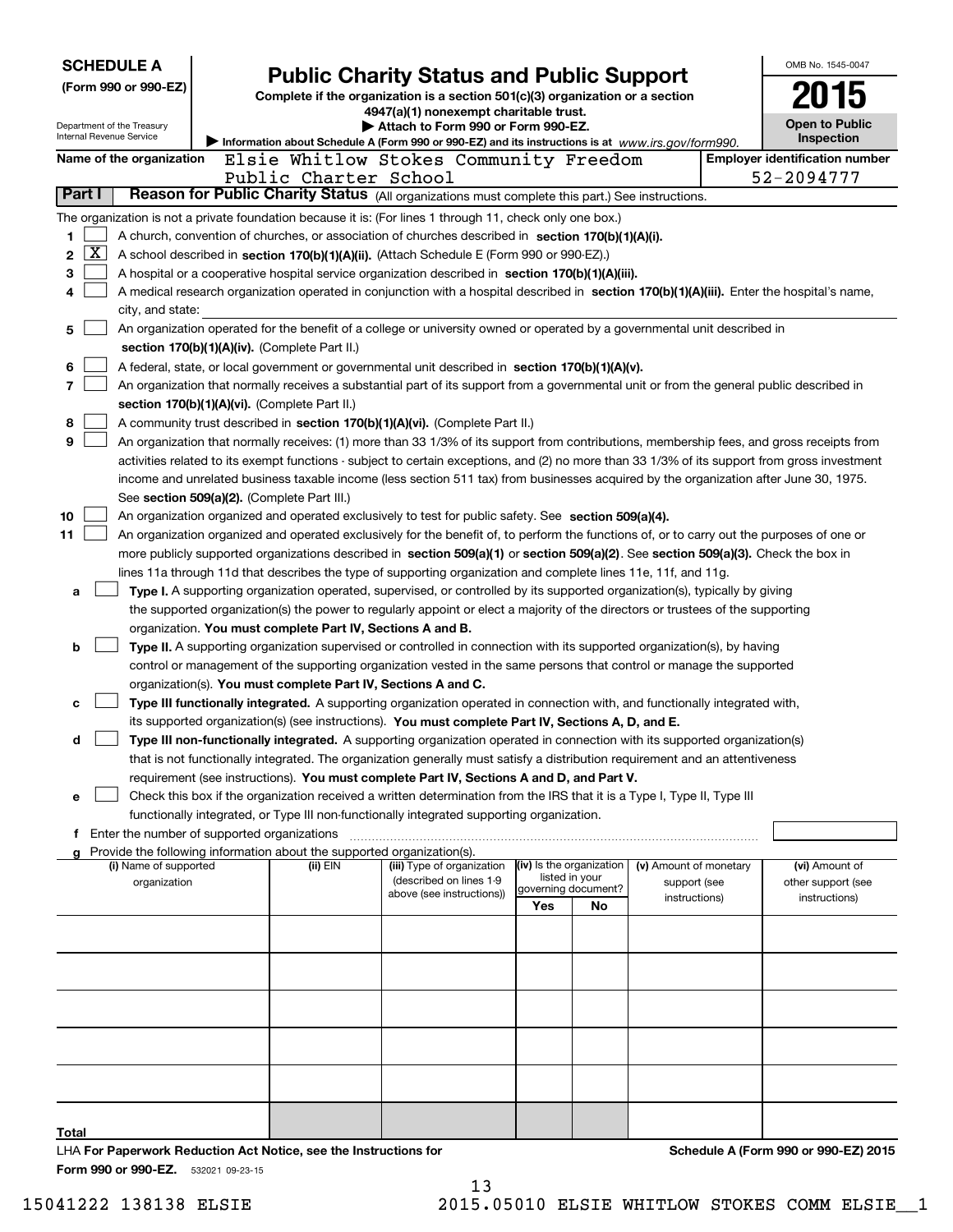## Schedule A (Form 990 or 990-EZ) 2015  ${\bf Public ~Character ~ School}$   ${\bf 52-2094777 ~~}$  Page

**2**

(Complete only if you checked the box on line 5, 7, or 8 of Part I or if the organization failed to qualify under Part III. If the organization fails to qualify under the tests listed below, please complete Part III.) **Part II Support Schedule for Organizations Described in Sections 170(b)(1)(A)(iv) and 170(b)(1)(A)(vi)**

|    | <b>Section A. Public Support</b>                                                                                                               |          |          |            |            |          |                                      |
|----|------------------------------------------------------------------------------------------------------------------------------------------------|----------|----------|------------|------------|----------|--------------------------------------|
|    | Calendar year (or fiscal year beginning in) $\blacktriangleright$                                                                              | (a) 2011 | (b) 2012 | (c) 2013   | $(d)$ 2014 | (e) 2015 | (f) Total                            |
|    | <b>1</b> Gifts, grants, contributions, and                                                                                                     |          |          |            |            |          |                                      |
|    | membership fees received. (Do not                                                                                                              |          |          |            |            |          |                                      |
|    | include any "unusual grants.")                                                                                                                 |          |          |            |            |          |                                      |
|    | 2 Tax revenues levied for the organ-                                                                                                           |          |          |            |            |          |                                      |
|    | ization's benefit and either paid to                                                                                                           |          |          |            |            |          |                                      |
|    | or expended on its behalf                                                                                                                      |          |          |            |            |          |                                      |
|    | 3 The value of services or facilities                                                                                                          |          |          |            |            |          |                                      |
|    | furnished by a governmental unit to                                                                                                            |          |          |            |            |          |                                      |
|    | the organization without charge                                                                                                                |          |          |            |            |          |                                      |
|    | 4 Total. Add lines 1 through 3                                                                                                                 |          |          |            |            |          |                                      |
|    | 5 The portion of total contributions                                                                                                           |          |          |            |            |          |                                      |
|    | by each person (other than a                                                                                                                   |          |          |            |            |          |                                      |
|    | governmental unit or publicly                                                                                                                  |          |          |            |            |          |                                      |
|    | supported organization) included                                                                                                               |          |          |            |            |          |                                      |
|    | on line 1 that exceeds 2% of the                                                                                                               |          |          |            |            |          |                                      |
|    | amount shown on line 11,                                                                                                                       |          |          |            |            |          |                                      |
|    | column (f)                                                                                                                                     |          |          |            |            |          |                                      |
|    | 6 Public support. Subtract line 5 from line 4.                                                                                                 |          |          |            |            |          |                                      |
|    | <b>Section B. Total Support</b>                                                                                                                |          |          |            |            |          |                                      |
|    | Calendar year (or fiscal year beginning in) $\blacktriangleright$                                                                              | (a) 2011 | (b) 2012 | $(c)$ 2013 | $(d)$ 2014 | (e) 2015 | (f) Total                            |
|    | 7 Amounts from line 4                                                                                                                          |          |          |            |            |          |                                      |
| 8. | Gross income from interest,                                                                                                                    |          |          |            |            |          |                                      |
|    | dividends, payments received on                                                                                                                |          |          |            |            |          |                                      |
|    | securities loans, rents, royalties                                                                                                             |          |          |            |            |          |                                      |
|    | and income from similar sources                                                                                                                |          |          |            |            |          |                                      |
| 9  | Net income from unrelated business                                                                                                             |          |          |            |            |          |                                      |
|    | activities, whether or not the                                                                                                                 |          |          |            |            |          |                                      |
|    | business is regularly carried on                                                                                                               |          |          |            |            |          |                                      |
|    | <b>10</b> Other income. Do not include gain                                                                                                    |          |          |            |            |          |                                      |
|    | or loss from the sale of capital                                                                                                               |          |          |            |            |          |                                      |
|    | assets (Explain in Part VI.)                                                                                                                   |          |          |            |            |          |                                      |
|    | <b>11 Total support.</b> Add lines 7 through 10                                                                                                |          |          |            |            |          |                                      |
|    | <b>12</b> Gross receipts from related activities, etc. (see instructions)                                                                      |          |          |            |            | 12       |                                      |
|    | 13 First five years. If the Form 990 is for the organization's first, second, third, fourth, or fifth tax year as a section 501(c)(3)          |          |          |            |            |          |                                      |
|    | organization, check this box and stop here                                                                                                     |          |          |            |            |          |                                      |
|    | <b>Section C. Computation of Public Support Percentage</b>                                                                                     |          |          |            |            |          |                                      |
|    | 14 Public support percentage for 2015 (line 6, column (f) divided by line 11, column (f) <i>mummumumum</i>                                     |          |          |            |            | 14       | %                                    |
|    |                                                                                                                                                |          |          |            |            | 15       | %                                    |
|    | 16a 33 1/3% support test - 2015. If the organization did not check the box on line 13, and line 14 is 33 1/3% or more, check this box and      |          |          |            |            |          |                                      |
|    | stop here. The organization qualifies as a publicly supported organization                                                                     |          |          |            |            |          |                                      |
|    | b 33 1/3% support test - 2014. If the organization did not check a box on line 13 or 16a, and line 15 is 33 1/3% or more, check this box       |          |          |            |            |          |                                      |
|    | and stop here. The organization qualifies as a publicly supported organization                                                                 |          |          |            |            |          |                                      |
|    | 17a 10% -facts-and-circumstances test - 2015. If the organization did not check a box on line 13, 16a, or 16b, and line 14 is 10% or more,     |          |          |            |            |          |                                      |
|    | and if the organization meets the "facts-and-circumstances" test, check this box and stop here. Explain in Part VI how the organization        |          |          |            |            |          |                                      |
|    | meets the "facts-and-circumstances" test. The organization qualifies as a publicly supported organization                                      |          |          |            |            |          |                                      |
|    | <b>b 10% -facts-and-circumstances test - 2014.</b> If the organization did not check a box on line 13, 16a, 16b, or 17a, and line 15 is 10% or |          |          |            |            |          |                                      |
|    | more, and if the organization meets the "facts-and-circumstances" test, check this box and stop here. Explain in Part VI how the               |          |          |            |            |          |                                      |
|    | organization meets the "facts-and-circumstances" test. The organization qualifies as a publicly supported organization                         |          |          |            |            |          |                                      |
|    | 18 Private foundation. If the organization did not check a box on line 13, 16a, 16b, 17a, or 17b, check this box and see instructions          |          |          |            |            |          |                                      |
|    |                                                                                                                                                |          |          |            |            |          | Schodule A (Form 000 or 000 F7) 2015 |

**Schedule A (Form 990 or 990-EZ) 2015**

532022 09-23-15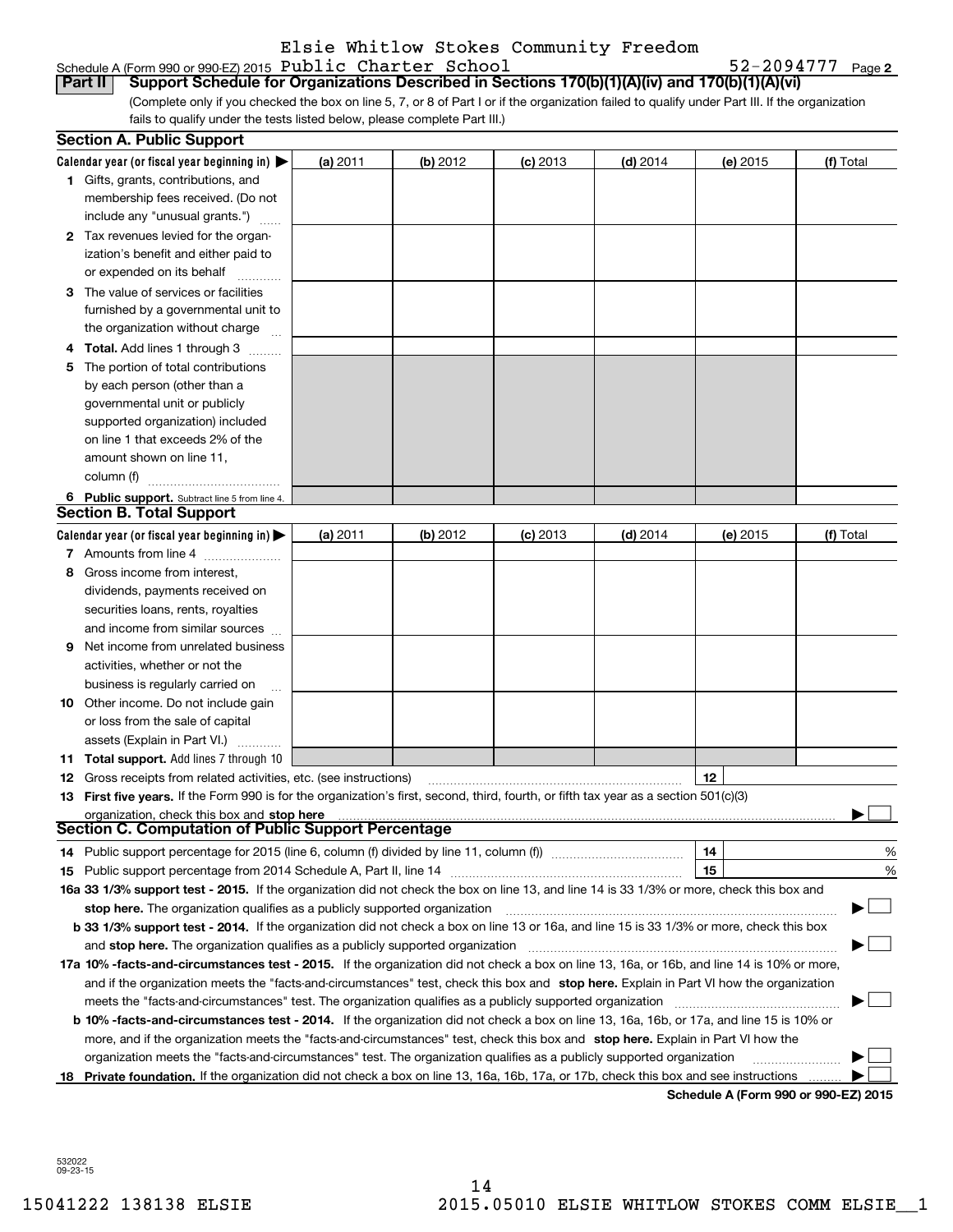| Schedule A (Form 990 or 990-EZ) 2015 ${\tt Public$ <b>Character School</b> | $52 - 2094777$ Page 3 |
|----------------------------------------------------------------------------|-----------------------|
|----------------------------------------------------------------------------|-----------------------|

### **Part III Support Schedule for Organizations Described in Section 509(a)(2)**

(Complete only if you checked the box on line 9 of Part I or if the organization failed to qualify under Part II. If the organization fails to qualify under the tests listed below, please complete Part II.)

|    | <b>Section A. Public Support</b>                                                                                                                                                                                        |          |          |            |            |          |                                      |
|----|-------------------------------------------------------------------------------------------------------------------------------------------------------------------------------------------------------------------------|----------|----------|------------|------------|----------|--------------------------------------|
|    | Calendar year (or fiscal year beginning in) $\blacktriangleright$                                                                                                                                                       | (a) 2011 | (b) 2012 | $(c)$ 2013 | $(d)$ 2014 | (e) 2015 | (f) Total                            |
|    | 1 Gifts, grants, contributions, and                                                                                                                                                                                     |          |          |            |            |          |                                      |
|    | membership fees received. (Do not                                                                                                                                                                                       |          |          |            |            |          |                                      |
|    | include any "unusual grants.")                                                                                                                                                                                          |          |          |            |            |          |                                      |
|    | <b>2</b> Gross receipts from admissions,<br>merchandise sold or services per-<br>formed, or facilities furnished in<br>any activity that is related to the<br>organization's tax-exempt purpose                         |          |          |            |            |          |                                      |
|    | 3 Gross receipts from activities that<br>are not an unrelated trade or bus-                                                                                                                                             |          |          |            |            |          |                                      |
|    | iness under section 513                                                                                                                                                                                                 |          |          |            |            |          |                                      |
|    | 4 Tax revenues levied for the organ-                                                                                                                                                                                    |          |          |            |            |          |                                      |
|    | ization's benefit and either paid to<br>or expended on its behalf                                                                                                                                                       |          |          |            |            |          |                                      |
|    | 5 The value of services or facilities<br>furnished by a governmental unit to                                                                                                                                            |          |          |            |            |          |                                      |
|    | the organization without charge                                                                                                                                                                                         |          |          |            |            |          |                                      |
|    | <b>6 Total.</b> Add lines 1 through 5                                                                                                                                                                                   |          |          |            |            |          |                                      |
|    | 7a Amounts included on lines 1, 2, and<br>3 received from disqualified persons                                                                                                                                          |          |          |            |            |          |                                      |
|    | <b>b</b> Amounts included on lines 2 and 3 received<br>from other than disqualified persons that<br>exceed the greater of \$5,000 or 1% of the<br>amount on line 13 for the year                                        |          |          |            |            |          |                                      |
|    | c Add lines 7a and 7b                                                                                                                                                                                                   |          |          |            |            |          |                                      |
|    | 8 Public support. (Subtract line 7c from line 6.)<br><b>Section B. Total Support</b>                                                                                                                                    |          |          |            |            |          |                                      |
|    | Calendar year (or fiscal year beginning in)                                                                                                                                                                             | (a) 2011 | (b) 2012 | $(c)$ 2013 | $(d)$ 2014 | (e) 2015 | (f) Total                            |
|    | 9 Amounts from line 6                                                                                                                                                                                                   |          |          |            |            |          |                                      |
|    | <b>10a</b> Gross income from interest,<br>dividends, payments received on<br>securities loans, rents, royalties<br>and income from similar sources                                                                      |          |          |            |            |          |                                      |
|    | <b>b</b> Unrelated business taxable income                                                                                                                                                                              |          |          |            |            |          |                                      |
|    | (less section 511 taxes) from businesses<br>acquired after June 30, 1975                                                                                                                                                |          |          |            |            |          |                                      |
|    | c Add lines 10a and 10b                                                                                                                                                                                                 |          |          |            |            |          |                                      |
|    | 11 Net income from unrelated business<br>activities not included in line 10b,<br>whether or not the business is<br>regularly carried on                                                                                 |          |          |            |            |          |                                      |
|    | 12 Other income. Do not include gain<br>or loss from the sale of capital<br>assets (Explain in Part VI.)                                                                                                                |          |          |            |            |          |                                      |
|    | 13 Total support. (Add lines 9, 10c, 11, and 12.)                                                                                                                                                                       |          |          |            |            |          |                                      |
|    | 14 First five years. If the Form 990 is for the organization's first, second, third, fourth, or fifth tax year as a section 501(c)(3) organization,                                                                     |          |          |            |            |          |                                      |
|    | check this box and stop here measurements and stop here are constructed and the measurement of the state of the                                                                                                         |          |          |            |            |          |                                      |
|    | <b>Section C. Computation of Public Support Percentage</b>                                                                                                                                                              |          |          |            |            |          |                                      |
|    |                                                                                                                                                                                                                         |          |          |            |            | 15       | %                                    |
| 16 | Public support percentage from 2014 Schedule A, Part III, line 15                                                                                                                                                       |          |          |            |            | 16       | %                                    |
|    | <b>Section D. Computation of Investment Income Percentage</b>                                                                                                                                                           |          |          |            |            |          |                                      |
|    | 17 Investment income percentage for 2015 (line 10c, column (f) divided by line 13, column (f))                                                                                                                          |          |          |            |            | 17<br>18 | %<br>%                               |
|    | 18 Investment income percentage from 2014 Schedule A, Part III, line 17<br>19a 33 1/3% support tests - 2015. If the organization did not check the box on line 14, and line 15 is more than 33 1/3%, and line 17 is not |          |          |            |            |          |                                      |
|    | more than 33 1/3%, check this box and stop here. The organization qualifies as a publicly supported organization                                                                                                        |          |          |            |            |          |                                      |
|    | b 33 1/3% support tests - 2014. If the organization did not check a box on line 14 or line 19a, and line 16 is more than 33 1/3%, and                                                                                   |          |          |            |            |          | ▶                                    |
|    | line 18 is not more than 33 1/3%, check this box and stop here. The organization qualifies as a publicly supported organization                                                                                         |          |          |            |            |          |                                      |
| 20 | <b>Private foundation.</b> If the organization did not check a box on line 14, 19a, or 19b, check this box and see instructions                                                                                         |          |          |            |            | .        |                                      |
|    | 532023 09-23-15                                                                                                                                                                                                         |          |          |            |            |          | Schedule A (Form 990 or 990-EZ) 2015 |
|    |                                                                                                                                                                                                                         |          | 15       |            |            |          |                                      |

15041222 138138 ELSIE 2015.05010 ELSIE WHITLOW STOKES COMM ELSIE\_\_1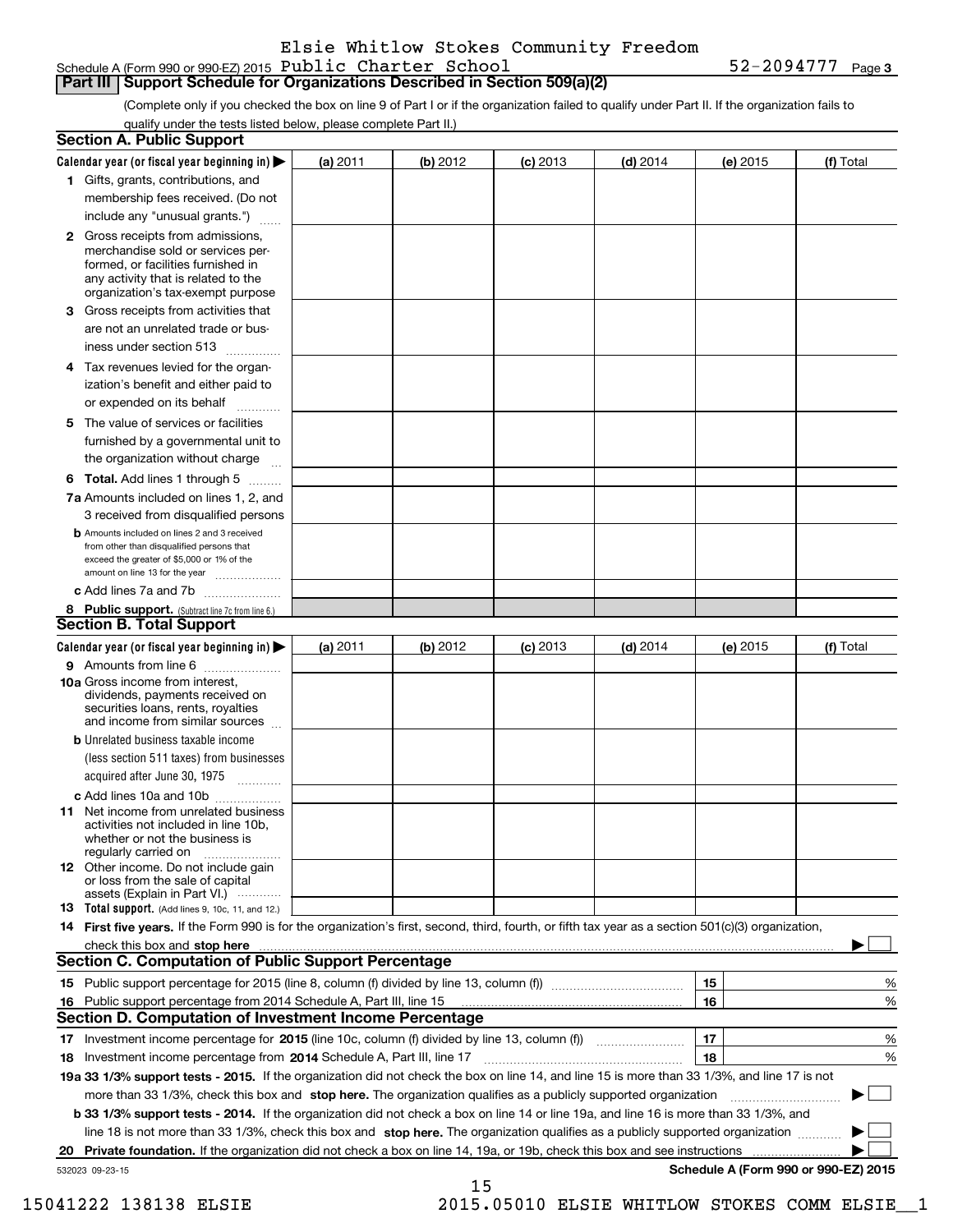52-2094777 Page 4 Schedule A (Form 990 or 990-EZ) 2015  ${\bf Public ~Character ~ School}$   ${\bf 52-2094777 ~~}$  Page

**1**

**2**

**3a**

**3b**

**3c**

**4a**

**4b**

**YesNo**

## **Part IV Supporting Organizations**

(Complete only if you checked a box in line 11 on Part I. If you checked 11a of Part I, complete Sections A and B. If you checked 11b of Part I, complete Sections A and C. If you checked 11c of Part I, complete Sections A, D, and E. If you checked 11d of Part I, complete Sections A and D, and complete Part V.)

#### **Section A. All Supporting Organizations**

- **1** Are all of the organization's supported organizations listed by name in the organization's governing *If "No" describe in how the supported organizations are designated. If designated by* documents? *Part VI class or purpose, describe the designation. If historic and continuing relationship, explain.*
- **2** Did the organization have any supported organization that does not have an IRS determination of status under section 509(a)(1) or (2)? If "Yes," explain in Part VI how the organization determined that the supported *organization was described in section 509(a)(1) or (2).*
- **3a** Did the organization have a supported organization described in section 501(c)(4), (5), or (6)? If "Yes," answer *(b) and (c) below.*
- **b** Did the organization confirm that each supported organization qualified under section 501(c)(4), (5), or (6) and satisfied the public support tests under section 509(a)(2)? If "Yes," describe in Part VI when and how the *organization made the determination.*
- **c**Did the organization ensure that all support to such organizations was used exclusively for section 170(c)(2)(B) purposes? If "Yes," explain in Part VI what controls the organization put in place to ensure such use.
- **4a***If* Was any supported organization not organized in the United States ("foreign supported organization")? *"Yes," and if you checked 11a or 11b in Part I, answer (b) and (c) below.*
- **b** Did the organization have ultimate control and discretion in deciding whether to make grants to the foreign supported organization? If "Yes," describe in Part VI how the organization had such control and discretion *despite being controlled or supervised by or in connection with its supported organizations.*
- **c** Did the organization support any foreign supported organization that does not have an IRS determination under sections 501(c)(3) and 509(a)(1) or (2)? If "Yes," explain in Part VI what controls the organization used *to ensure that all support to the foreign supported organization was used exclusively for section 170(c)(2)(B) purposes.*
- **5a** Did the organization add, substitute, or remove any supported organizations during the tax year? If "Yes," answer (b) and (c) below (if applicable). Also, provide detail in Part VI, including (i) the names and EIN *numbers of the supported organizations added, substituted, or removed; (ii) the reasons for each such action; (iii) the authority under the organization's organizing document authorizing such action; and (iv) how the action was accomplished (such as by amendment to the organizing document).*
- **b** Type I or Type II only. Was any added or substituted supported organization part of a class already designated in the organization's organizing document?
- **cSubstitutions only.**  Was the substitution the result of an event beyond the organization's control?
- **6** Did the organization provide support (whether in the form of grants or the provision of services or facilities) to *If "Yes," provide detail in* support or benefit one or more of the filing organization's supported organizations? anyone other than (i) its supported organizations, (ii) individuals that are part of the charitable class benefited by one or more of its supported organizations, or (iii) other supporting organizations that also *Part VI.*
- **7**Did the organization provide a grant, loan, compensation, or other similar payment to a substantial contributor *If "Yes," complete Part I of Schedule L (Form 990 or 990-EZ).* regard to a substantial contributor? (defined in section 4958(c)(3)(C)), a family member of a substantial contributor, or a 35% controlled entity with
- **8** Did the organization make a loan to a disqualified person (as defined in section 4958) not described in line 7? *If "Yes," complete Part I of Schedule L (Form 990 or 990-EZ).*
- **9a** Was the organization controlled directly or indirectly at any time during the tax year by one or more in section 509(a)(1) or (2))? If "Yes," *provide detail in Part VI.* disqualified persons as defined in section 4946 (other than foundation managers and organizations described
- **b**the supporting organization had an interest? If "Yes," provide detail in Part VI. Did one or more disqualified persons (as defined in line 9a) hold a controlling interest in any entity in which
- **c**Did a disqualified person (as defined in line 9a) have an ownership interest in, or derive any personal benefit from, assets in which the supporting organization also had an interest? If "Yes," provide detail in Part VI.
- **10a** Was the organization subject to the excess business holdings rules of section 4943 because of section supporting organizations)? If "Yes," answer 10b below. 4943(f) (regarding certain Type II supporting organizations, and all Type III non-functionally integrated
- **b** Did the organization have any excess business holdings in the tax year? (Use Schedule C, Form 4720, to *determine whether the organization had excess business holdings.)*

532024 09-23-15



16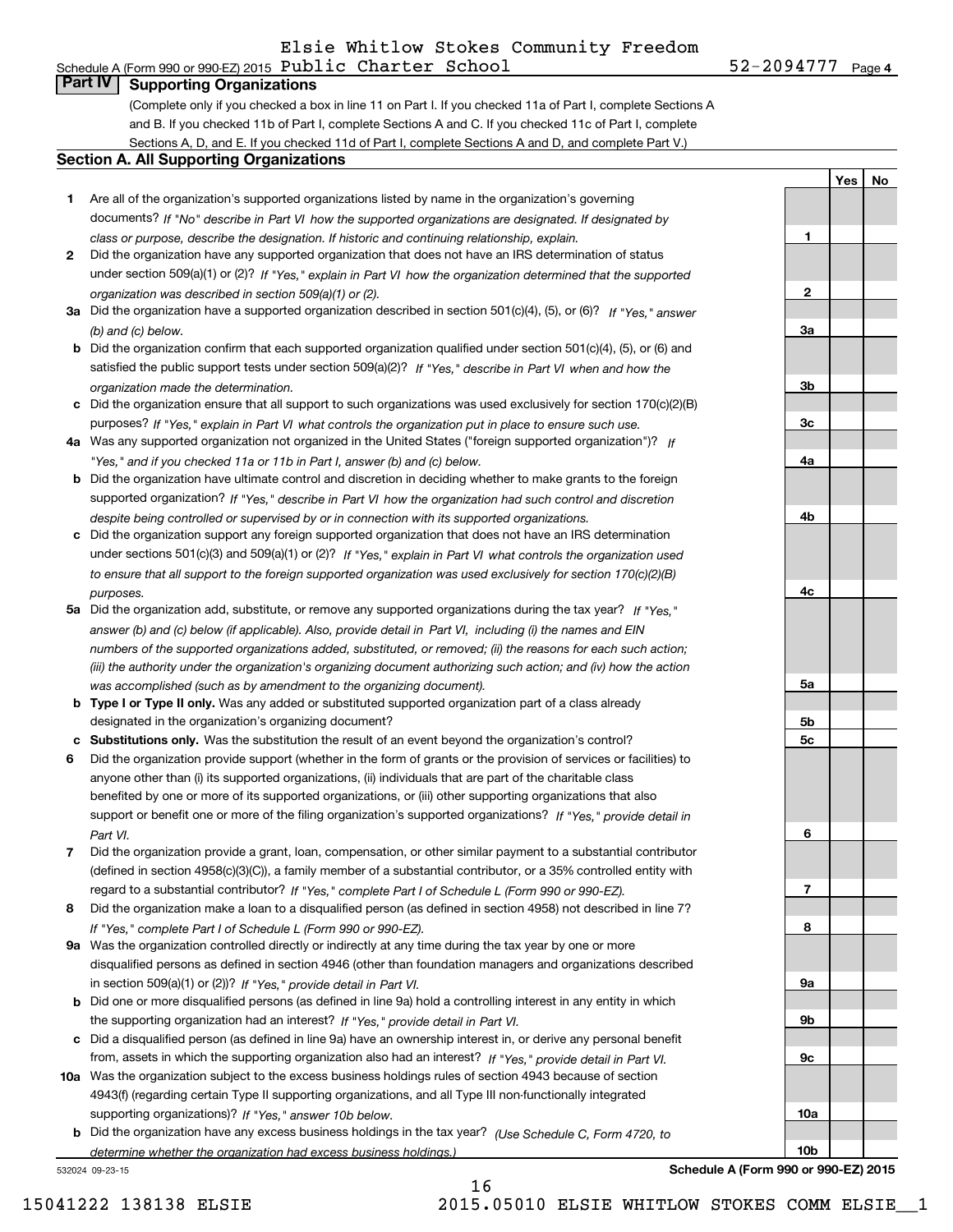**5** Schedule A (Form 990 or 990-EZ) 2015  ${\bf Public ~Character ~ School}$   ${\bf 52-2094777 ~~}$  Page

|    | Part IV<br><b>Supporting Organizations (continued)</b>                                                                            |                 |     |    |
|----|-----------------------------------------------------------------------------------------------------------------------------------|-----------------|-----|----|
|    |                                                                                                                                   |                 | Yes | No |
| 11 | Has the organization accepted a gift or contribution from any of the following persons?                                           |                 |     |    |
|    | a A person who directly or indirectly controls, either alone or together with persons described in (b) and (c)                    |                 |     |    |
|    | below, the governing body of a supported organization?                                                                            | 11a             |     |    |
|    | <b>b</b> A family member of a person described in (a) above?                                                                      | 11 <sub>b</sub> |     |    |
|    | c A 35% controlled entity of a person described in (a) or (b) above? If "Yes" to a, b, or c, provide detail in Part VI.           | 11c             |     |    |
|    | <b>Section B. Type I Supporting Organizations</b>                                                                                 |                 |     |    |
|    |                                                                                                                                   |                 | Yes | No |
| 1  | Did the directors, trustees, or membership of one or more supported organizations have the power to                               |                 |     |    |
|    | regularly appoint or elect at least a majority of the organization's directors or trustees at all times during the                |                 |     |    |
|    |                                                                                                                                   |                 |     |    |
|    | tax year? If "No," describe in Part VI how the supported organization(s) effectively operated, supervised, or                     |                 |     |    |
|    | controlled the organization's activities. If the organization had more than one supported organization,                           |                 |     |    |
|    | describe how the powers to appoint and/or remove directors or trustees were allocated among the supported                         |                 |     |    |
|    | organizations and what conditions or restrictions, if any, applied to such powers during the tax year.                            | 1               |     |    |
| 2  | Did the organization operate for the benefit of any supported organization other than the supported                               |                 |     |    |
|    | organization(s) that operated, supervised, or controlled the supporting organization? If "Yes," explain in                        |                 |     |    |
|    | Part VI how providing such benefit carried out the purposes of the supported organization(s) that operated,                       |                 |     |    |
|    | supervised, or controlled the supporting organization.                                                                            | $\mathbf{2}$    |     |    |
|    | <b>Section C. Type II Supporting Organizations</b>                                                                                |                 |     |    |
|    |                                                                                                                                   |                 | Yes | No |
| 1  | Were a majority of the organization's directors or trustees during the tax year also a majority of the directors                  |                 |     |    |
|    | or trustees of each of the organization's supported organization(s)? If "No," describe in Part VI how control                     |                 |     |    |
|    | or management of the supporting organization was vested in the same persons that controlled or managed                            |                 |     |    |
|    | the supported organization(s).                                                                                                    | 1               |     |    |
|    | <b>Section D. All Type III Supporting Organizations</b>                                                                           |                 |     |    |
|    |                                                                                                                                   |                 | Yes | No |
| 1  | Did the organization provide to each of its supported organizations, by the last day of the fifth month of the                    |                 |     |    |
|    | organization's tax year, (i) a written notice describing the type and amount of support provided during the prior tax             |                 |     |    |
|    | year, (ii) a copy of the Form 990 that was most recently filed as of the date of notification, and (iii) copies of the            |                 |     |    |
|    | organization's governing documents in effect on the date of notification, to the extent not previously provided?                  | 1               |     |    |
| 2  | Were any of the organization's officers, directors, or trustees either (i) appointed or elected by the supported                  |                 |     |    |
|    | organization(s) or (ii) serving on the governing body of a supported organization? If "No," explain in Part VI how                |                 |     |    |
|    | the organization maintained a close and continuous working relationship with the supported organization(s).                       | 2               |     |    |
| 3  | By reason of the relationship described in (2), did the organization's supported organizations have a                             |                 |     |    |
|    | significant voice in the organization's investment policies and in directing the use of the organization's                        |                 |     |    |
|    | income or assets at all times during the tax year? If "Yes," describe in Part VI the role the organization's                      |                 |     |    |
|    | supported organizations played in this regard.                                                                                    | 3               |     |    |
|    | Section E. Type III Functionally-Integrated Supporting Organizations                                                              |                 |     |    |
| 1  | Check the box next to the method that the organization used to satisfy the Integral Part Test during the year (see instructions): |                 |     |    |
| a  | The organization satisfied the Activities Test. Complete line 2 below.                                                            |                 |     |    |
| b  | The organization is the parent of each of its supported organizations. Complete line 3 below.                                     |                 |     |    |
| c  | The organization supported a governmental entity. Describe in Part VI how you supported a government entity (see instructions).   |                 |     |    |
| 2  | Activities Test. Answer (a) and (b) below.                                                                                        |                 | Yes | No |
| а  | Did substantially all of the organization's activities during the tax year directly further the exempt purposes of                |                 |     |    |
|    | the supported organization(s) to which the organization was responsive? If "Yes," then in Part VI identify                        |                 |     |    |
|    | those supported organizations and explain<br>how these activities directly furthered their exempt purposes,                       |                 |     |    |
|    | how the organization was responsive to those supported organizations, and how the organization determined                         |                 |     |    |
|    | that these activities constituted substantially all of its activities.                                                            | 2a              |     |    |
|    | <b>b</b> Did the activities described in (a) constitute activities that, but for the organization's involvement, one or more      |                 |     |    |
|    | of the organization's supported organization(s) would have been engaged in? If "Yes," explain in Part VI the                      |                 |     |    |
|    | reasons for the organization's position that its supported organization(s) would have engaged in these                            |                 |     |    |
|    | activities but for the organization's involvement.                                                                                | 2b              |     |    |
| 3  | Parent of Supported Organizations. Answer (a) and (b) below.                                                                      |                 |     |    |
|    | a Did the organization have the power to regularly appoint or elect a majority of the officers, directors, or                     |                 |     |    |
|    | trustees of each of the supported organizations? Provide details in Part VI.                                                      | За              |     |    |
|    | <b>b</b> Did the organization exercise a substantial degree of direction over the policies, programs, and activities of each      |                 |     |    |
|    | of its supported organizations? If "Yes," describe in Part VI the role played by the organization in this regard.                 | 3b              |     |    |
|    | Schedule A (Form 990 or 990-EZ) 2015<br>532025 09-23-15                                                                           |                 |     |    |

17

15041222 138138 ELSIE 2015.05010 ELSIE WHITLOW STOKES COMM ELSIE\_\_1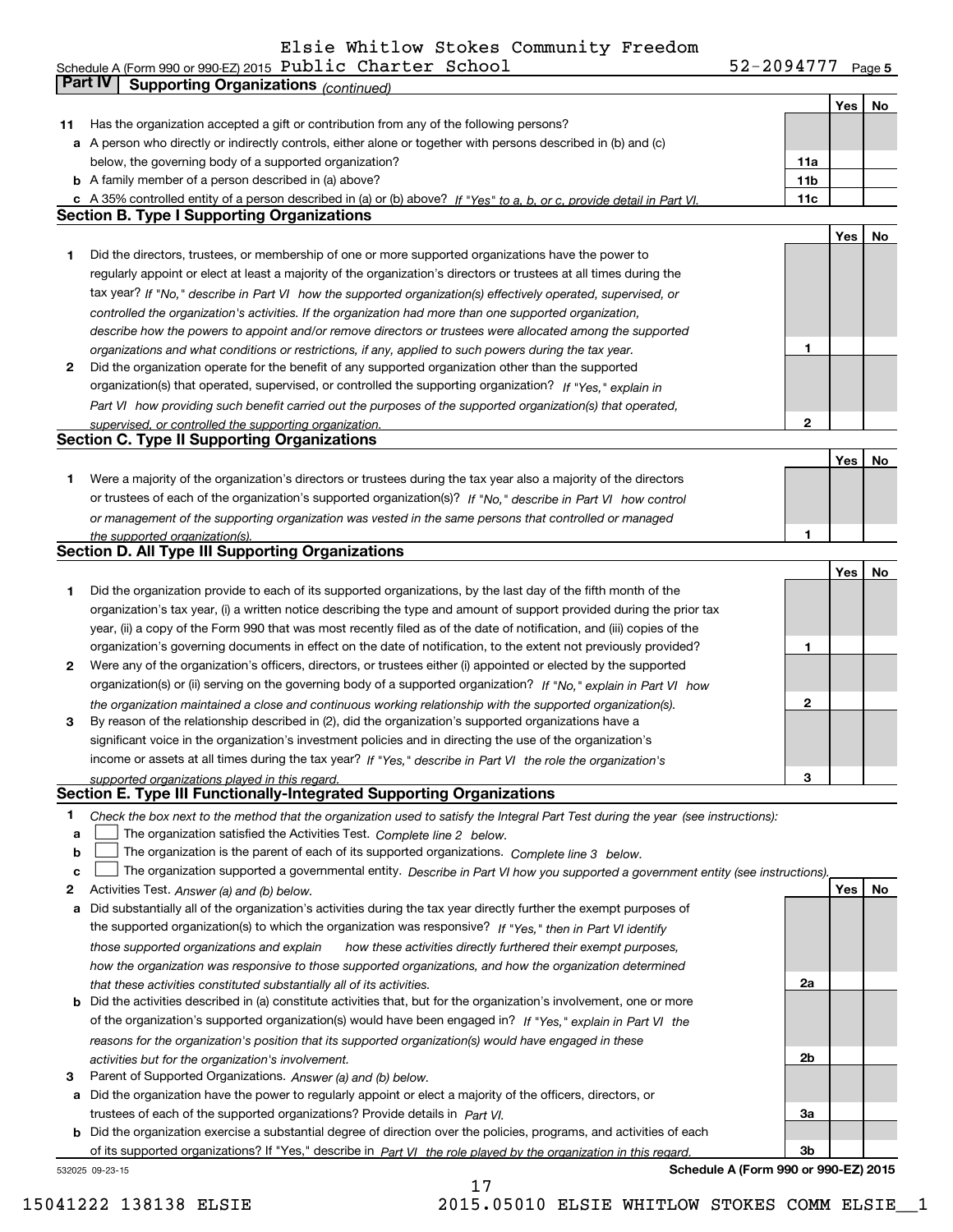**6** Schedule A (Form 990 or 990-EZ) 2015  ${\bf Public ~Character ~ School}$   ${\bf 52-2094777 ~~}$  Page

|              | <b>Part V</b><br>Type III Non-Functionally Integrated 509(a)(3) Supporting Organizations                                      |                |                |                                |
|--------------|-------------------------------------------------------------------------------------------------------------------------------|----------------|----------------|--------------------------------|
| 1            | Check here if the organization satisfied the Integral Part Test as a qualifying trust on Nov. 20, 1970. See instructions. All |                |                |                                |
|              | other Type III non-functionally integrated supporting organizations must complete Sections A through E.                       |                |                |                                |
|              | Section A - Adjusted Net Income                                                                                               |                | (A) Prior Year | (B) Current Year<br>(optional) |
| 1            | Net short-term capital gain                                                                                                   | 1              |                |                                |
| 2            | Recoveries of prior-year distributions                                                                                        | $\mathbf{2}$   |                |                                |
| 3            | Other gross income (see instructions)                                                                                         | 3              |                |                                |
| 4            | Add lines 1 through 3                                                                                                         | 4              |                |                                |
| 5            | Depreciation and depletion                                                                                                    | 5              |                |                                |
| 6            | Portion of operating expenses paid or incurred for production or                                                              |                |                |                                |
|              | collection of gross income or for management, conservation, or                                                                |                |                |                                |
|              | maintenance of property held for production of income (see instructions)                                                      | 6              |                |                                |
| 7            | Other expenses (see instructions)                                                                                             | $\overline{7}$ |                |                                |
| 8            | Adjusted Net Income (subtract lines 5, 6 and 7 from line 4)                                                                   | 8              |                |                                |
|              | <b>Section B - Minimum Asset Amount</b>                                                                                       |                | (A) Prior Year | (B) Current Year<br>(optional) |
| 1            | Aggregate fair market value of all non-exempt-use assets (see                                                                 |                |                |                                |
|              | instructions for short tax year or assets held for part of year):                                                             |                |                |                                |
|              | <b>a</b> Average monthly value of securities                                                                                  | 1a             |                |                                |
|              | <b>b</b> Average monthly cash balances                                                                                        | 1 <sub>b</sub> |                |                                |
|              | <b>c</b> Fair market value of other non-exempt-use assets                                                                     | 1 <sub>c</sub> |                |                                |
|              | d Total (add lines 1a, 1b, and 1c)                                                                                            | 1d             |                |                                |
|              | <b>e</b> Discount claimed for blockage or other                                                                               |                |                |                                |
|              | factors (explain in detail in Part VI):                                                                                       |                |                |                                |
| $\mathbf{2}$ | Acquisition indebtedness applicable to non-exempt-use assets                                                                  | $\mathbf{2}$   |                |                                |
| 3            | Subtract line 2 from line 1d                                                                                                  | 3              |                |                                |
| 4            | Cash deemed held for exempt use. Enter 1-1/2% of line 3 (for greater amount,                                                  |                |                |                                |
|              | see instructions).                                                                                                            | 4              |                |                                |
| 5            | Net value of non-exempt-use assets (subtract line 4 from line 3)                                                              | 5              |                |                                |
| 6            | Multiply line 5 by .035                                                                                                       | 6              |                |                                |
| 7            | Recoveries of prior-year distributions                                                                                        | $\overline{7}$ |                |                                |
| 8            | Minimum Asset Amount (add line 7 to line 6)                                                                                   | 8              |                |                                |
|              | <b>Section C - Distributable Amount</b>                                                                                       |                |                | <b>Current Year</b>            |
| 1            | Adjusted net income for prior year (from Section A, line 8, Column A)                                                         | 1              |                |                                |
| 2            | Enter 85% of line 1                                                                                                           | $\mathbf{2}$   |                |                                |
| з            | Minimum asset amount for prior year (from Section B, line 8, Column A)                                                        | 3              |                |                                |
| 4            | Enter greater of line 2 or line 3                                                                                             | 4              |                |                                |
| 5            | Income tax imposed in prior year                                                                                              | 5              |                |                                |
| 6            | <b>Distributable Amount.</b> Subtract line 5 from line 4, unless subject to                                                   |                |                |                                |
|              | emergency temporary reduction (see instructions)                                                                              | 6              |                |                                |

**7**Check here if the current year is the organization's first as a non-functionally-integrated Type III supporting organization (see instructions).

**Schedule A (Form 990 or 990-EZ) 2015**

532026 09-23-15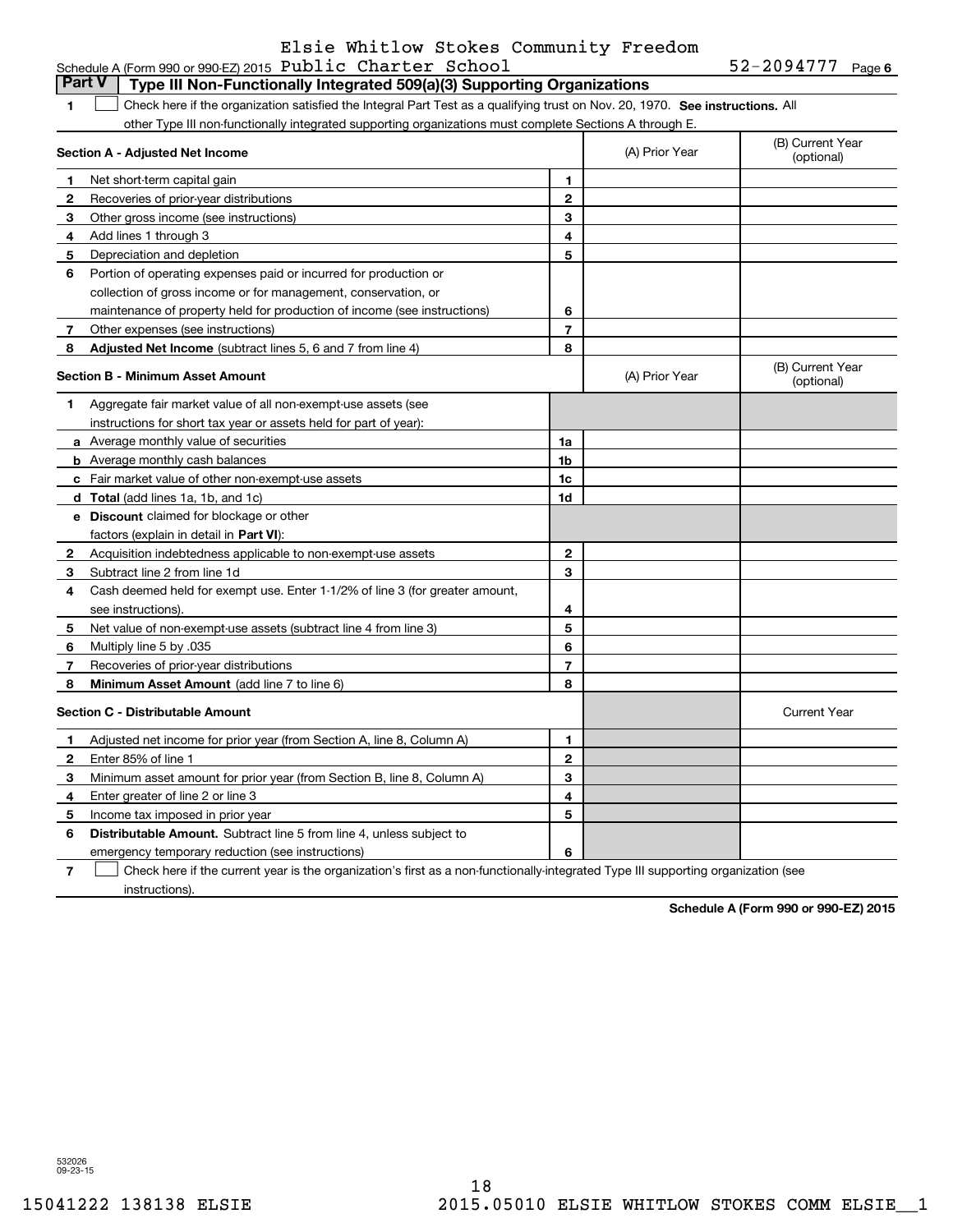| <b>Part V</b> | Type III Non-Functionally Integrated 509(a)(3) Supporting Organizations                    |                             | (continued)                           |                                                |
|---------------|--------------------------------------------------------------------------------------------|-----------------------------|---------------------------------------|------------------------------------------------|
|               | <b>Section D - Distributions</b>                                                           |                             |                                       | <b>Current Year</b>                            |
| 1             | Amounts paid to supported organizations to accomplish exempt purposes                      |                             |                                       |                                                |
| 2             | Amounts paid to perform activity that directly furthers exempt purposes of supported       |                             |                                       |                                                |
|               | organizations, in excess of income from activity                                           |                             |                                       |                                                |
| 3             | Administrative expenses paid to accomplish exempt purposes of supported organizations      |                             |                                       |                                                |
| 4             | Amounts paid to acquire exempt-use assets                                                  |                             |                                       |                                                |
| 5             | Qualified set-aside amounts (prior IRS approval required)                                  |                             |                                       |                                                |
| 6             | Other distributions (describe in Part VI). See instructions.                               |                             |                                       |                                                |
| 7             | Total annual distributions. Add lines 1 through 6.                                         |                             |                                       |                                                |
| 8             | Distributions to attentive supported organizations to which the organization is responsive |                             |                                       |                                                |
|               | (provide details in Part VI). See instructions.                                            |                             |                                       |                                                |
| 9             | Distributable amount for 2015 from Section C, line 6                                       |                             |                                       |                                                |
| 10            | Line 8 amount divided by Line 9 amount                                                     |                             |                                       |                                                |
|               |                                                                                            | (i)                         | (ii)                                  | (iii)                                          |
|               | Section E - Distribution Allocations (see instructions)                                    | <b>Excess Distributions</b> | <b>Underdistributions</b><br>Pre-2015 | <b>Distributable</b><br><b>Amount for 2015</b> |
| 1             | Distributable amount for 2015 from Section C, line 6                                       |                             |                                       |                                                |
| 2             | Underdistributions, if any, for years prior to 2015                                        |                             |                                       |                                                |
|               | (reasonable cause required-see instructions)                                               |                             |                                       |                                                |
| 3             | Excess distributions carryover, if any, to 2015:                                           |                             |                                       |                                                |
| a             |                                                                                            |                             |                                       |                                                |
| b             |                                                                                            |                             |                                       |                                                |
| c             |                                                                                            |                             |                                       |                                                |
|               | d From 2013                                                                                |                             |                                       |                                                |
|               | e From 2014                                                                                |                             |                                       |                                                |
|               | f Total of lines 3a through e                                                              |                             |                                       |                                                |
|               | g Applied to underdistributions of prior years                                             |                             |                                       |                                                |
|               | <b>h</b> Applied to 2015 distributable amount                                              |                             |                                       |                                                |
| j.            | Carryover from 2010 not applied (see instructions)                                         |                             |                                       |                                                |
|               | Remainder. Subtract lines 3g, 3h, and 3i from 3f.                                          |                             |                                       |                                                |
| 4             | Distributions for 2015 from Section D,                                                     |                             |                                       |                                                |
|               | \$<br>line $7:$                                                                            |                             |                                       |                                                |
|               | a Applied to underdistributions of prior years                                             |                             |                                       |                                                |
|               | <b>b</b> Applied to 2015 distributable amount                                              |                             |                                       |                                                |
|               | c Remainder. Subtract lines 4a and 4b from 4.                                              |                             |                                       |                                                |
| 5             | Remaining underdistributions for years prior to 2015, if                                   |                             |                                       |                                                |
|               | any. Subtract lines 3g and 4a from line 2 (if amount                                       |                             |                                       |                                                |
|               | greater than zero, see instructions).                                                      |                             |                                       |                                                |
| 6             | Remaining underdistributions for 2015. Subtract lines 3h                                   |                             |                                       |                                                |
|               | and 4b from line 1 (if amount greater than zero, see                                       |                             |                                       |                                                |
|               | instructions).                                                                             |                             |                                       |                                                |
| 7             | Excess distributions carryover to 2016. Add lines 3j                                       |                             |                                       |                                                |
|               | and 4c.                                                                                    |                             |                                       |                                                |
| 8             | Breakdown of line 7:                                                                       |                             |                                       |                                                |
| a             |                                                                                            |                             |                                       |                                                |
| b             |                                                                                            |                             |                                       |                                                |
|               | c Excess from 2013                                                                         |                             |                                       |                                                |
|               | d Excess from 2014                                                                         |                             |                                       |                                                |
|               | e Excess from 2015                                                                         |                             |                                       |                                                |

**Schedule A (Form 990 or 990-EZ) 2015**

532027 09-23-15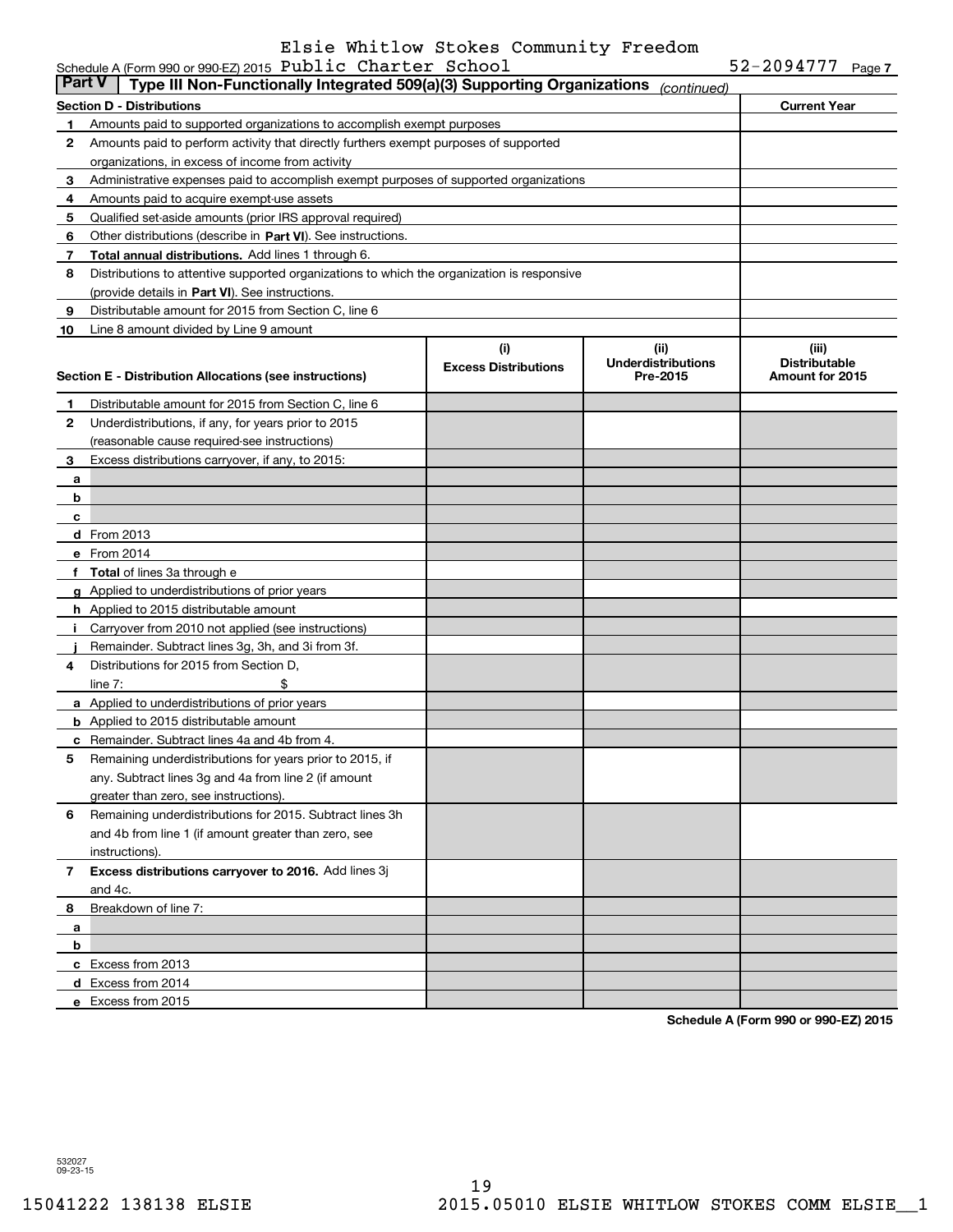|                 |                                                                                                                                                                                                                                                                                                                                             |  |    | Elsie Whitlow Stokes Community Freedom |                                                                                                                                                 |  |
|-----------------|---------------------------------------------------------------------------------------------------------------------------------------------------------------------------------------------------------------------------------------------------------------------------------------------------------------------------------------------|--|----|----------------------------------------|-------------------------------------------------------------------------------------------------------------------------------------------------|--|
| <b>Part VI</b>  | Schedule A (Form 990 or 990-EZ) 2015 Public Charter School<br>Supplemental Information. Provide the explanations required by Part II, line 10; Part II, line 17a or 17b; Part III, line 12;<br>Part IV, Section A, lines 1, 2, 3b, 3c, 4b, 4c, 5a, 6, 9a, 9b, 9c, 11a, 11b, and 11c; Part IV, Section B, lines 1 and 2; Part IV, Section C, |  |    |                                        | $52 - 2094777$ Page 8                                                                                                                           |  |
|                 | Section D, lines 5, 6, and 8; and Part V, Section E, lines 2, 5, and 6. Also complete this part for any additional information.<br>(See instructions.)                                                                                                                                                                                      |  |    |                                        | line 1; Part IV, Section D, lines 2 and 3; Part IV, Section E, lines 1c, 2a, 2b, 3a and 3b; Part V, line 1; Part V, Section B, line 1e; Part V, |  |
|                 |                                                                                                                                                                                                                                                                                                                                             |  |    |                                        |                                                                                                                                                 |  |
|                 |                                                                                                                                                                                                                                                                                                                                             |  |    |                                        |                                                                                                                                                 |  |
|                 |                                                                                                                                                                                                                                                                                                                                             |  |    |                                        |                                                                                                                                                 |  |
|                 |                                                                                                                                                                                                                                                                                                                                             |  |    |                                        |                                                                                                                                                 |  |
|                 |                                                                                                                                                                                                                                                                                                                                             |  |    |                                        |                                                                                                                                                 |  |
|                 |                                                                                                                                                                                                                                                                                                                                             |  |    |                                        |                                                                                                                                                 |  |
|                 |                                                                                                                                                                                                                                                                                                                                             |  |    |                                        |                                                                                                                                                 |  |
|                 |                                                                                                                                                                                                                                                                                                                                             |  |    |                                        |                                                                                                                                                 |  |
|                 |                                                                                                                                                                                                                                                                                                                                             |  |    |                                        |                                                                                                                                                 |  |
|                 |                                                                                                                                                                                                                                                                                                                                             |  |    |                                        |                                                                                                                                                 |  |
|                 |                                                                                                                                                                                                                                                                                                                                             |  |    |                                        |                                                                                                                                                 |  |
|                 |                                                                                                                                                                                                                                                                                                                                             |  |    |                                        |                                                                                                                                                 |  |
|                 |                                                                                                                                                                                                                                                                                                                                             |  |    |                                        |                                                                                                                                                 |  |
|                 |                                                                                                                                                                                                                                                                                                                                             |  |    |                                        |                                                                                                                                                 |  |
|                 |                                                                                                                                                                                                                                                                                                                                             |  |    |                                        |                                                                                                                                                 |  |
|                 |                                                                                                                                                                                                                                                                                                                                             |  |    |                                        |                                                                                                                                                 |  |
|                 |                                                                                                                                                                                                                                                                                                                                             |  |    |                                        |                                                                                                                                                 |  |
|                 |                                                                                                                                                                                                                                                                                                                                             |  |    |                                        |                                                                                                                                                 |  |
|                 |                                                                                                                                                                                                                                                                                                                                             |  |    |                                        |                                                                                                                                                 |  |
|                 |                                                                                                                                                                                                                                                                                                                                             |  |    |                                        |                                                                                                                                                 |  |
|                 |                                                                                                                                                                                                                                                                                                                                             |  |    |                                        |                                                                                                                                                 |  |
| 532028 09-23-15 |                                                                                                                                                                                                                                                                                                                                             |  | 20 |                                        | Schedule A (Form 990 or 990-EZ) 2015                                                                                                            |  |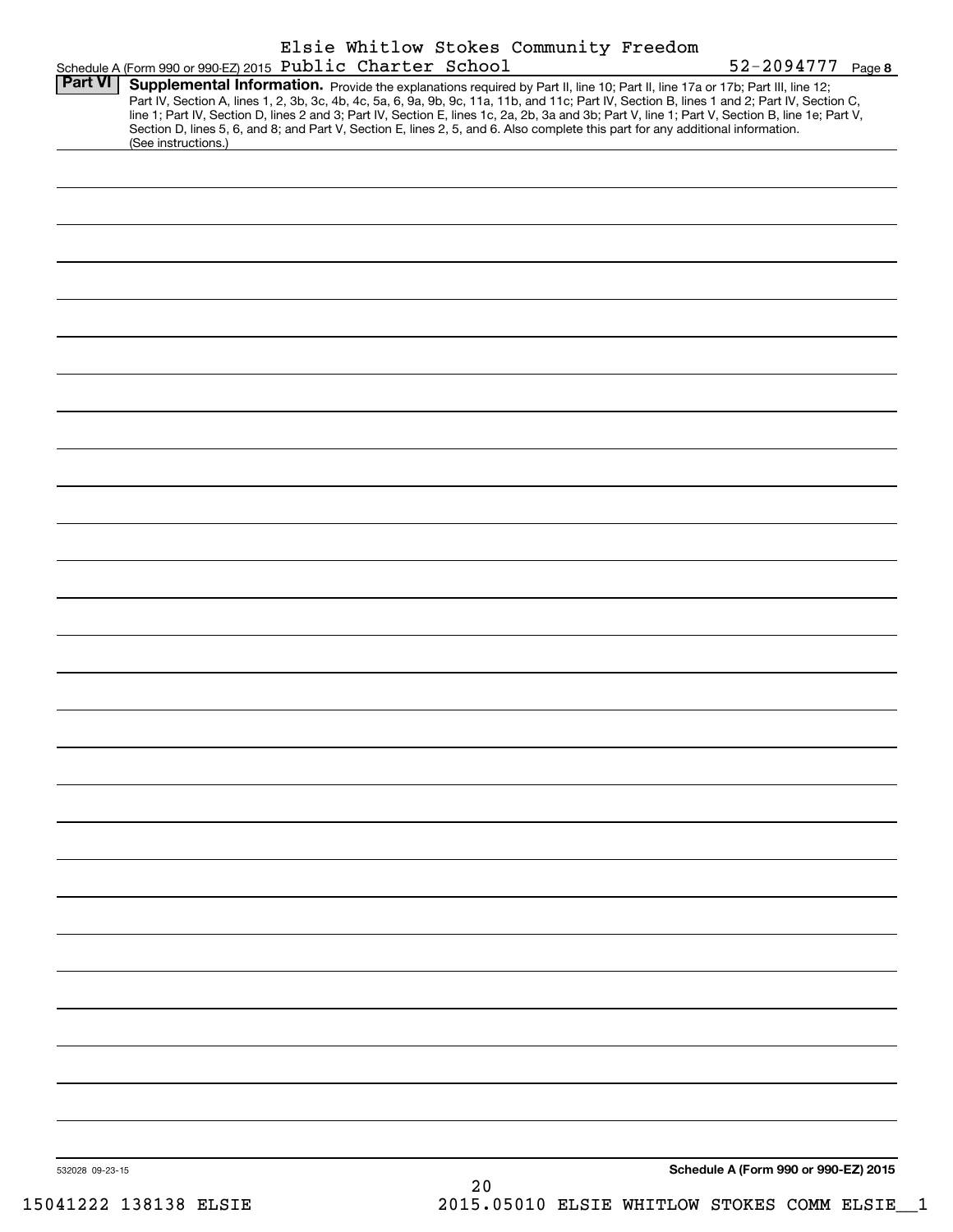**(Form 990, 990-EZ,**

Department of the Treasury Internal Revenue Service **or 990-PF)**

# **Schedule B Schedule of Contributors**

**| Attach to Form 990, Form 990-EZ, or Form 990-PF. | Information about Schedule B (Form 990, 990-EZ, or 990-PF) and its instructions is at** www.irs.gov/form990  $\cdot$ 

OMB No. 1545-0047

**2015**

**Name of the organization Employer identification number**

| name or the organization |  |  |          |  |
|--------------------------|--|--|----------|--|
|                          |  |  | $-1 - 1$ |  |

Elsie Whitlow Stokes Community Freedom

Public Charter School 52-2094777

| <b>Organization type</b> (check one): |  |  |  |
|---------------------------------------|--|--|--|
|---------------------------------------|--|--|--|

| Filers of:         | Section:                                                                    |
|--------------------|-----------------------------------------------------------------------------|
| Form 990 or 990-EZ | $\lfloor x \rfloor$ 501(c)( 3) (enter number) organization                  |
|                    | $4947(a)(1)$ nonexempt charitable trust not treated as a private foundation |
|                    | 527 political organization                                                  |
| Form 990-PF        | 501(c)(3) exempt private foundation                                         |
|                    | 4947(a)(1) nonexempt charitable trust treated as a private foundation       |
|                    | 501(c)(3) taxable private foundation                                        |

Check if your organization is covered by the **General Rule** or a **Special Rule. Note.**  Only a section 501(c)(7), (8), or (10) organization can check boxes for both the General Rule and a Special Rule. See instructions.

#### **General Rule**

 $\boxed{\textbf{X}}$  For an organization filing Form 990, 990-EZ, or 990-PF that received, during the year, contributions totaling \$5,000 or more (in money or property) from any one contributor. Complete Parts I and II. See instructions for determining a contributor's total contributions.

#### **Special Rules**

 $\mathcal{L}^{\text{max}}$ 

any one contributor, during the year, total contributions of the greater of  $\,$  (1) \$5,000 or (2) 2% of the amount on (i) Form 990, Part VIII, line 1h, For an organization described in section 501(c)(3) filing Form 990 or 990-EZ that met the 33 1/3% support test of the regulations under sections 509(a)(1) and 170(b)(1)(A)(vi), that checked Schedule A (Form 990 or 990-EZ), Part II, line 13, 16a, or 16b, and that received from or (ii) Form 990-EZ, line 1. Complete Parts I and II.  $\mathcal{L}^{\text{max}}$ 

year, total contributions of more than \$1,000 *exclusively* for religious, charitable, scientific, literary, or educational purposes, or for For an organization described in section 501(c)(7), (8), or (10) filing Form 990 or 990-EZ that received from any one contributor, during the the prevention of cruelty to children or animals. Complete Parts I, II, and III.  $\mathcal{L}^{\text{max}}$ 

purpose. Do not complete any of the parts unless the **General Rule** applies to this organization because it received *nonexclusively* year, contributions <sub>exclusively</sub> for religious, charitable, etc., purposes, but no such contributions totaled more than \$1,000. If this box is checked, enter here the total contributions that were received during the year for an  $\;$ exclusively religious, charitable, etc., For an organization described in section 501(c)(7), (8), or (10) filing Form 990 or 990-EZ that received from any one contributor, during the religious, charitable, etc., contributions totaling \$5,000 or more during the year  $\ldots$  $\ldots$  $\ldots$  $\ldots$  $\ldots$  $\ldots$  $\ldots$ 

**Caution.**An organization that is not covered by the General Rule and/or the Special Rules does not file Schedule B (Form 990, 990-EZ, or 990-PF),  **must** but it answer "No" on Part IV, line 2, of its Form 990; or check the box on line H of its Form 990-EZ or on its Form 990-PF, Part I, line 2, to certify that it does not meet the filing requirements of Schedule B (Form 990, 990-EZ, or 990-PF).

**Schedule B (Form 990, 990-EZ, or 990-PF) (2015) For Paperwork Reduction Act Notice, see the Instructions for Form 990, 990-EZ, or 990-PF.** LHA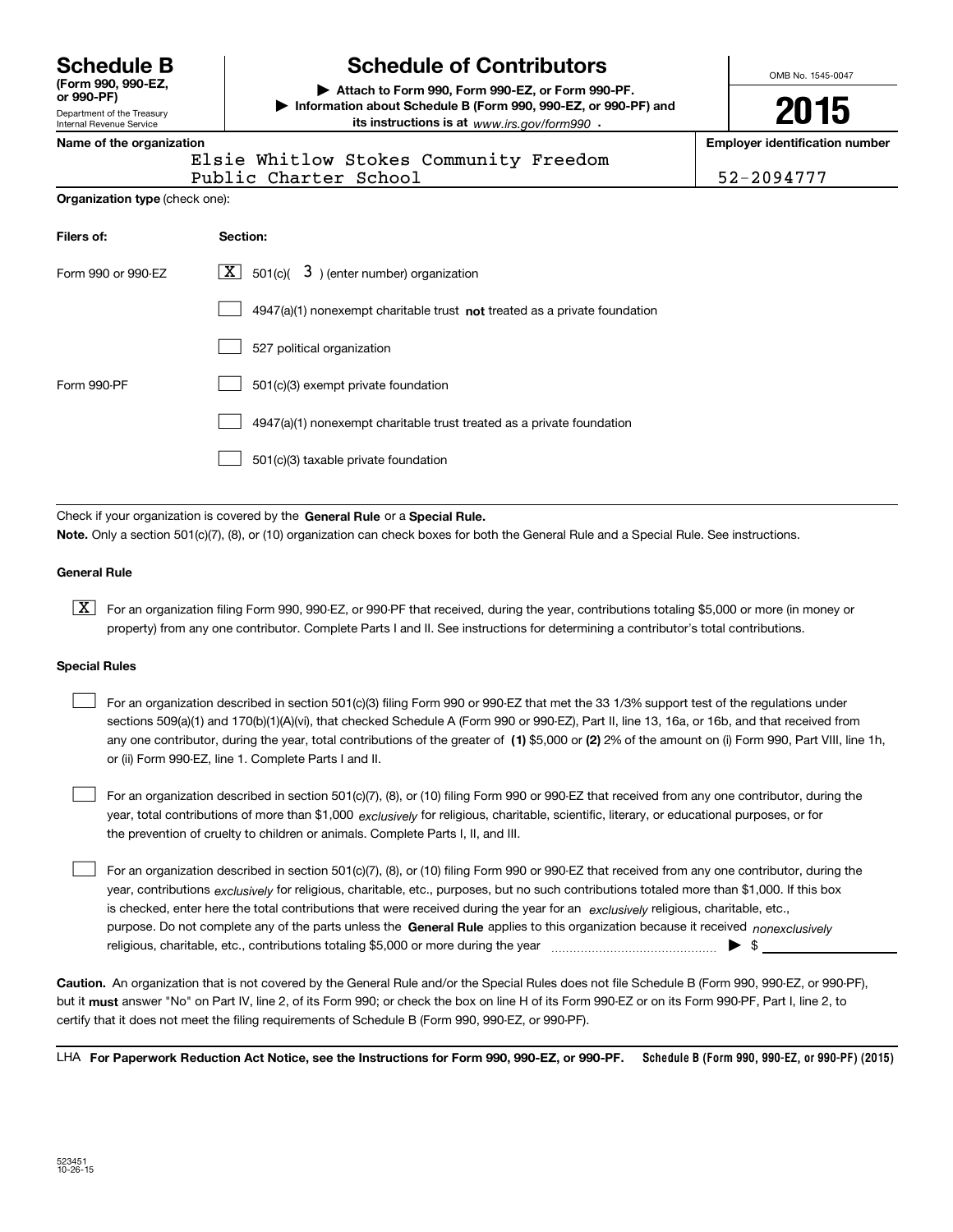## Schedule B (Form 990, 990-EZ, or 990-PF) (2015) **Page 2**

**Name of organization Employer identification number** Chedule B (Form 990, 990-EZ, or 990-PF) (2015)<br> **2Part I 2Part I Charter School**<br> **Part I Contributors** (see instructions). Use duplicate copies of Part I if additional space is needed.<br> **Part I Contributors** (see Elsie Whitlow Stokes Community Freedom Public Charter School <sup>1</sup> 11 12 12 12 13 13 14 152-2094777

| Part I           | <b>Contributors</b> (see instructions). Use duplicate copies of Part I if additional space is needed. |                                   |                                                                                                                  |
|------------------|-------------------------------------------------------------------------------------------------------|-----------------------------------|------------------------------------------------------------------------------------------------------------------|
| (a)<br>No.       | (b)<br>Name, address, and ZIP + 4                                                                     | (c)<br><b>Total contributions</b> | (d)<br>Type of contribution                                                                                      |
| 1                | U.S. Dept of Education<br>400 Maryland Ave, SW<br>Washington, DC 20202                                | 326, 235.<br>$\frac{1}{2}$        | $\overline{\text{X}}$<br>Person<br>Payroll<br>Noncash<br>(Complete Part II for<br>noncash contributions.)        |
| (a)<br>No.       | (b)<br>Name, address, and ZIP + 4                                                                     | (c)<br><b>Total contributions</b> | (d)<br>Type of contribution                                                                                      |
| $\boldsymbol{2}$ | U.S. Dept of Agriculture<br>1400 Independence Ave, SW<br>Washington, DC 20250                         | 197,175.<br>\$                    | $\overline{\text{X}}$<br>Person<br>Payroll<br>Noncash<br>(Complete Part II for<br>noncash contributions.)        |
| (a)<br>No.       | (b)<br>Name, address, and ZIP + 4                                                                     | (c)<br><b>Total contributions</b> | (d)<br>Type of contribution                                                                                      |
| 3                | Flamboyan Foundation<br>1730 Massachusetts Avenue NW<br>Washington, DC 20036                          | 20, 125.<br>$\frac{1}{2}$         | $\overline{\text{X}}$<br>Person<br>Payroll<br><b>Noncash</b><br>(Complete Part II for<br>noncash contributions.) |
| (a)<br>No.       | (b)<br>Name, address, and ZIP + 4                                                                     | (c)<br><b>Total contributions</b> | (d)<br>Type of contribution                                                                                      |
|                  |                                                                                                       | \$                                | Person<br>Payroll<br>Noncash<br>(Complete Part II for<br>noncash contributions.)                                 |
| (a)<br>No.       | (b)<br>Name, address, and ZIP + 4                                                                     | (c)<br><b>Total contributions</b> | (d)<br>Type of contribution                                                                                      |
|                  |                                                                                                       | \$                                | Person<br>Payroll<br><b>Noncash</b><br>(Complete Part II for<br>noncash contributions.)                          |
| (a)<br>No.       | (b)<br>Name, address, and ZIP + 4                                                                     | (c)<br><b>Total contributions</b> | (d)<br>Type of contribution                                                                                      |
|                  |                                                                                                       | \$                                | Person<br>Payroll<br>Noncash<br>(Complete Part II for<br>noncash contributions.)                                 |

**Schedule B (Form 990, 990-EZ, or 990-PF) (2015)**

523452 10-26-15

22 15041222 138138 ELSIE 2015.05010 ELSIE WHITLOW STOKES COMM ELSIE\_\_1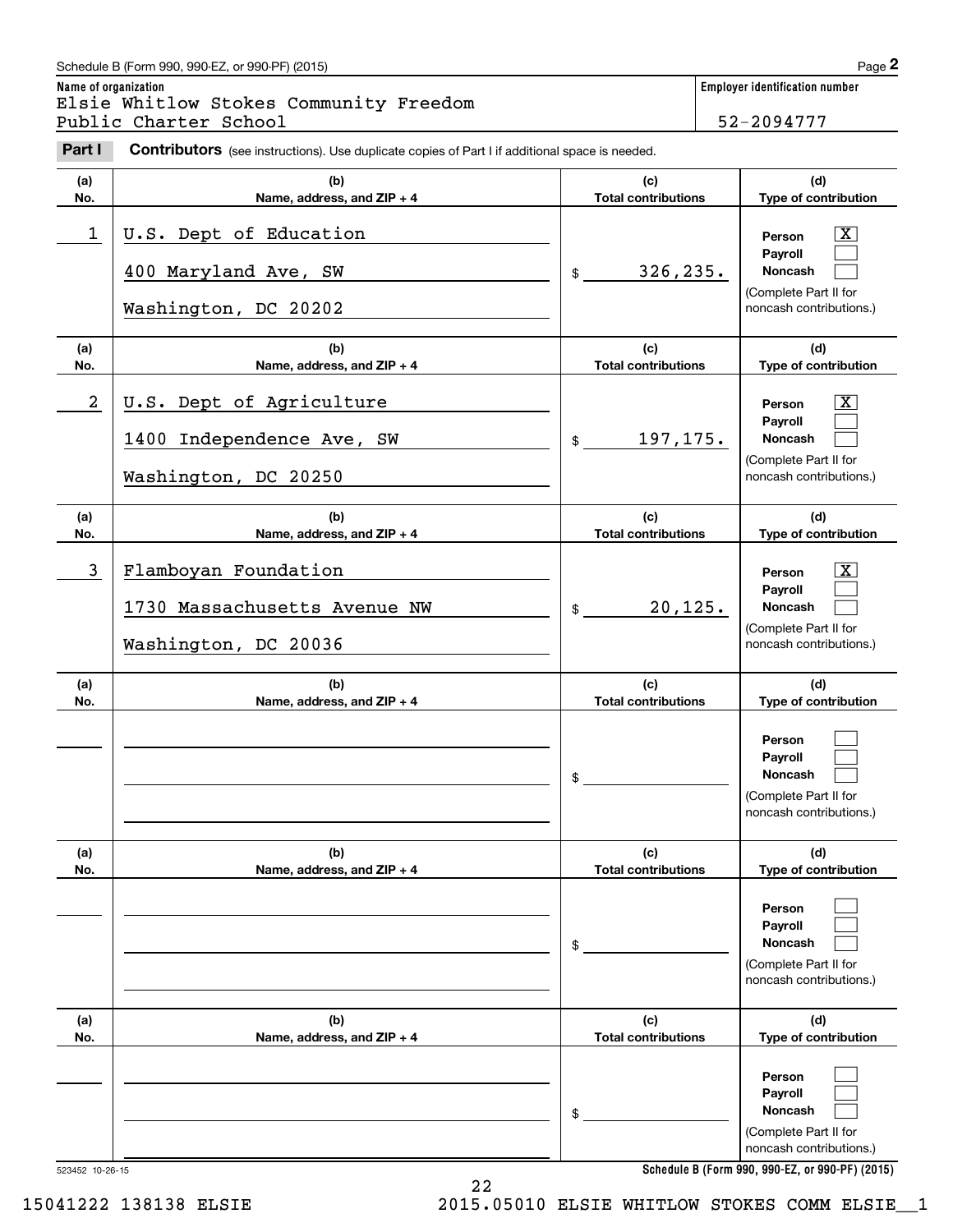|                              | Schedule B (Form 990, 990-EZ, or 990-PF) (2015)<br>Name of organization                             |                                                | Page 3<br>Employer identification number |
|------------------------------|-----------------------------------------------------------------------------------------------------|------------------------------------------------|------------------------------------------|
|                              | Elsie Whitlow Stokes Community Freedom                                                              |                                                |                                          |
|                              | Public Charter School                                                                               |                                                | 52-2094777                               |
| Part II                      | Noncash Property (see instructions). Use duplicate copies of Part II if additional space is needed. |                                                |                                          |
| (a)<br>No.<br>from<br>Part I | (b)<br>Description of noncash property given                                                        | (c)<br>FMV (or estimate)<br>(see instructions) | (d)<br>Date received                     |
|                              |                                                                                                     |                                                |                                          |
|                              |                                                                                                     | \$                                             |                                          |
| (a)<br>No.<br>from<br>Part I | (b)<br>Description of noncash property given                                                        | (c)<br>FMV (or estimate)<br>(see instructions) | (d)<br>Date received                     |
|                              |                                                                                                     |                                                |                                          |
|                              |                                                                                                     | \$                                             |                                          |
| (a)<br>No.<br>from<br>Part I | (b)<br>Description of noncash property given                                                        | (c)<br>FMV (or estimate)<br>(see instructions) | (d)<br>Date received                     |
|                              |                                                                                                     |                                                |                                          |
|                              |                                                                                                     | \$                                             |                                          |
| (a)<br>No.<br>from<br>Part I | (b)<br>Description of noncash property given                                                        | (c)<br>FMV (or estimate)<br>(see instructions) | (d)<br>Date received                     |
|                              |                                                                                                     |                                                |                                          |
|                              |                                                                                                     | \$                                             |                                          |
| (a)<br>No.<br>from<br>Part I | (b)<br>Description of noncash property given                                                        | (c)<br>FMV (or estimate)<br>(see instructions) | (d)<br>Date received                     |
|                              |                                                                                                     |                                                |                                          |
|                              |                                                                                                     | \$                                             |                                          |
| (a)<br>No.<br>from<br>Part I | (b)<br>Description of noncash property given                                                        | (c)<br>FMV (or estimate)<br>(see instructions) | (d)<br>Date received                     |
|                              |                                                                                                     |                                                |                                          |
|                              |                                                                                                     | \$                                             |                                          |

15041222 138138 ELSIE 2015.05010 ELSIE WHITLOW STOKES COMM ELSIE\_\_1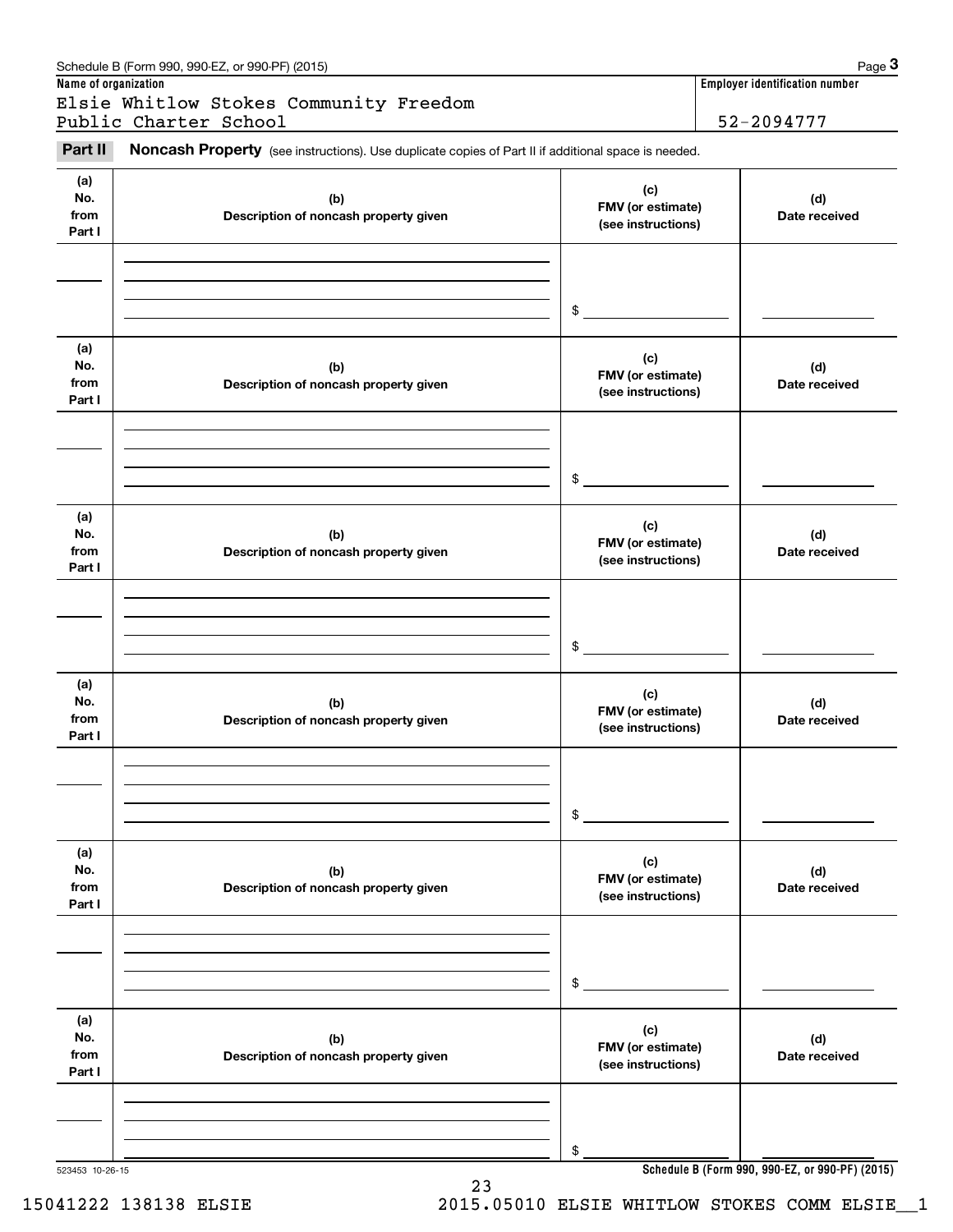|                      | Schedule B (Form 990, 990-EZ, or 990-PF) (2015)                                                                                                                                                                                                                                                                                                                                                                                                                      |                      |  | Page 4                                          |  |  |  |  |  |
|----------------------|----------------------------------------------------------------------------------------------------------------------------------------------------------------------------------------------------------------------------------------------------------------------------------------------------------------------------------------------------------------------------------------------------------------------------------------------------------------------|----------------------|--|-------------------------------------------------|--|--|--|--|--|
| Name of organization |                                                                                                                                                                                                                                                                                                                                                                                                                                                                      |                      |  | <b>Employer identification number</b>           |  |  |  |  |  |
|                      | Elsie Whitlow Stokes Community Freedom                                                                                                                                                                                                                                                                                                                                                                                                                               |                      |  |                                                 |  |  |  |  |  |
|                      | Public Charter School                                                                                                                                                                                                                                                                                                                                                                                                                                                |                      |  | 52-2094777                                      |  |  |  |  |  |
| Part III             | Exclusively religious, charitable, etc., contributions to organizations described in section $501(c)(7)$ , (8), or (10) that total more than \$1,000 for<br>the year from any one contributor. Complete columns (a) through (e) and the following line entry. For organizations<br>completing Part III, enter the total of exclusively religious, charitable, etc., contributions of \$1,000 or less for the year. (Enter this info. once.) $\blacktriangleright$ \$ |                      |  |                                                 |  |  |  |  |  |
|                      | Use duplicate copies of Part III if additional space is needed.                                                                                                                                                                                                                                                                                                                                                                                                      |                      |  |                                                 |  |  |  |  |  |
| (a) No.<br>from      |                                                                                                                                                                                                                                                                                                                                                                                                                                                                      |                      |  |                                                 |  |  |  |  |  |
| Part I               | (b) Purpose of gift                                                                                                                                                                                                                                                                                                                                                                                                                                                  | (c) Use of gift      |  | (d) Description of how gift is held             |  |  |  |  |  |
|                      |                                                                                                                                                                                                                                                                                                                                                                                                                                                                      |                      |  |                                                 |  |  |  |  |  |
|                      |                                                                                                                                                                                                                                                                                                                                                                                                                                                                      |                      |  |                                                 |  |  |  |  |  |
|                      |                                                                                                                                                                                                                                                                                                                                                                                                                                                                      |                      |  |                                                 |  |  |  |  |  |
|                      |                                                                                                                                                                                                                                                                                                                                                                                                                                                                      |                      |  |                                                 |  |  |  |  |  |
|                      |                                                                                                                                                                                                                                                                                                                                                                                                                                                                      | (e) Transfer of gift |  |                                                 |  |  |  |  |  |
|                      | Transferee's name, address, and ZIP + 4                                                                                                                                                                                                                                                                                                                                                                                                                              |                      |  | Relationship of transferor to transferee        |  |  |  |  |  |
|                      |                                                                                                                                                                                                                                                                                                                                                                                                                                                                      |                      |  |                                                 |  |  |  |  |  |
|                      |                                                                                                                                                                                                                                                                                                                                                                                                                                                                      |                      |  |                                                 |  |  |  |  |  |
|                      |                                                                                                                                                                                                                                                                                                                                                                                                                                                                      |                      |  |                                                 |  |  |  |  |  |
|                      |                                                                                                                                                                                                                                                                                                                                                                                                                                                                      |                      |  |                                                 |  |  |  |  |  |
| (a) No.<br>from      | (b) Purpose of gift<br>(c) Use of gift                                                                                                                                                                                                                                                                                                                                                                                                                               |                      |  | (d) Description of how gift is held             |  |  |  |  |  |
| Part I               |                                                                                                                                                                                                                                                                                                                                                                                                                                                                      |                      |  |                                                 |  |  |  |  |  |
|                      |                                                                                                                                                                                                                                                                                                                                                                                                                                                                      |                      |  |                                                 |  |  |  |  |  |
|                      |                                                                                                                                                                                                                                                                                                                                                                                                                                                                      |                      |  |                                                 |  |  |  |  |  |
|                      |                                                                                                                                                                                                                                                                                                                                                                                                                                                                      |                      |  |                                                 |  |  |  |  |  |
|                      | (e) Transfer of gift                                                                                                                                                                                                                                                                                                                                                                                                                                                 |                      |  |                                                 |  |  |  |  |  |
|                      |                                                                                                                                                                                                                                                                                                                                                                                                                                                                      |                      |  |                                                 |  |  |  |  |  |
|                      | Transferee's name, address, and $ZIP + 4$                                                                                                                                                                                                                                                                                                                                                                                                                            |                      |  | Relationship of transferor to transferee        |  |  |  |  |  |
|                      |                                                                                                                                                                                                                                                                                                                                                                                                                                                                      |                      |  |                                                 |  |  |  |  |  |
|                      |                                                                                                                                                                                                                                                                                                                                                                                                                                                                      |                      |  |                                                 |  |  |  |  |  |
|                      |                                                                                                                                                                                                                                                                                                                                                                                                                                                                      |                      |  |                                                 |  |  |  |  |  |
|                      |                                                                                                                                                                                                                                                                                                                                                                                                                                                                      |                      |  |                                                 |  |  |  |  |  |
| (a) No.<br>from      | (b) Purpose of gift                                                                                                                                                                                                                                                                                                                                                                                                                                                  | (c) Use of gift      |  | (d) Description of how gift is held             |  |  |  |  |  |
| Part I               |                                                                                                                                                                                                                                                                                                                                                                                                                                                                      |                      |  |                                                 |  |  |  |  |  |
|                      |                                                                                                                                                                                                                                                                                                                                                                                                                                                                      |                      |  |                                                 |  |  |  |  |  |
|                      |                                                                                                                                                                                                                                                                                                                                                                                                                                                                      |                      |  |                                                 |  |  |  |  |  |
|                      |                                                                                                                                                                                                                                                                                                                                                                                                                                                                      |                      |  |                                                 |  |  |  |  |  |
|                      | (e) Transfer of gift                                                                                                                                                                                                                                                                                                                                                                                                                                                 |                      |  |                                                 |  |  |  |  |  |
|                      |                                                                                                                                                                                                                                                                                                                                                                                                                                                                      |                      |  |                                                 |  |  |  |  |  |
|                      | Transferee's name, address, and ZIP + 4                                                                                                                                                                                                                                                                                                                                                                                                                              |                      |  | Relationship of transferor to transferee        |  |  |  |  |  |
|                      |                                                                                                                                                                                                                                                                                                                                                                                                                                                                      |                      |  |                                                 |  |  |  |  |  |
|                      |                                                                                                                                                                                                                                                                                                                                                                                                                                                                      |                      |  |                                                 |  |  |  |  |  |
|                      |                                                                                                                                                                                                                                                                                                                                                                                                                                                                      |                      |  |                                                 |  |  |  |  |  |
| (a) No.              |                                                                                                                                                                                                                                                                                                                                                                                                                                                                      |                      |  |                                                 |  |  |  |  |  |
| from<br>Part I       | (b) Purpose of gift                                                                                                                                                                                                                                                                                                                                                                                                                                                  | (c) Use of gift      |  | (d) Description of how gift is held             |  |  |  |  |  |
|                      |                                                                                                                                                                                                                                                                                                                                                                                                                                                                      |                      |  |                                                 |  |  |  |  |  |
|                      |                                                                                                                                                                                                                                                                                                                                                                                                                                                                      |                      |  |                                                 |  |  |  |  |  |
|                      |                                                                                                                                                                                                                                                                                                                                                                                                                                                                      |                      |  |                                                 |  |  |  |  |  |
|                      |                                                                                                                                                                                                                                                                                                                                                                                                                                                                      |                      |  |                                                 |  |  |  |  |  |
|                      |                                                                                                                                                                                                                                                                                                                                                                                                                                                                      | (e) Transfer of gift |  |                                                 |  |  |  |  |  |
|                      |                                                                                                                                                                                                                                                                                                                                                                                                                                                                      |                      |  |                                                 |  |  |  |  |  |
|                      | Transferee's name, address, and ZIP + 4                                                                                                                                                                                                                                                                                                                                                                                                                              |                      |  | Relationship of transferor to transferee        |  |  |  |  |  |
|                      |                                                                                                                                                                                                                                                                                                                                                                                                                                                                      |                      |  |                                                 |  |  |  |  |  |
|                      |                                                                                                                                                                                                                                                                                                                                                                                                                                                                      |                      |  |                                                 |  |  |  |  |  |
|                      |                                                                                                                                                                                                                                                                                                                                                                                                                                                                      |                      |  |                                                 |  |  |  |  |  |
| 523454 10-26-15      |                                                                                                                                                                                                                                                                                                                                                                                                                                                                      |                      |  | Schedule B (Form 990, 990-EZ, or 990-PF) (2015) |  |  |  |  |  |
|                      |                                                                                                                                                                                                                                                                                                                                                                                                                                                                      | 24                   |  |                                                 |  |  |  |  |  |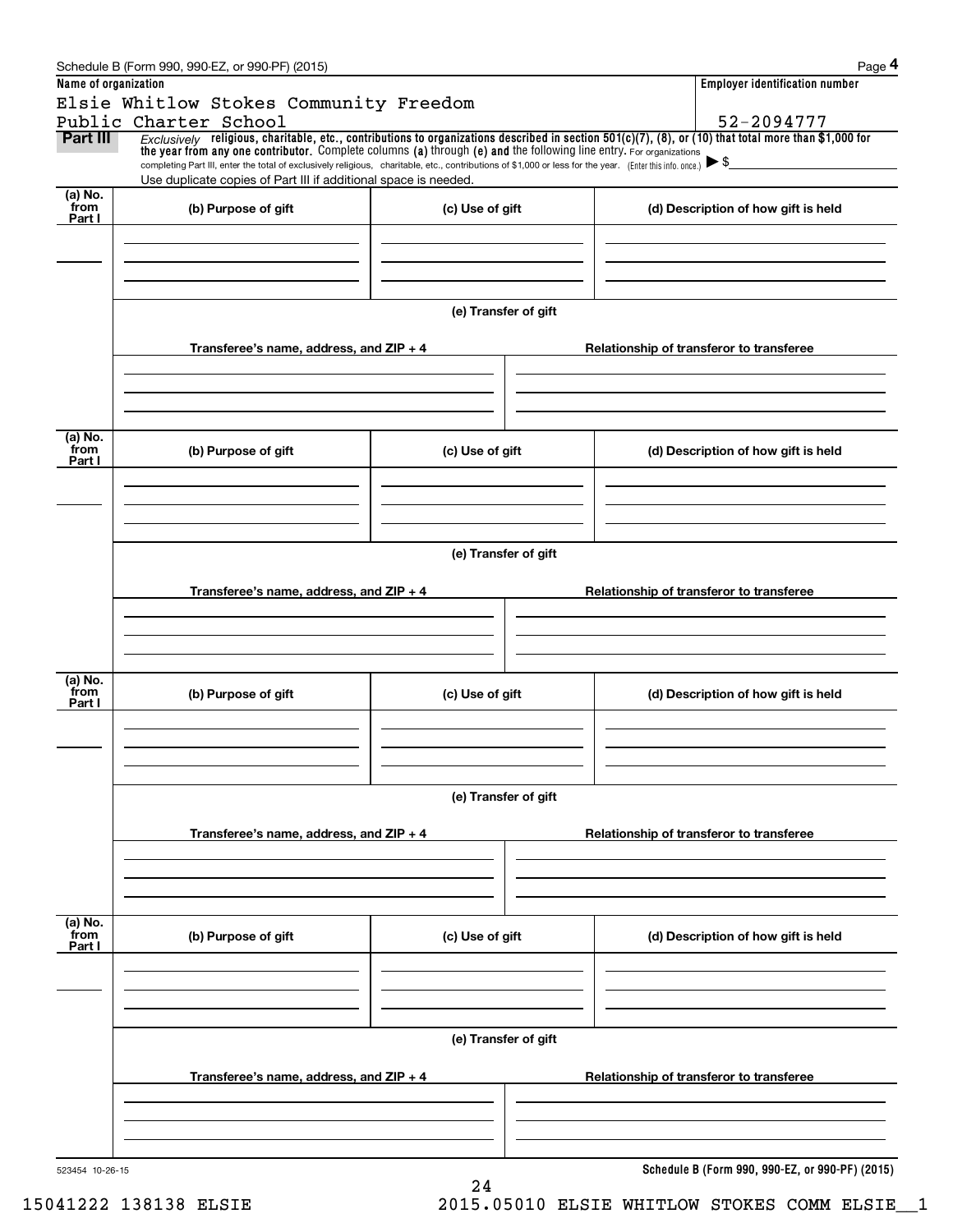|                    | <b>SCHEDULE D</b>                                                                                                                                                                                    |                                                                                                              | <b>Supplemental Financial Statements</b>                                                                                                                   | OMB No. 1545-0047                                   |  |  |  |
|--------------------|------------------------------------------------------------------------------------------------------------------------------------------------------------------------------------------------------|--------------------------------------------------------------------------------------------------------------|------------------------------------------------------------------------------------------------------------------------------------------------------------|-----------------------------------------------------|--|--|--|
|                    | (Form 990)                                                                                                                                                                                           |                                                                                                              | Complete if the organization answered "Yes" on Form 990,<br>Part IV, line 6, 7, 8, 9, 10, 11a, 11b, 11c, 11d, 11e, 11f, 12a, or 12b.                       |                                                     |  |  |  |
|                    | Department of the Treasury                                                                                                                                                                           | Open to Public                                                                                               |                                                                                                                                                            |                                                     |  |  |  |
|                    | Internal Revenue Service                                                                                                                                                                             | <b>Inspection</b><br>Information about Schedule D (Form 990) and its instructions is at www.irs.gov/form990. |                                                                                                                                                            |                                                     |  |  |  |
|                    | Name of the organization                                                                                                                                                                             | Public Charter School                                                                                        | Elsie Whitlow Stokes Community Freedom                                                                                                                     | <b>Employer identification number</b><br>52-2094777 |  |  |  |
| Part I             |                                                                                                                                                                                                      |                                                                                                              | Organizations Maintaining Donor Advised Funds or Other Similar Funds or Accounts. Complete if the                                                          |                                                     |  |  |  |
|                    |                                                                                                                                                                                                      | organization answered "Yes" on Form 990, Part IV, line 6.                                                    |                                                                                                                                                            |                                                     |  |  |  |
|                    |                                                                                                                                                                                                      |                                                                                                              | (a) Donor advised funds                                                                                                                                    | (b) Funds and other accounts                        |  |  |  |
| 1                  |                                                                                                                                                                                                      |                                                                                                              |                                                                                                                                                            |                                                     |  |  |  |
| 2                  |                                                                                                                                                                                                      | Aggregate value of contributions to (during year)                                                            |                                                                                                                                                            |                                                     |  |  |  |
| з                  |                                                                                                                                                                                                      | Aggregate value of grants from (during year) <i>mimimimimial</i>                                             |                                                                                                                                                            |                                                     |  |  |  |
| 4                  |                                                                                                                                                                                                      |                                                                                                              | Did the organization inform all donors and donor advisors in writing that the assets held in donor advised funds                                           |                                                     |  |  |  |
| 5                  |                                                                                                                                                                                                      |                                                                                                              |                                                                                                                                                            | Yes<br><b>No</b>                                    |  |  |  |
| 6                  |                                                                                                                                                                                                      |                                                                                                              | Did the organization inform all grantees, donors, and donor advisors in writing that grant funds can be used only                                          |                                                     |  |  |  |
|                    |                                                                                                                                                                                                      |                                                                                                              | for charitable purposes and not for the benefit of the donor or donor advisor, or for any other purpose conferring                                         |                                                     |  |  |  |
|                    |                                                                                                                                                                                                      |                                                                                                              |                                                                                                                                                            | <b>Yes</b><br>No                                    |  |  |  |
| Part II            |                                                                                                                                                                                                      |                                                                                                              | Conservation Easements. Complete if the organization answered "Yes" on Form 990, Part IV, line 7.                                                          |                                                     |  |  |  |
| 1                  |                                                                                                                                                                                                      | Purpose(s) of conservation easements held by the organization (check all that apply).                        |                                                                                                                                                            |                                                     |  |  |  |
|                    |                                                                                                                                                                                                      | Preservation of land for public use (e.g., recreation or education)                                          | Preservation of a historically important land area                                                                                                         |                                                     |  |  |  |
|                    |                                                                                                                                                                                                      | Protection of natural habitat                                                                                | Preservation of a certified historic structure                                                                                                             |                                                     |  |  |  |
|                    |                                                                                                                                                                                                      | Preservation of open space                                                                                   |                                                                                                                                                            |                                                     |  |  |  |
| 2                  |                                                                                                                                                                                                      |                                                                                                              | Complete lines 2a through 2d if the organization held a qualified conservation contribution in the form of a conservation easement on the last             | Held at the End of the Tax Year                     |  |  |  |
| a                  | day of the tax year.                                                                                                                                                                                 |                                                                                                              |                                                                                                                                                            | 2a                                                  |  |  |  |
| b                  |                                                                                                                                                                                                      | Total acreage restricted by conservation easements                                                           |                                                                                                                                                            | 2 <sub>b</sub>                                      |  |  |  |
| c                  |                                                                                                                                                                                                      |                                                                                                              |                                                                                                                                                            | 2c                                                  |  |  |  |
| d                  |                                                                                                                                                                                                      |                                                                                                              | Number of conservation easements included in (c) acquired after 8/17/06, and not on a historic structure                                                   |                                                     |  |  |  |
|                    |                                                                                                                                                                                                      |                                                                                                              |                                                                                                                                                            | 2d                                                  |  |  |  |
| З                  |                                                                                                                                                                                                      |                                                                                                              | Number of conservation easements modified, transferred, released, extinguished, or terminated by the organization during the tax                           |                                                     |  |  |  |
|                    | $year \blacktriangleright$                                                                                                                                                                           |                                                                                                              |                                                                                                                                                            |                                                     |  |  |  |
| 4                  |                                                                                                                                                                                                      | Number of states where property subject to conservation easement is located $\blacktriangleright$            |                                                                                                                                                            |                                                     |  |  |  |
| 5                  |                                                                                                                                                                                                      | Does the organization have a written policy regarding the periodic monitoring, inspection, handling of       |                                                                                                                                                            |                                                     |  |  |  |
| 6                  |                                                                                                                                                                                                      | violations, and enforcement of the conservation easements it holds?                                          | Staff and volunteer hours devoted to monitoring, inspecting, handling of violations, and enforcing conservation easements during the year                  | Yes<br><b>No</b>                                    |  |  |  |
|                    |                                                                                                                                                                                                      |                                                                                                              |                                                                                                                                                            |                                                     |  |  |  |
| 7                  |                                                                                                                                                                                                      |                                                                                                              | Amount of expenses incurred in monitoring, inspecting, handling of violations, and enforcing conservation easements during the year                        |                                                     |  |  |  |
|                    | ▶ \$                                                                                                                                                                                                 |                                                                                                              |                                                                                                                                                            |                                                     |  |  |  |
| 8                  |                                                                                                                                                                                                      |                                                                                                              | Does each conservation easement reported on line 2(d) above satisfy the requirements of section 170(h)(4)(B)(i)                                            |                                                     |  |  |  |
|                    | and section $170(h)(4)(B)(ii)?$                                                                                                                                                                      |                                                                                                              |                                                                                                                                                            | Yes<br>No                                           |  |  |  |
| 9                  |                                                                                                                                                                                                      |                                                                                                              | In Part XIII, describe how the organization reports conservation easements in its revenue and expense statement, and balance sheet, and                    |                                                     |  |  |  |
|                    |                                                                                                                                                                                                      |                                                                                                              | include, if applicable, the text of the footnote to the organization's financial statements that describes the organization's accounting for               |                                                     |  |  |  |
|                    | conservation easements.<br>Part III                                                                                                                                                                  |                                                                                                              | Organizations Maintaining Collections of Art, Historical Treasures, or Other Similar Assets.                                                               |                                                     |  |  |  |
|                    |                                                                                                                                                                                                      | Complete if the organization answered "Yes" on Form 990, Part IV, line 8.                                    |                                                                                                                                                            |                                                     |  |  |  |
|                    |                                                                                                                                                                                                      |                                                                                                              | 1a If the organization elected, as permitted under SFAS 116 (ASC 958), not to report in its revenue statement and balance sheet works of art,              |                                                     |  |  |  |
|                    |                                                                                                                                                                                                      |                                                                                                              | historical treasures, or other similar assets held for public exhibition, education, or research in furtherance of public service, provide, in Part XIII,  |                                                     |  |  |  |
|                    |                                                                                                                                                                                                      | the text of the footnote to its financial statements that describes these items.                             |                                                                                                                                                            |                                                     |  |  |  |
|                    |                                                                                                                                                                                                      |                                                                                                              | <b>b</b> If the organization elected, as permitted under SFAS 116 (ASC 958), to report in its revenue statement and balance sheet works of art, historical |                                                     |  |  |  |
|                    |                                                                                                                                                                                                      |                                                                                                              | treasures, or other similar assets held for public exhibition, education, or research in furtherance of public service, provide the following amounts      |                                                     |  |  |  |
|                    | relating to these items:                                                                                                                                                                             |                                                                                                              |                                                                                                                                                            |                                                     |  |  |  |
|                    |                                                                                                                                                                                                      |                                                                                                              |                                                                                                                                                            |                                                     |  |  |  |
|                    | $\blacktriangleright$ \$<br>(ii) Assets included in Form 990, Part X<br>If the organization received or held works of art, historical treasures, or other similar assets for financial gain, provide |                                                                                                              |                                                                                                                                                            |                                                     |  |  |  |
| 2                  |                                                                                                                                                                                                      |                                                                                                              |                                                                                                                                                            |                                                     |  |  |  |
|                    |                                                                                                                                                                                                      | the following amounts required to be reported under SFAS 116 (ASC 958) relating to these items:              |                                                                                                                                                            | $\blacktriangleright$ \$                            |  |  |  |
|                    |                                                                                                                                                                                                      |                                                                                                              |                                                                                                                                                            | $\blacktriangleright$ \$                            |  |  |  |
|                    |                                                                                                                                                                                                      | LHA For Paperwork Reduction Act Notice, see the Instructions for Form 990.                                   |                                                                                                                                                            | Schedule D (Form 990) 2015                          |  |  |  |
| 532051<br>11-02-15 |                                                                                                                                                                                                      |                                                                                                              |                                                                                                                                                            |                                                     |  |  |  |
|                    |                                                                                                                                                                                                      |                                                                                                              | 25                                                                                                                                                         |                                                     |  |  |  |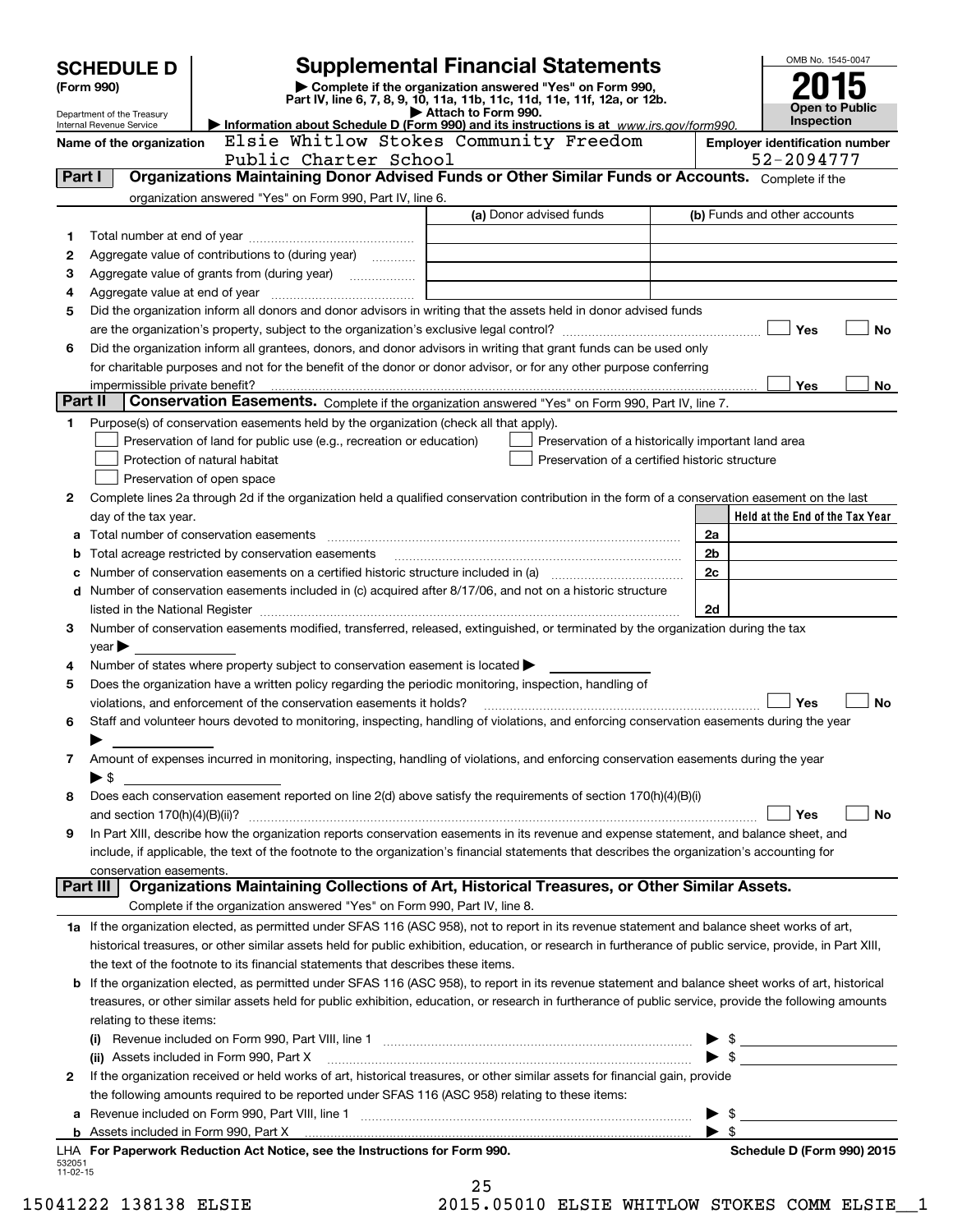|                |                                                                                                                                                                                                                                | Elsie Whitlow Stokes Community Freedom |   |                |                           |                      |                     |           |
|----------------|--------------------------------------------------------------------------------------------------------------------------------------------------------------------------------------------------------------------------------|----------------------------------------|---|----------------|---------------------------|----------------------|---------------------|-----------|
|                | Schedule D (Form 990) 2015                                                                                                                                                                                                     | Public Charter School                  |   |                |                           |                      | 52-2094777          | Page $2$  |
|                | <b>Part III</b><br>Organizations Maintaining Collections of Art, Historical Treasures, or Other Similar Assets (continued)                                                                                                     |                                        |   |                |                           |                      |                     |           |
| 3              | Using the organization's acquisition, accession, and other records, check any of the following that are a significant use of its collection items                                                                              |                                        |   |                |                           |                      |                     |           |
|                | (check all that apply):                                                                                                                                                                                                        |                                        |   |                |                           |                      |                     |           |
| a              | Public exhibition                                                                                                                                                                                                              |                                        | d |                | Loan or exchange programs |                      |                     |           |
| b              | Scholarly research                                                                                                                                                                                                             |                                        | e |                |                           |                      |                     |           |
|                |                                                                                                                                                                                                                                |                                        |   |                |                           |                      |                     |           |
| c              | Preservation for future generations                                                                                                                                                                                            |                                        |   |                |                           |                      |                     |           |
| 4              | Provide a description of the organization's collections and explain how they further the organization's exempt purpose in Part XIII.                                                                                           |                                        |   |                |                           |                      |                     |           |
| 5              | During the year, did the organization solicit or receive donations of art, historical treasures, or other similar assets                                                                                                       |                                        |   |                |                           |                      |                     |           |
|                | Part IV                                                                                                                                                                                                                        |                                        |   |                |                           |                      | <b>Yes</b>          | No        |
|                | Escrow and Custodial Arrangements. Complete if the organization answered "Yes" on Form 990, Part IV, line 9, or                                                                                                                |                                        |   |                |                           |                      |                     |           |
|                | reported an amount on Form 990, Part X, line 21.                                                                                                                                                                               |                                        |   |                |                           |                      |                     |           |
|                | 1a Is the organization an agent, trustee, custodian or other intermediary for contributions or other assets not included                                                                                                       |                                        |   |                |                           |                      |                     |           |
|                | on Form 990, Part X? [11] The Content of The Content of The Content of The Content of The Content of The Content of The Content of The Content of The Content of The Content of The Content of The Content of The Content of T |                                        |   |                |                           |                      | Yes                 | No        |
|                | <b>b</b> If "Yes," explain the arrangement in Part XIII and complete the following table:                                                                                                                                      |                                        |   |                |                           |                      |                     |           |
|                |                                                                                                                                                                                                                                |                                        |   |                |                           |                      | Amount              |           |
|                | c Beginning balance measurements and the contract of the contract of the contract of the contract of the contract of the contract of the contract of the contract of the contract of the contract of the contract of the contr |                                        |   |                |                           | 1c                   |                     |           |
|                | d Additions during the year measurements are also contained a state of the year measurement of the year measurement of the state of the state of the state of the state of the state of the state of the state of the state of |                                        |   |                |                           | 1d                   |                     |           |
|                | e Distributions during the year manufactured and continuum and contract the year manufactured and contract the                                                                                                                 |                                        |   |                |                           | 1e                   |                     |           |
| f              |                                                                                                                                                                                                                                |                                        |   |                |                           | 1f                   |                     |           |
|                | 2a Did the organization include an amount on Form 990, Part X, line 21, for escrow or custodial account liability?                                                                                                             |                                        |   |                |                           |                      | <b>Yes</b>          | No        |
|                | <b>b</b> If "Yes," explain the arrangement in Part XIII. Check here if the explanation has been provided on Part XIII                                                                                                          |                                        |   |                |                           |                      |                     |           |
| <b>Part V</b>  | Endowment Funds. Complete if the organization answered "Yes" on Form 990, Part IV, line 10.                                                                                                                                    |                                        |   |                |                           |                      |                     |           |
|                |                                                                                                                                                                                                                                | (a) Current year                       |   | (b) Prior year | (c) Two years back        | (d) Three years back | (e) Four years back |           |
|                | 1a Beginning of year balance                                                                                                                                                                                                   | <u> 1999 - John Barnett, f</u>         |   |                |                           |                      |                     |           |
|                |                                                                                                                                                                                                                                |                                        |   |                |                           |                      |                     |           |
|                | c Net investment earnings, gains, and losses                                                                                                                                                                                   |                                        |   |                |                           |                      |                     |           |
|                |                                                                                                                                                                                                                                |                                        |   |                |                           |                      |                     |           |
|                | <b>e</b> Other expenditures for facilities                                                                                                                                                                                     |                                        |   |                |                           |                      |                     |           |
|                |                                                                                                                                                                                                                                |                                        |   |                |                           |                      |                     |           |
|                | and programs                                                                                                                                                                                                                   |                                        |   |                |                           |                      |                     |           |
|                |                                                                                                                                                                                                                                |                                        |   |                |                           |                      |                     |           |
| g              | End of year balance                                                                                                                                                                                                            |                                        |   |                |                           |                      |                     |           |
| 2              | Provide the estimated percentage of the current year end balance (line 1g, column (a)) held as:                                                                                                                                |                                        |   |                |                           |                      |                     |           |
|                | a Board designated or quasi-endowment > _____                                                                                                                                                                                  |                                        | % |                |                           |                      |                     |           |
| b              | Permanent endowment >                                                                                                                                                                                                          | %                                      |   |                |                           |                      |                     |           |
|                |                                                                                                                                                                                                                                | %                                      |   |                |                           |                      |                     |           |
|                | The percentages on lines 2a, 2b, and 2c should equal 100%.                                                                                                                                                                     |                                        |   |                |                           |                      |                     |           |
|                | 3a Are there endowment funds not in the possession of the organization that are held and administered for the organization                                                                                                     |                                        |   |                |                           |                      |                     |           |
|                | by:                                                                                                                                                                                                                            |                                        |   |                |                           |                      |                     | Yes<br>No |
|                | (i)                                                                                                                                                                                                                            |                                        |   |                |                           |                      | 3a(i)               |           |
|                | (ii)                                                                                                                                                                                                                           |                                        |   |                |                           |                      | 3a(ii)              |           |
|                |                                                                                                                                                                                                                                |                                        |   |                |                           |                      | 3 <sub>b</sub>      |           |
| 4              | Describe in Part XIII the intended uses of the organization's endowment funds.                                                                                                                                                 |                                        |   |                |                           |                      |                     |           |
| <b>Part VI</b> | Land, Buildings, and Equipment.                                                                                                                                                                                                |                                        |   |                |                           |                      |                     |           |
|                | Complete if the organization answered "Yes" on Form 990, Part IV, line 11a. See Form 990, Part X, line 10.                                                                                                                     |                                        |   |                |                           |                      |                     |           |
|                | Description of property                                                                                                                                                                                                        | (a) Cost or other                      |   |                | (b) Cost or other         | (c) Accumulated      | (d) Book value      |           |
|                |                                                                                                                                                                                                                                | basis (investment)                     |   |                | basis (other)             | depreciation         |                     |           |
|                |                                                                                                                                                                                                                                |                                        |   |                |                           |                      |                     |           |
|                |                                                                                                                                                                                                                                |                                        |   |                | 10,735,987.               | 2,153,506.           | 8,582,481.          |           |
|                |                                                                                                                                                                                                                                |                                        |   |                | 63,323.                   | 12,740.              |                     | 50, 583.  |
|                |                                                                                                                                                                                                                                |                                        |   |                | 139,643.                  | 96, 293.             |                     | 43,350.   |
|                |                                                                                                                                                                                                                                |                                        |   |                | 78,360.                   | 59,494.              |                     | 18,866.   |
|                |                                                                                                                                                                                                                                |                                        |   |                |                           |                      | 8,695,280.          |           |
|                |                                                                                                                                                                                                                                |                                        |   |                |                           |                      |                     |           |

**Schedule D (Form 990) 2015**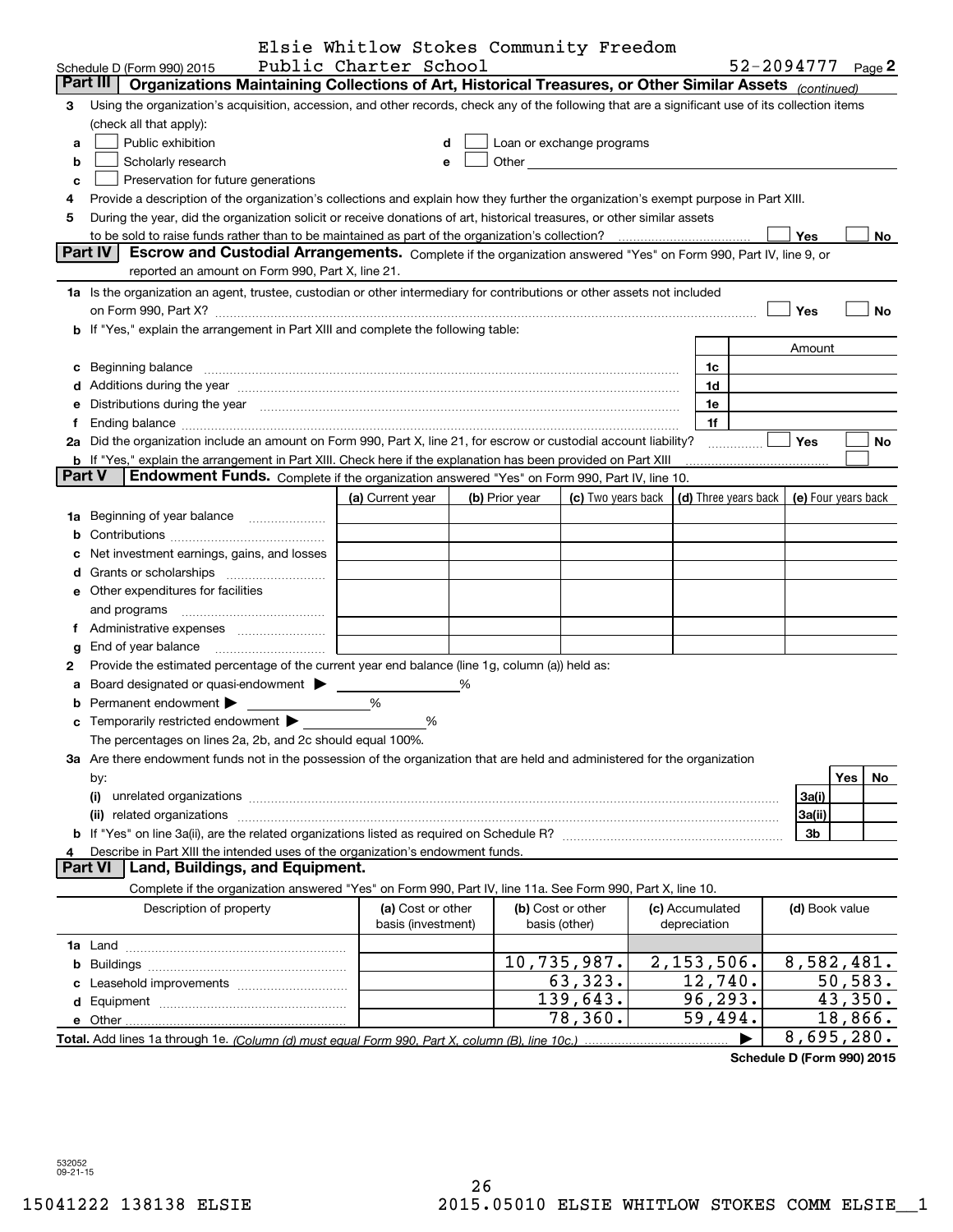|                       | Elsie Whitlow Stokes Community Freedom |  |
|-----------------------|----------------------------------------|--|
| Public Charter School |                                        |  |

| Public Charter School<br>Schedule D (Form 990) 2015                                                                                                                                                                        |                 |                | 52-2094777<br>$Page$ <sup>3</sup>                         |
|----------------------------------------------------------------------------------------------------------------------------------------------------------------------------------------------------------------------------|-----------------|----------------|-----------------------------------------------------------|
| Part VII Investments - Other Securities.                                                                                                                                                                                   |                 |                |                                                           |
| Complete if the organization answered "Yes" on Form 990, Part IV, line 11b. See Form 990, Part X, line 12.<br>(a) Description of security or category (including name of security)                                         | (b) Book value  |                | (c) Method of valuation: Cost or end-of-year market value |
|                                                                                                                                                                                                                            |                 |                |                                                           |
| (1) Financial derivatives                                                                                                                                                                                                  |                 |                |                                                           |
| $(3)$ Other                                                                                                                                                                                                                |                 |                |                                                           |
| (A)                                                                                                                                                                                                                        |                 |                |                                                           |
| (B)                                                                                                                                                                                                                        |                 |                |                                                           |
| (C)                                                                                                                                                                                                                        |                 |                |                                                           |
| (D)                                                                                                                                                                                                                        |                 |                |                                                           |
| (E)                                                                                                                                                                                                                        |                 |                |                                                           |
| (F)                                                                                                                                                                                                                        |                 |                |                                                           |
| (G)                                                                                                                                                                                                                        |                 |                |                                                           |
| (H)                                                                                                                                                                                                                        |                 |                |                                                           |
| Total. (Col. (b) must equal Form 990, Part X, col. (B) line 12.) $\blacktriangleright$                                                                                                                                     |                 |                |                                                           |
| Part VIII Investments - Program Related.                                                                                                                                                                                   |                 |                |                                                           |
| Complete if the organization answered "Yes" on Form 990, Part IV, line 11c. See Form 990, Part X, line 13.                                                                                                                 | (b) Book value  |                |                                                           |
| (a) Description of investment                                                                                                                                                                                              |                 |                | (c) Method of valuation: Cost or end-of-year market value |
| (1)                                                                                                                                                                                                                        |                 |                |                                                           |
| (2)                                                                                                                                                                                                                        |                 |                |                                                           |
| (3)<br>(4)                                                                                                                                                                                                                 |                 |                |                                                           |
| (5)                                                                                                                                                                                                                        |                 |                |                                                           |
| (6)                                                                                                                                                                                                                        |                 |                |                                                           |
| (7)                                                                                                                                                                                                                        |                 |                |                                                           |
| (8)                                                                                                                                                                                                                        |                 |                |                                                           |
| (9)                                                                                                                                                                                                                        |                 |                |                                                           |
| Total. (Col. (b) must equal Form 990, Part X, col. (B) line 13.)                                                                                                                                                           |                 |                |                                                           |
| <b>Other Assets.</b><br>Part IX                                                                                                                                                                                            |                 |                |                                                           |
| Complete if the organization answered "Yes" on Form 990, Part IV, line 11d. See Form 990, Part X, line 15.                                                                                                                 |                 |                |                                                           |
|                                                                                                                                                                                                                            | (a) Description |                | (b) Book value                                            |
| (1)                                                                                                                                                                                                                        |                 |                |                                                           |
| (2)                                                                                                                                                                                                                        |                 |                |                                                           |
| (3)                                                                                                                                                                                                                        |                 |                |                                                           |
| (4)                                                                                                                                                                                                                        |                 |                |                                                           |
| (5)<br>(6)                                                                                                                                                                                                                 |                 |                |                                                           |
| (7)                                                                                                                                                                                                                        |                 |                |                                                           |
| (8)                                                                                                                                                                                                                        |                 |                |                                                           |
| (9)                                                                                                                                                                                                                        |                 |                |                                                           |
| Total. (Column (b) must equal Form 990. Part X. col. (B) line 15.)                                                                                                                                                         |                 |                |                                                           |
| Part X<br><b>Other Liabilities.</b>                                                                                                                                                                                        |                 |                |                                                           |
| Complete if the organization answered "Yes" on Form 990, Part IV, line 11e or 11f. See Form 990, Part X, line 25.                                                                                                          |                 |                |                                                           |
| (a) Description of liability<br>1.                                                                                                                                                                                         |                 | (b) Book value |                                                           |
| (1)<br>Federal income taxes                                                                                                                                                                                                |                 |                |                                                           |
| (2)                                                                                                                                                                                                                        |                 |                |                                                           |
| (3)                                                                                                                                                                                                                        |                 |                |                                                           |
| (4)                                                                                                                                                                                                                        |                 |                |                                                           |
| (5)                                                                                                                                                                                                                        |                 |                |                                                           |
| (6)                                                                                                                                                                                                                        |                 |                |                                                           |
| (7)                                                                                                                                                                                                                        |                 |                |                                                           |
| (8)                                                                                                                                                                                                                        |                 |                |                                                           |
| (9)                                                                                                                                                                                                                        |                 |                |                                                           |
| Total. (Column (b) must equal Form 990, Part X, col. (B) line 25.)<br>2. Liability for uncertain tax positions. In Part XIII, provide the text of the footnote to the organization's financial statements that reports the |                 |                |                                                           |
| organization's liability for uncertain tax positions under FIN 48 (ASC 740). Check here if the text of the footnote has been provided in Part XIII                                                                         |                 |                | X                                                         |

**Schedule D (Form 990) 2015**

532053 09-21-15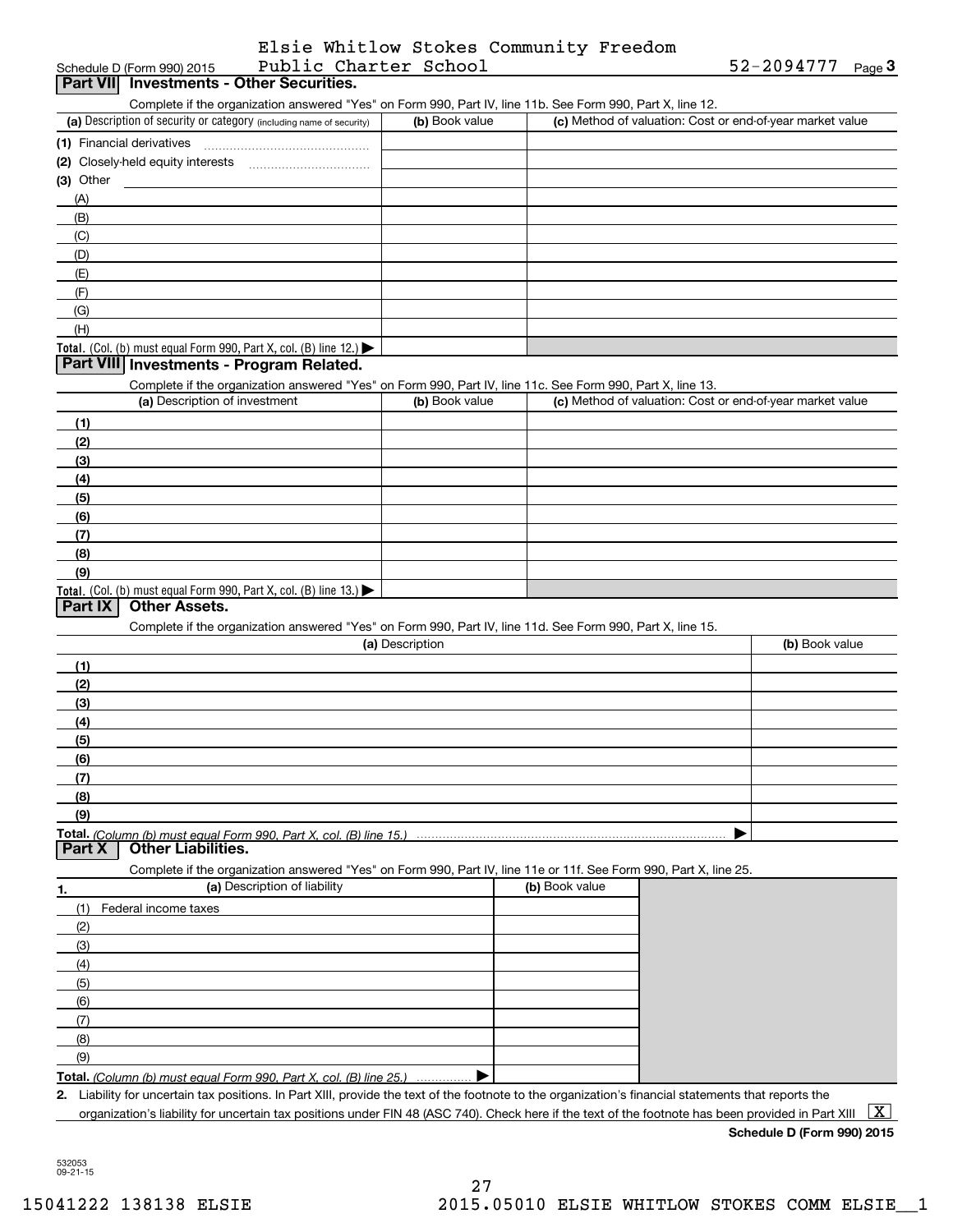|  | Elsie Whitlow Stokes Community Freedom |  |
|--|----------------------------------------|--|
|  |                                        |  |

|   | Public Charter School<br>Schedule D (Form 990) 2015                                                                                                                                                                                 |                |                | 52-2094777<br>Page <sup>4</sup> |
|---|-------------------------------------------------------------------------------------------------------------------------------------------------------------------------------------------------------------------------------------|----------------|----------------|---------------------------------|
|   | Reconciliation of Revenue per Audited Financial Statements With Revenue per Return.<br><b>Part XI</b>                                                                                                                               |                |                |                                 |
|   | Complete if the organization answered "Yes" on Form 990, Part IV, line 12a.                                                                                                                                                         |                |                |                                 |
| 1 | Total revenue, gains, and other support per audited financial statements                                                                                                                                                            |                | $\blacksquare$ | 7,383,259.                      |
| 2 | Amounts included on line 1 but not on Form 990, Part VIII, line 12:                                                                                                                                                                 |                |                |                                 |
| a |                                                                                                                                                                                                                                     | 2a             |                |                                 |
| b |                                                                                                                                                                                                                                     | 2 <sub>b</sub> |                |                                 |
| c | Recoveries of prior year grants [11] Recoveries of prior year grants [11] Recoveries of prior year grants                                                                                                                           | 2c             |                |                                 |
| d |                                                                                                                                                                                                                                     | 2d             |                |                                 |
| е | Add lines 2a through 2d                                                                                                                                                                                                             |                | 2е             | υ.                              |
| 3 |                                                                                                                                                                                                                                     |                | $\mathbf{3}$   | 7,383,259.                      |
| 4 | Amounts included on Form 990, Part VIII, line 12, but not on line 1:                                                                                                                                                                |                |                |                                 |
| а |                                                                                                                                                                                                                                     | 4a             |                |                                 |
| b | Other (Describe in Part XIII.) <b>Construction Contract Construction</b> Chern Construction Chern Chern Chern Chern Chern Chern Chern Chern Chern Chern Chern Chern Chern Chern Chern Chern Chern Chern Chern Chern Chern Chern Che | 4 <sub>b</sub> |                |                                 |
|   | Add lines 4a and 4b                                                                                                                                                                                                                 |                | 4c             | 0.                              |
| 5 |                                                                                                                                                                                                                                     |                | 5 <sup>1</sup> | 7,383,259.                      |
|   |                                                                                                                                                                                                                                     |                |                |                                 |
|   | Part XII   Reconciliation of Expenses per Audited Financial Statements With Expenses per Return.                                                                                                                                    |                |                |                                 |
|   | Complete if the organization answered "Yes" on Form 990, Part IV, line 12a.                                                                                                                                                         |                |                |                                 |
| 1 |                                                                                                                                                                                                                                     |                | $\mathbf{1}$   | 7,459,003.                      |
| 2 | Amounts included on line 1 but not on Form 990, Part IX, line 25:                                                                                                                                                                   |                |                |                                 |
| a |                                                                                                                                                                                                                                     | 2a             |                |                                 |
| b |                                                                                                                                                                                                                                     | 2 <sub>b</sub> |                |                                 |
| с |                                                                                                                                                                                                                                     | 2c             |                |                                 |
|   |                                                                                                                                                                                                                                     | 2d             |                |                                 |
| e |                                                                                                                                                                                                                                     |                | <b>2e</b>      | 0.                              |
| 3 | Add lines 2a through 2d <b>[10]</b> University contracts and the set of the set of the set of the set of the set of the set of the set of the set of the set of the set of the set of the set of the set of the set of the set of t |                | 3              | 7,459,003.                      |
| 4 | Amounts included on Form 990, Part IX, line 25, but not on line 1:                                                                                                                                                                  |                |                |                                 |
| a |                                                                                                                                                                                                                                     | 4a             |                |                                 |
| b | Other (Describe in Part XIII.) <b>Construction Contract Construction</b> Chern Construction Construction Construction                                                                                                               | 4 <sub>b</sub> |                |                                 |
|   | Add lines 4a and 4b                                                                                                                                                                                                                 |                | 4c             | 0.                              |
| 5 | Total expenses. Add lines 3 and 4c. (This must equal Form 990. Part I. line 18.) <b>Conservers</b> 10.1<br>Part XIII Supplemental Information.                                                                                      |                | 5              | 7,459,003.                      |

Provide the descriptions required for Part II, lines 3, 5, and 9; Part III, lines 1a and 4; Part IV, lines 1b and 2b; Part V, line 4; Part X, line 2; Part XI, lines 2d and 4b; and Part XII, lines 2d and 4b. Also complete this part to provide any additional information.

Part X, Line 2:

The School is exempt from Federal income taxes under Section  $501(c)(3)$  of

the Internal Revenue Code and applicable District of Columbia income tax

laws.

53205409-21-15**Schedule D (Form 990) 2015** Accounting principles generally accepted in the United States of America provide consistent guidance for the accounting for uncertainty in income taxes recognized in an entity's financial statements and prescribe a threshold of "more likely than not" for recognition of tax positions taken or expected to be taken in a tax return. The School performed an evaluation of uncertain tax positions for the year ended June 30, 2016, and determined that there were no matters that would require recognition 28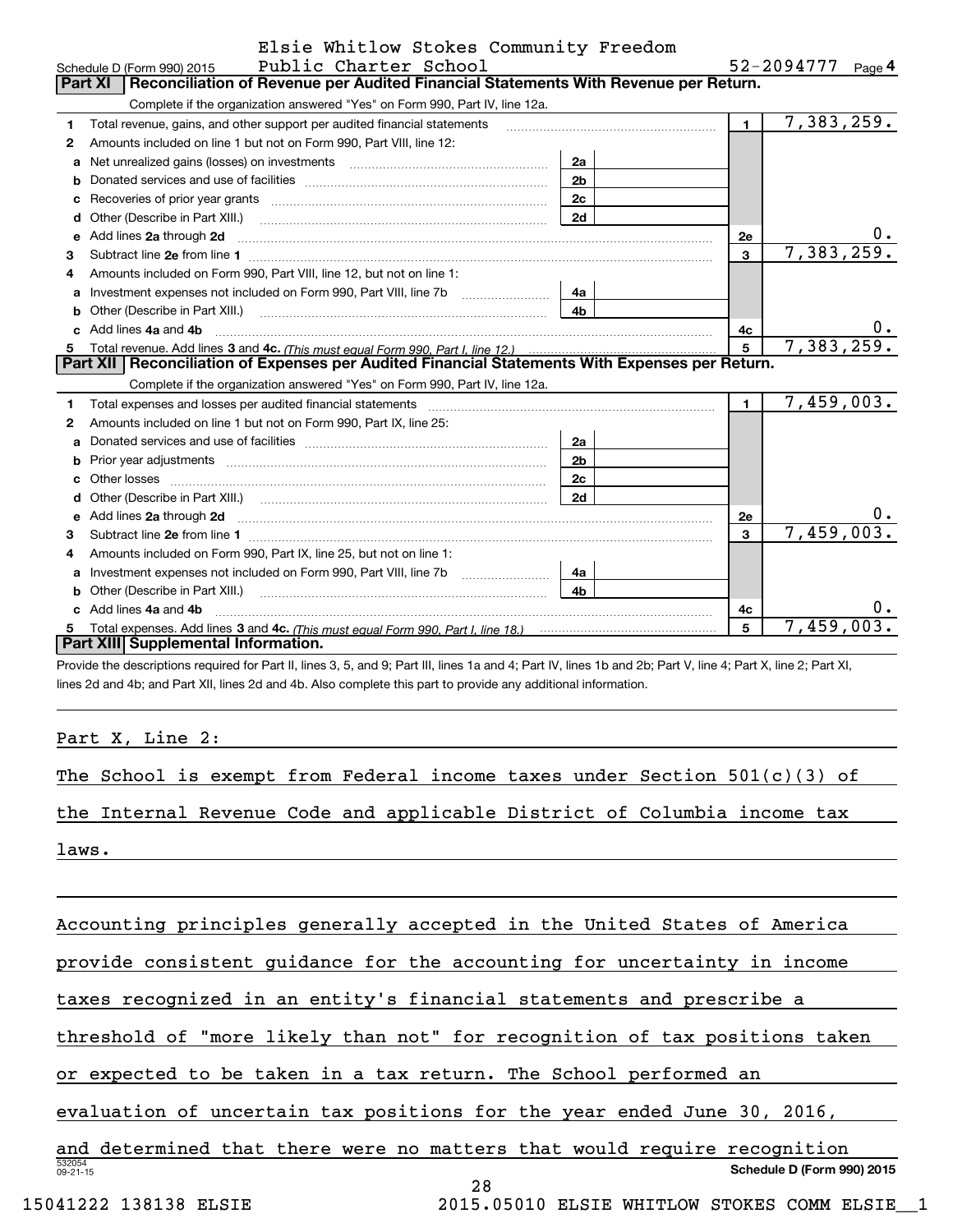| Elsie Whitlow Stokes Community Freedom<br>Public Charter School<br>52-2094777 Page 5<br>Schedule D (Form 990) 2015<br><b>Part XIII Supplemental Information</b> (continued) |
|-----------------------------------------------------------------------------------------------------------------------------------------------------------------------------|
| in the financial statements or which may have any effect on its tax-exempt                                                                                                  |
| status. As of June 30, 2016, the statute of limitations for fiscal years                                                                                                    |
| 2013 through 2016, remains open with the U.S. Federal jurisdiction or the                                                                                                   |
| various states and local jurisdictions in which the School files tax                                                                                                        |
| returns. It is the School's policy to recognize interest and/or penalties                                                                                                   |
| related to uncertain tax positions, if any, in income tax expense.                                                                                                          |
|                                                                                                                                                                             |
|                                                                                                                                                                             |
|                                                                                                                                                                             |
|                                                                                                                                                                             |
|                                                                                                                                                                             |
|                                                                                                                                                                             |
|                                                                                                                                                                             |
|                                                                                                                                                                             |
|                                                                                                                                                                             |
|                                                                                                                                                                             |
|                                                                                                                                                                             |
|                                                                                                                                                                             |
|                                                                                                                                                                             |
|                                                                                                                                                                             |
|                                                                                                                                                                             |
|                                                                                                                                                                             |
|                                                                                                                                                                             |
|                                                                                                                                                                             |
|                                                                                                                                                                             |
|                                                                                                                                                                             |
|                                                                                                                                                                             |
|                                                                                                                                                                             |
| Schedule D (Form 990) 2015<br>532055                                                                                                                                        |

532055 09-21-15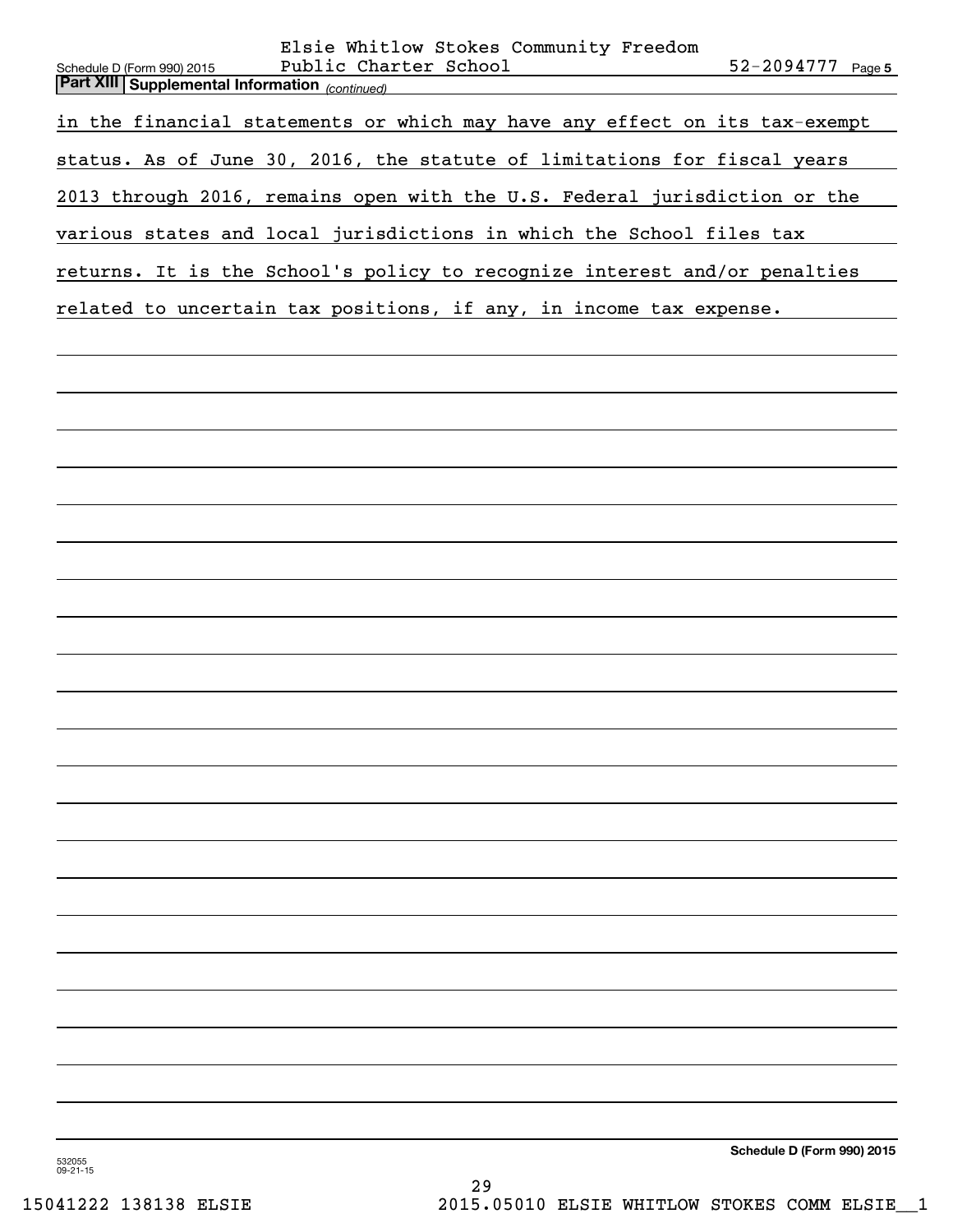|        | <b>SCHEDULE E</b>                                                                | <b>Schools</b>                                                                                                                                                                                                                     |                                        | OMB No. 1545-0047     |            |           |
|--------|----------------------------------------------------------------------------------|------------------------------------------------------------------------------------------------------------------------------------------------------------------------------------------------------------------------------------|----------------------------------------|-----------------------|------------|-----------|
|        | Complete if the organization answered "Yes" on Form 990,<br>(Form 990 or 990-EZ) |                                                                                                                                                                                                                                    |                                        |                       |            |           |
|        | Part IV, line 13, or Form 990-EZ, Part VI, line 48.                              |                                                                                                                                                                                                                                    |                                        | 2015                  |            |           |
|        | Department of the Treasury                                                       | Attach to Form 990 or Form 990-EZ.                                                                                                                                                                                                 |                                        | <b>Open to Public</b> |            |           |
|        | Internal Revenue Service                                                         | Information about Schedule E (Form 990 or 990-EZ) and its instructions is at www.irs.gov/form990.                                                                                                                                  |                                        | Inspection            |            |           |
|        | Name of the organization                                                         | Elsie Whitlow Stokes Community Freedom                                                                                                                                                                                             | <b>Employer identification number</b>  |                       |            |           |
|        |                                                                                  | Public Charter School                                                                                                                                                                                                              |                                        | 52-2094777            |            |           |
| Part I |                                                                                  |                                                                                                                                                                                                                                    |                                        |                       |            |           |
|        |                                                                                  |                                                                                                                                                                                                                                    |                                        |                       | <b>YES</b> | <b>NO</b> |
| 1      |                                                                                  | Does the organization have a racially nondiscriminatory policy toward students by statement in its charter, bylaws,                                                                                                                |                                        |                       | х          |           |
| 2      |                                                                                  | Does the organization include a statement of its racially nondiscriminatory policy toward students in all its brochures,                                                                                                           |                                        | 1                     |            |           |
|        |                                                                                  | catalogues, and other written communications with the public dealing with student admissions, programs, and scholarships?                                                                                                          |                                        | $\mathbf{2}$          | x          |           |
| 3      |                                                                                  | Has the organization publicized its racially nondiscriminatory policy through newspaper or broadcast media during the                                                                                                              |                                        |                       |            |           |
|        |                                                                                  | period of solicitation for students, or during the registration period if it has no solicitation program, in a way that makes                                                                                                      |                                        |                       |            |           |
|        |                                                                                  | the policy known to all parts of the general community it serves? If "Yes," please describe. If "No," please explain.                                                                                                              |                                        |                       |            |           |
|        | If you need more space, use Part II                                              |                                                                                                                                                                                                                                    |                                        | 3                     | x          |           |
|        |                                                                                  | If you need more space, use Part II was also assume that we can also also also also also also also a The School publicizes its racially nondiscriminatory policy                                                                   |                                        |                       |            |           |
|        | on its website.                                                                  |                                                                                                                                                                                                                                    |                                        |                       |            |           |
|        |                                                                                  |                                                                                                                                                                                                                                    |                                        |                       |            |           |
|        |                                                                                  |                                                                                                                                                                                                                                    |                                        |                       |            |           |
|        |                                                                                  |                                                                                                                                                                                                                                    |                                        |                       |            |           |
| 4      |                                                                                  | Does the organization maintain the following?                                                                                                                                                                                      |                                        |                       |            |           |
|        |                                                                                  | a Records indicating the racial composition of the student body, faculty, and administrative staff?                                                                                                                                |                                        | 4a                    | х          |           |
| b      |                                                                                  | Records documenting that scholarships and other financial assistance are awarded on a racially nondiscriminatory basis?                                                                                                            |                                        | 4b                    |            | х         |
|        |                                                                                  | c Copies of all catalogues, brochures, announcements, and other written communications to the public dealing with student                                                                                                          |                                        |                       |            |           |
|        |                                                                                  |                                                                                                                                                                                                                                    |                                        | 4c                    | x          |           |
|        |                                                                                  |                                                                                                                                                                                                                                    |                                        | 4d                    | Χ          |           |
|        |                                                                                  | If you answered "No" to any of the above, please explain. If you need more space, use Part II.<br>The School does not charge tuition and therefore does not                                                                        |                                        |                       |            |           |
|        |                                                                                  | provide scholarships to students.                                                                                                                                                                                                  |                                        |                       |            |           |
|        |                                                                                  |                                                                                                                                                                                                                                    |                                        |                       |            |           |
|        |                                                                                  |                                                                                                                                                                                                                                    |                                        |                       |            |           |
| 5      |                                                                                  | Does the organization discriminate by race in any way with respect to:                                                                                                                                                             |                                        |                       |            |           |
|        |                                                                                  |                                                                                                                                                                                                                                    |                                        | 5a                    |            | х         |
|        |                                                                                  |                                                                                                                                                                                                                                    |                                        | 5b                    |            | X         |
|        |                                                                                  |                                                                                                                                                                                                                                    |                                        | 5c                    |            | X         |
|        |                                                                                  |                                                                                                                                                                                                                                    |                                        | 5d                    |            | X         |
|        |                                                                                  |                                                                                                                                                                                                                                    |                                        | <b>5e</b>             |            | х         |
|        |                                                                                  | f Use of facilities? <b>www.communities.</b> We can be a series of the contract of the contract of the contract of the contract of the contract of the contract of the contract of the contract of the contract of the contract of |                                        | 5f                    |            | X         |
|        |                                                                                  |                                                                                                                                                                                                                                    |                                        | 5g                    |            | х         |
|        |                                                                                  |                                                                                                                                                                                                                                    |                                        | 5h                    |            | Χ         |
|        |                                                                                  | If you answered "Yes" to any of the above, please explain. If you need more space, use Part II.                                                                                                                                    |                                        |                       |            |           |
|        |                                                                                  |                                                                                                                                                                                                                                    |                                        |                       |            |           |
|        |                                                                                  |                                                                                                                                                                                                                                    |                                        |                       |            |           |
|        |                                                                                  |                                                                                                                                                                                                                                    |                                        |                       |            |           |
|        |                                                                                  |                                                                                                                                                                                                                                    |                                        |                       | х          |           |
|        |                                                                                  |                                                                                                                                                                                                                                    |                                        | 6a<br>6b              |            | x         |
|        |                                                                                  | If you answered "Yes" on either line 6a or line 6b, explain on Part II.                                                                                                                                                            |                                        |                       |            |           |
| 7      |                                                                                  | Does the organization certify that it has complied with the applicable requirements of sections 4.01 through 4.05 of                                                                                                               |                                        |                       |            |           |
|        |                                                                                  |                                                                                                                                                                                                                                    |                                        | 7                     | х          |           |
|        |                                                                                  | LHA For Paperwork Reduction Act Notice, see the Instructions for Form 990 or Form 990-EZ.                                                                                                                                          | Schedule E (Form 990 or 990-EZ) (2015) |                       |            |           |

532061 10-02-15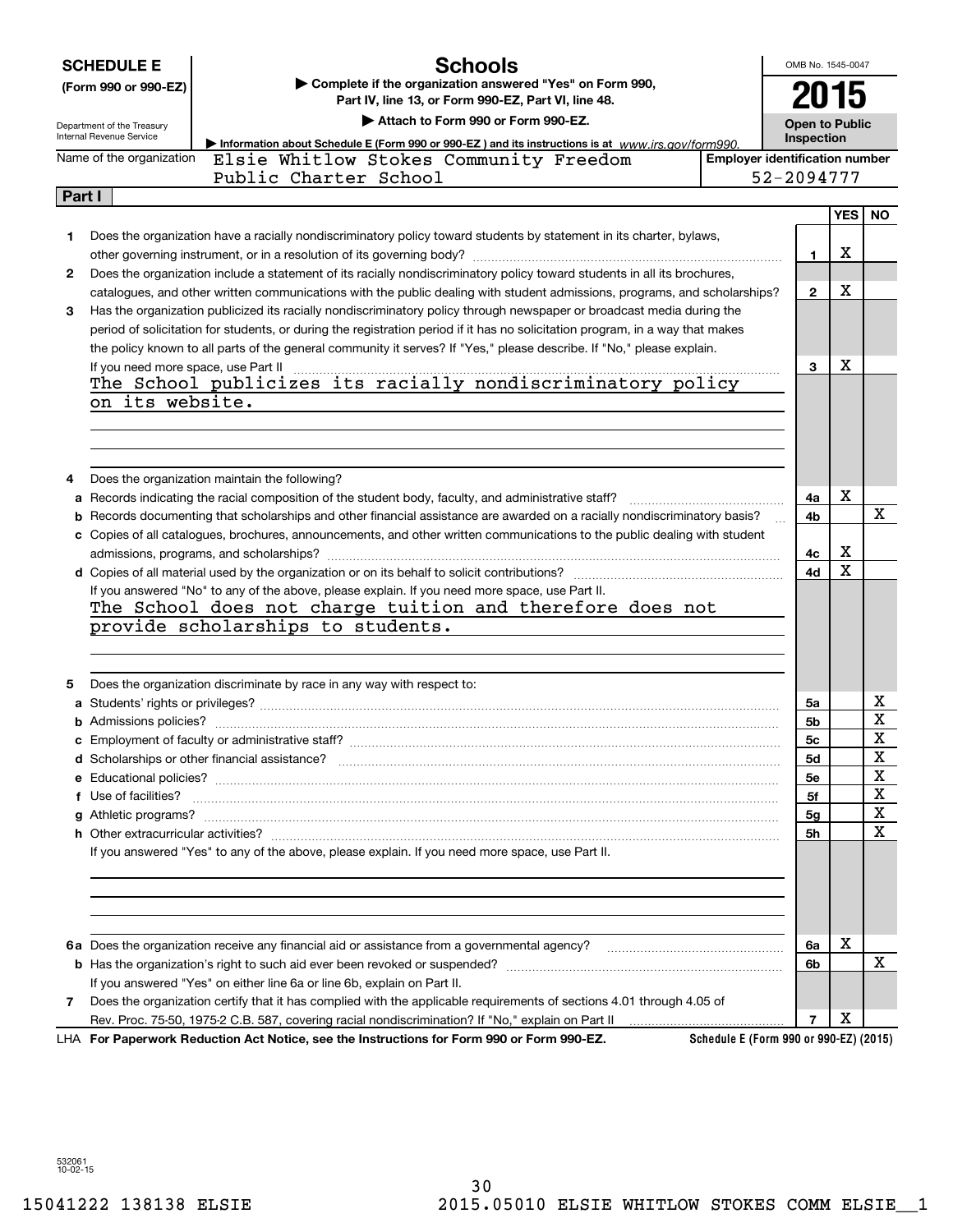Part II | Supplemental Information. Provide the explanations required by Part I, lines 3, 4d, 5h, 6b, and 7, as applicable. Also provide any other additional information.

Line 6 - Explanation of Government Financial Aid:

The school received assistance from the Department of Education and the

## Department of Agriculture.

**Schedule E (Form 990 or 990-EZ) (2015)**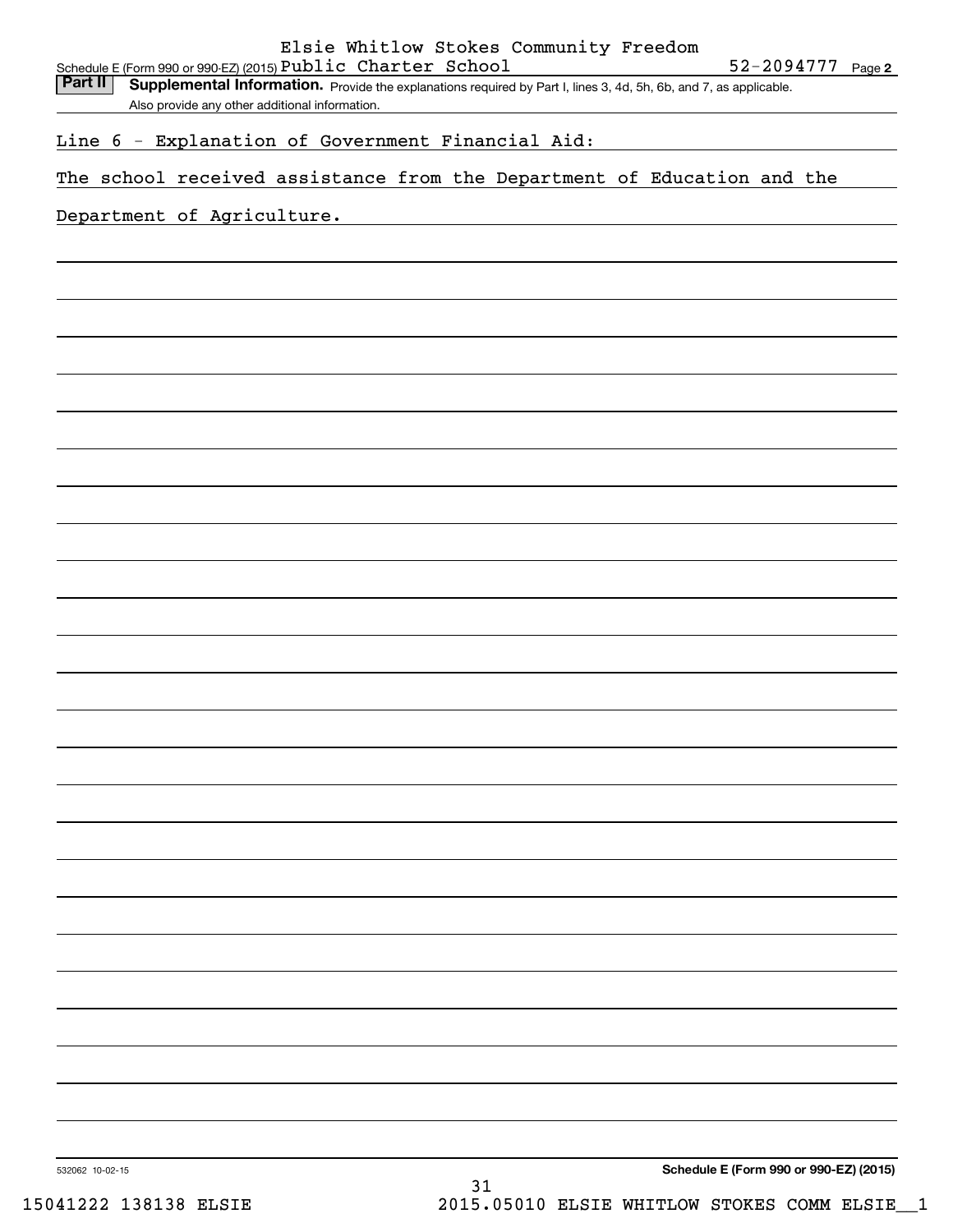| <b>SCHEDULE G</b>                                 |                                  | <b>Supplemental Information Regarding Fundraising or Gaming Activities</b>                                                                         |                                                 |    |                                       |                                   | OMB No. 1545-0047                     |
|---------------------------------------------------|----------------------------------|----------------------------------------------------------------------------------------------------------------------------------------------------|-------------------------------------------------|----|---------------------------------------|-----------------------------------|---------------------------------------|
| (Form 990 or 990-EZ)                              |                                  | Complete if the organization answered "Yes" on Form 990, Part IV, lines 17, 18, or 19, or if the                                                   |                                                 |    |                                       |                                   | 2015                                  |
| Department of the Treasury                        |                                  | organization entered more than \$15,000 on Form 990-EZ, line 6a.<br>Attach to Form 990 or Form 990-EZ.                                             |                                                 |    |                                       |                                   | <b>Open to Public</b>                 |
| Internal Revenue Service                          |                                  | Information about Schedule G (Form 990 or 990-EZ) and its instructions is at www.irs.gov/form990.                                                  |                                                 |    |                                       |                                   | Inspection                            |
| Name of the organization                          |                                  | Elsie Whitlow Stokes Community Freedom<br>Public Charter School                                                                                    |                                                 |    |                                       | 52-2094777                        | <b>Employer identification number</b> |
| Part I                                            |                                  | Fundraising Activities. Complete if the organization answered "Yes" on Form 990, Part IV, line 17. Form 990-EZ filers are not                      |                                                 |    |                                       |                                   |                                       |
|                                                   | required to complete this part.  |                                                                                                                                                    |                                                 |    |                                       |                                   |                                       |
| Mail solicitations<br>a                           |                                  | 1 Indicate whether the organization raised funds through any of the following activities. Check all that apply.<br>e                               |                                                 |    | Solicitation of non-government grants |                                   |                                       |
| b                                                 | Internet and email solicitations | f                                                                                                                                                  |                                                 |    | Solicitation of government grants     |                                   |                                       |
| Phone solicitations<br>c                          |                                  | Special fundraising events<br>g                                                                                                                    |                                                 |    |                                       |                                   |                                       |
| In-person solicitations<br>d                      |                                  | 2 a Did the organization have a written or oral agreement with any individual (including officers, directors, trustees or                          |                                                 |    |                                       |                                   |                                       |
|                                                   |                                  | key employees listed in Form 990, Part VII) or entity in connection with professional fundraising services?                                        |                                                 |    |                                       | Yes                               | No                                    |
| compensated at least \$5,000 by the organization. |                                  | <b>b</b> If "Yes," list the ten highest paid individuals or entities (fundraisers) pursuant to agreements under which the fundraiser is to be      |                                                 |    |                                       |                                   |                                       |
| (i) Name and address of individual                |                                  |                                                                                                                                                    | (iii) Did<br>fundraiser                         |    | (iv) Gross receipts                   | (v) Amount paid                   | (vi) Amount paid                      |
| or entity (fundraiser)                            |                                  | (ii) Activity                                                                                                                                      | have custody<br>or control of<br>contributions? |    | from activity                         | to (or retained by)<br>fundraiser | to (or retained by)<br>organization   |
|                                                   |                                  |                                                                                                                                                    |                                                 |    |                                       | listed in col. (i)                |                                       |
|                                                   |                                  |                                                                                                                                                    | Yes                                             | No |                                       |                                   |                                       |
|                                                   |                                  |                                                                                                                                                    |                                                 |    |                                       |                                   |                                       |
|                                                   |                                  |                                                                                                                                                    |                                                 |    |                                       |                                   |                                       |
|                                                   |                                  |                                                                                                                                                    |                                                 |    |                                       |                                   |                                       |
|                                                   |                                  |                                                                                                                                                    |                                                 |    |                                       |                                   |                                       |
|                                                   |                                  |                                                                                                                                                    |                                                 |    |                                       |                                   |                                       |
|                                                   |                                  |                                                                                                                                                    |                                                 |    |                                       |                                   |                                       |
|                                                   |                                  |                                                                                                                                                    |                                                 |    |                                       |                                   |                                       |
|                                                   |                                  |                                                                                                                                                    |                                                 |    |                                       |                                   |                                       |
|                                                   |                                  |                                                                                                                                                    |                                                 |    |                                       |                                   |                                       |
|                                                   |                                  |                                                                                                                                                    |                                                 |    |                                       |                                   |                                       |
|                                                   |                                  |                                                                                                                                                    |                                                 |    |                                       |                                   |                                       |
|                                                   |                                  |                                                                                                                                                    |                                                 |    |                                       |                                   |                                       |
|                                                   |                                  |                                                                                                                                                    |                                                 |    |                                       |                                   |                                       |
|                                                   |                                  |                                                                                                                                                    |                                                 |    |                                       |                                   |                                       |
| Total                                             |                                  | 3 List all states in which the organization is registered or licensed to solicit contributions or has been notified it is exempt from registration |                                                 |    |                                       |                                   |                                       |
| or licensing.                                     |                                  |                                                                                                                                                    |                                                 |    |                                       |                                   |                                       |
|                                                   |                                  |                                                                                                                                                    |                                                 |    |                                       |                                   |                                       |
|                                                   |                                  |                                                                                                                                                    |                                                 |    |                                       |                                   |                                       |
|                                                   |                                  |                                                                                                                                                    |                                                 |    |                                       |                                   |                                       |
|                                                   |                                  |                                                                                                                                                    |                                                 |    |                                       |                                   |                                       |
|                                                   |                                  |                                                                                                                                                    |                                                 |    |                                       |                                   |                                       |
|                                                   |                                  |                                                                                                                                                    |                                                 |    |                                       |                                   |                                       |
|                                                   |                                  |                                                                                                                                                    |                                                 |    |                                       |                                   |                                       |
|                                                   |                                  |                                                                                                                                                    |                                                 |    |                                       |                                   |                                       |
|                                                   |                                  | LHA For Paperwork Reduction Act Notice, see the Instructions for Form 990 or 990-EZ.                                                               |                                                 |    |                                       |                                   | Schedule G (Form 990 or 990-EZ) 2015  |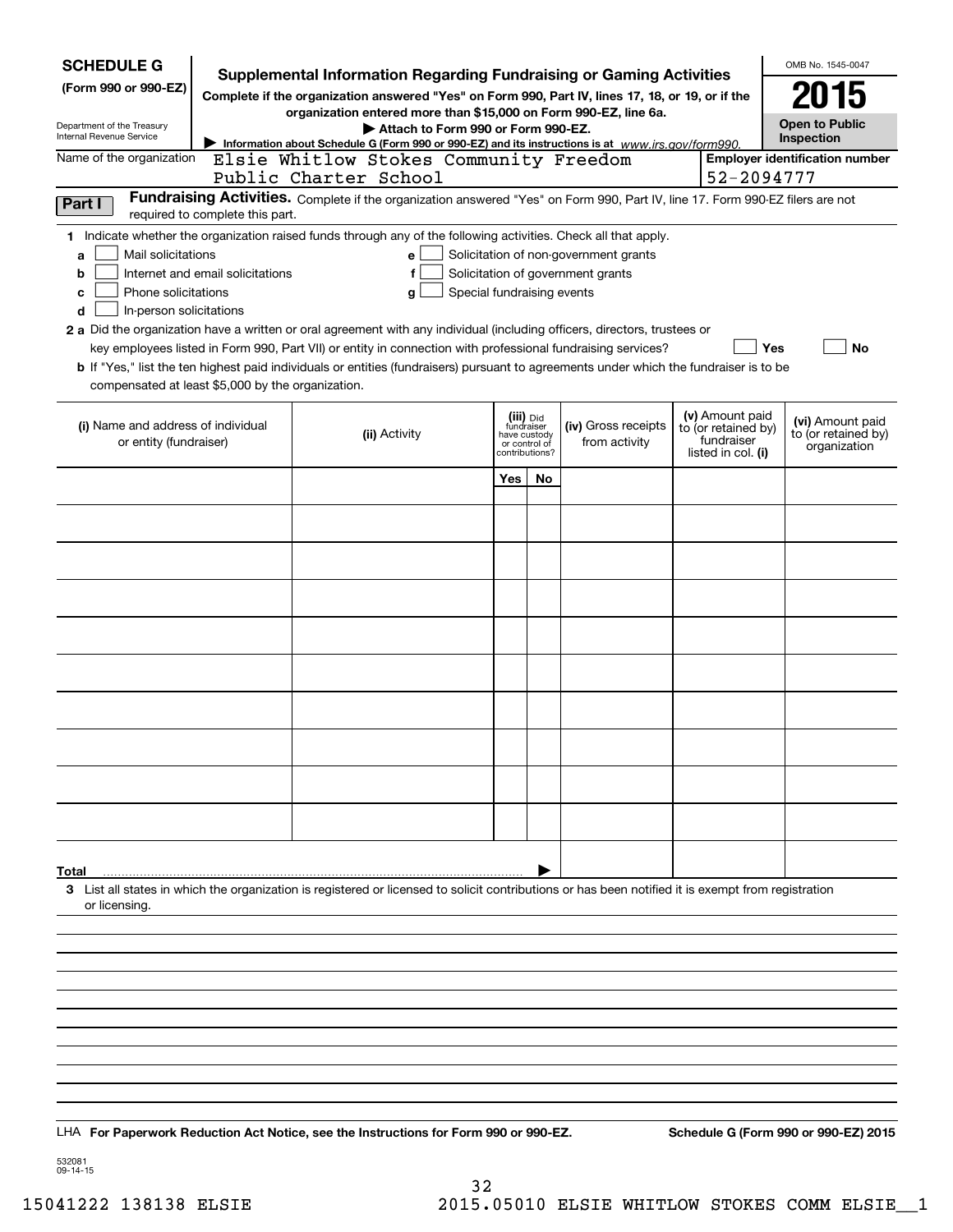### Schedule G (Form 990 or 990-EZ) 2015  ${\bf Public ~Character ~ School}$   ${\bf 52-2094777 ~~}$   ${\bf 930}$ Elsie Whitlow Stokes Community Freedom

**Part II** | Fundraising Events. Complete if the organization answered "Yes" on Form 990, Part IV, line 18, or reported more than \$15,000

|                 |          | of fundraising event contributions and gross income on Form 990-EZ, lines 1 and 6b. List events with gross receipts greater than \$5,000.                                   |                |                         |                          |                                                     |
|-----------------|----------|-----------------------------------------------------------------------------------------------------------------------------------------------------------------------------|----------------|-------------------------|--------------------------|-----------------------------------------------------|
|                 |          |                                                                                                                                                                             | (a) Event #1   | (b) Event #2            | (c) Other events<br>None | (d) Total events<br>(add col. (a) through           |
|                 |          |                                                                                                                                                                             | GALA           |                         |                          | col. (c)                                            |
|                 |          |                                                                                                                                                                             | (event type)   | (event type)            | (total number)           |                                                     |
| Revenue         | 1.       |                                                                                                                                                                             | 21, 243.       |                         |                          | 21, 243.                                            |
|                 |          |                                                                                                                                                                             |                |                         |                          |                                                     |
|                 |          | 3 Gross income (line 1 minus line 2)                                                                                                                                        | 21, 243.       |                         |                          | 21, 243.                                            |
|                 |          |                                                                                                                                                                             |                |                         |                          |                                                     |
|                 | 5        |                                                                                                                                                                             |                |                         |                          |                                                     |
|                 |          |                                                                                                                                                                             | 5,000.         |                         |                          | 5,000.                                              |
| Direct Expenses |          | 7 Food and beverages                                                                                                                                                        | 300.           |                         |                          | 300.                                                |
|                 | 8        |                                                                                                                                                                             |                |                         |                          |                                                     |
|                 | 9        |                                                                                                                                                                             | 450.           |                         |                          | 450.                                                |
|                 |          | 10 Direct expense summary. Add lines 4 through 9 in column (d)                                                                                                              |                |                         |                          | 5,750.                                              |
|                 | Part III | 11 Net income summary. Subtract line 10 from line 3, column (d)<br>Gaming. Complete if the organization answered "Yes" on Form 990, Part IV, line 19, or reported more than |                |                         |                          | 15,493.                                             |
|                 |          | \$15,000 on Form 990-EZ, line 6a.                                                                                                                                           |                |                         |                          |                                                     |
|                 |          |                                                                                                                                                                             |                | (b) Pull tabs/instant   |                          |                                                     |
|                 |          |                                                                                                                                                                             | (a) Bingo      | bingo/progressive bingo | (c) Other gaming         | (d) Total gaming (add<br>col. (a) through col. (c)) |
| Revenue         |          |                                                                                                                                                                             |                |                         |                          |                                                     |
|                 | 1.       |                                                                                                                                                                             |                |                         |                          |                                                     |
|                 |          |                                                                                                                                                                             |                |                         |                          |                                                     |
|                 | 3        |                                                                                                                                                                             |                |                         |                          |                                                     |
| Direct Expenses | 4        |                                                                                                                                                                             |                |                         |                          |                                                     |
|                 | 5.       | Other direct expenses                                                                                                                                                       |                |                         |                          |                                                     |
|                 | 6        | Volunteer labor                                                                                                                                                             | Yes<br>%<br>No | Yes<br>%<br>No          | Yes<br>%<br>No           |                                                     |
|                 | 7        | Direct expense summary. Add lines 2 through 5 in column (d)                                                                                                                 |                |                         |                          |                                                     |
|                 |          |                                                                                                                                                                             |                |                         |                          |                                                     |
|                 |          |                                                                                                                                                                             |                |                         |                          |                                                     |
|                 |          | 9 Enter the state(s) in which the organization conducts gaming activities:                                                                                                  |                |                         |                          | Yes<br>No                                           |
|                 |          |                                                                                                                                                                             |                |                         |                          |                                                     |
|                 |          |                                                                                                                                                                             |                |                         |                          |                                                     |
|                 |          | 10a Were any of the organization's gaming licenses revoked, suspended or terminated during the tax year?                                                                    |                |                         |                          | Yes<br>No                                           |

532082 09-14-15

**Schedule G (Form 990 or 990-EZ) 2015**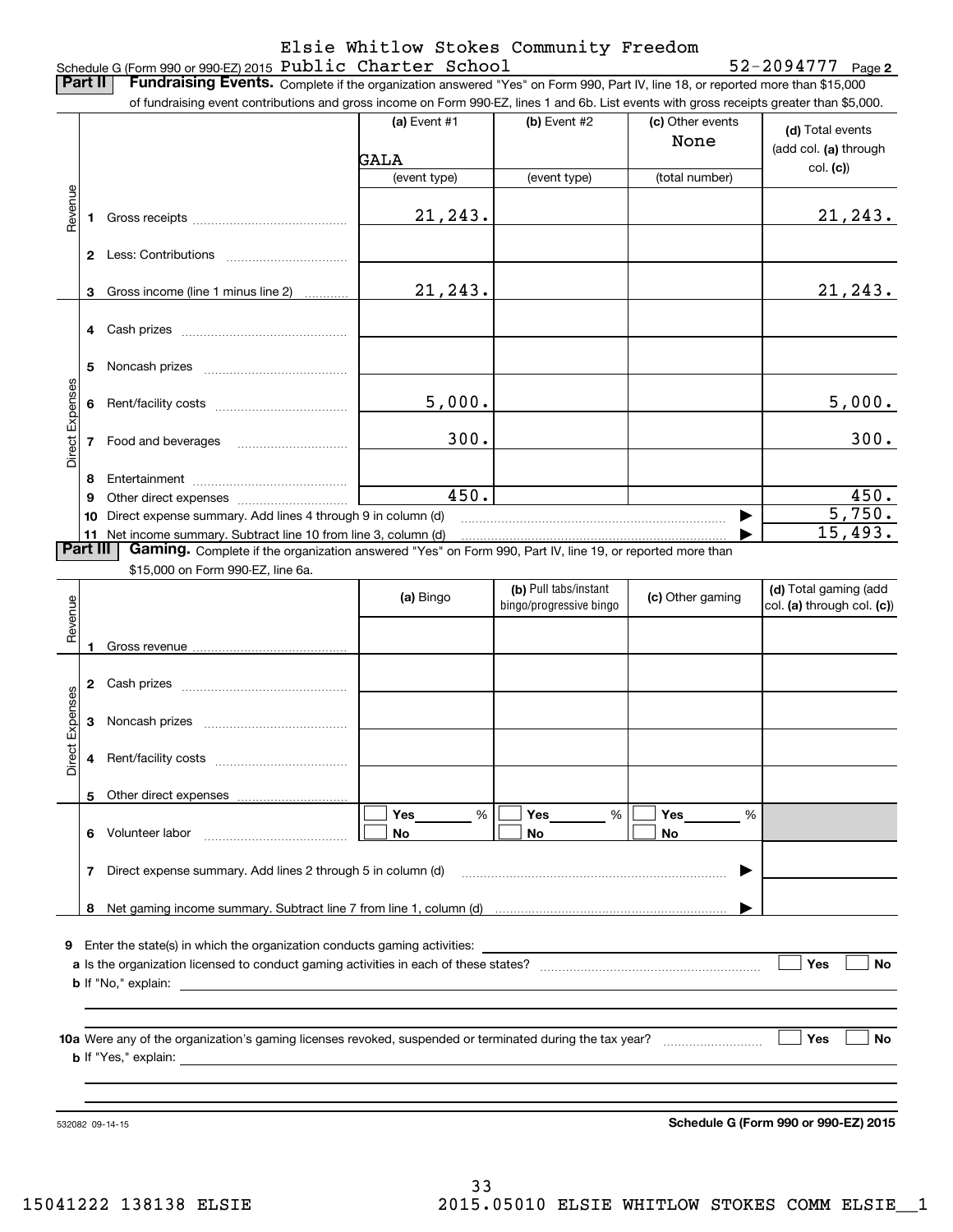| Elsie Whitlow Stokes Community Freedom                                                                                                                                                                                                                                |
|-----------------------------------------------------------------------------------------------------------------------------------------------------------------------------------------------------------------------------------------------------------------------|
| Schedule G (Form 990 or 990-EZ) 2015 Public Charter School<br>52-2094777<br><u> 1989 - Johann Barbara, martxa a</u><br>Page 3                                                                                                                                         |
| Yes<br><b>No</b>                                                                                                                                                                                                                                                      |
| 12 Is the organization a grantor, beneficiary or trustee of a trust or a member of a partnership or other entity formed<br>Yes<br>No                                                                                                                                  |
| 13 Indicate the percentage of gaming activity conducted in:                                                                                                                                                                                                           |
| 13а<br>%                                                                                                                                                                                                                                                              |
| %<br>13 <sub>b</sub><br><b>b</b> An outside facility <b>contract and the contract of the contract of the contract of the contract of the contract of the contract of the contract of the contract of the contract of the contract of the contract of the cont</b>     |
| 14 Enter the name and address of the person who prepares the organization's gaming/special events books and records:                                                                                                                                                  |
| Name $\blacktriangleright$<br><u> 1989 - Johann Barbara, martin amerikan basal dan berasal dan berasal dalam basal dalam basal dalam basal dala</u>                                                                                                                   |
| Address $\blacktriangleright$<br><u>some started and the started and the started and the started and the started and the started and the started and the started and the started and the started and the started and the started and the started and the started </u> |
| Yes<br>No<br>15a Does the organization have a contract with a third party from whom the organization receives gaming revenue?                                                                                                                                         |
|                                                                                                                                                                                                                                                                       |
| of gaming revenue retained by the third party $\triangleright$ \$ $\_\_\_\_\_\_\_\_\_\_\_\_\_$ .                                                                                                                                                                      |
| c If "Yes," enter name and address of the third party:                                                                                                                                                                                                                |
| Name $\blacktriangleright$                                                                                                                                                                                                                                            |
| Address $\blacktriangleright$<br><u> 1989 - Andrea Stadt Britain, amerikansk politiker (d. 1989)</u>                                                                                                                                                                  |
| <b>16</b> Gaming manager information:                                                                                                                                                                                                                                 |
| Name $\blacktriangleright$                                                                                                                                                                                                                                            |
| Gaming manager compensation > \$                                                                                                                                                                                                                                      |
| Description of services provided ><br><u> 1980 - Andrea Andrew Maria (h. 1980).</u>                                                                                                                                                                                   |
|                                                                                                                                                                                                                                                                       |
|                                                                                                                                                                                                                                                                       |
| Director/officer<br>Employee<br>Independent contractor                                                                                                                                                                                                                |
| 17 Mandatory distributions:                                                                                                                                                                                                                                           |
| a Is the organization required under state law to make charitable distributions from the gaming proceeds to                                                                                                                                                           |
| <b>No</b><br>Yes<br>retain the state gaming license?                                                                                                                                                                                                                  |
| <b>b</b> Enter the amount of distributions required under state law to be distributed to other exempt organizations or spent in the                                                                                                                                   |
| organization's own exempt activities during the tax year $\triangleright$ \$                                                                                                                                                                                          |
| <b>Part IV</b><br>Supplemental Information. Provide the explanations required by Part I, line 2b, columns (iii) and (v); and Part III, lines 9, 9b, 10b, 15b,                                                                                                         |
| 15c, 16, and 17b, as applicable. Also provide any additional information (see instructions).                                                                                                                                                                          |
|                                                                                                                                                                                                                                                                       |
|                                                                                                                                                                                                                                                                       |
|                                                                                                                                                                                                                                                                       |
|                                                                                                                                                                                                                                                                       |
|                                                                                                                                                                                                                                                                       |
|                                                                                                                                                                                                                                                                       |
|                                                                                                                                                                                                                                                                       |
|                                                                                                                                                                                                                                                                       |
|                                                                                                                                                                                                                                                                       |
| Schedule G (Form 990 or 990-EZ) 2015<br>532083 09-14-15                                                                                                                                                                                                               |
| 34                                                                                                                                                                                                                                                                    |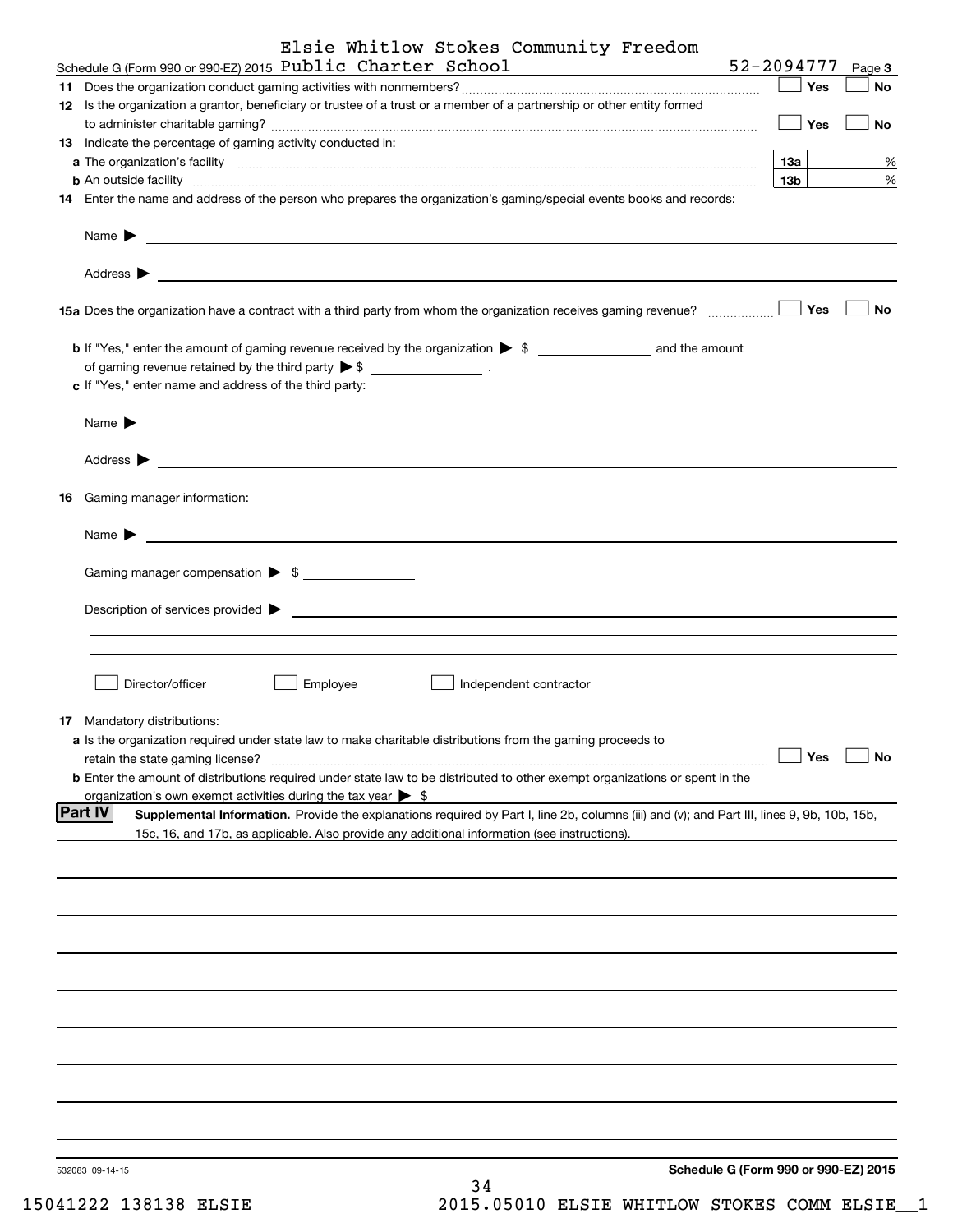|        | Schedule G (Form 990 or 990-EZ) Public Cha.<br><b>Part IV</b> Supplemental Information (continued) | Elsie Whitlow Stokes Community Freedom<br>Public Charter School | 52-2094777 Page 4               |  |
|--------|----------------------------------------------------------------------------------------------------|-----------------------------------------------------------------|---------------------------------|--|
|        |                                                                                                    |                                                                 |                                 |  |
|        |                                                                                                    |                                                                 |                                 |  |
|        |                                                                                                    |                                                                 |                                 |  |
|        |                                                                                                    |                                                                 |                                 |  |
|        |                                                                                                    |                                                                 |                                 |  |
|        |                                                                                                    |                                                                 |                                 |  |
|        |                                                                                                    |                                                                 |                                 |  |
|        |                                                                                                    |                                                                 |                                 |  |
|        |                                                                                                    |                                                                 |                                 |  |
|        |                                                                                                    |                                                                 |                                 |  |
|        |                                                                                                    |                                                                 |                                 |  |
|        |                                                                                                    |                                                                 |                                 |  |
|        |                                                                                                    |                                                                 |                                 |  |
|        |                                                                                                    |                                                                 |                                 |  |
|        |                                                                                                    |                                                                 |                                 |  |
|        |                                                                                                    |                                                                 |                                 |  |
|        |                                                                                                    |                                                                 |                                 |  |
|        |                                                                                                    |                                                                 |                                 |  |
|        |                                                                                                    |                                                                 |                                 |  |
|        |                                                                                                    |                                                                 |                                 |  |
|        |                                                                                                    |                                                                 |                                 |  |
|        |                                                                                                    |                                                                 |                                 |  |
|        |                                                                                                    |                                                                 |                                 |  |
|        |                                                                                                    |                                                                 |                                 |  |
|        |                                                                                                    |                                                                 |                                 |  |
|        |                                                                                                    |                                                                 |                                 |  |
|        |                                                                                                    |                                                                 |                                 |  |
|        |                                                                                                    |                                                                 |                                 |  |
|        |                                                                                                    |                                                                 |                                 |  |
|        |                                                                                                    |                                                                 |                                 |  |
|        |                                                                                                    |                                                                 |                                 |  |
|        |                                                                                                    |                                                                 |                                 |  |
|        |                                                                                                    |                                                                 |                                 |  |
| 532084 |                                                                                                    |                                                                 | Schedule G (Form 990 or 990-EZ) |  |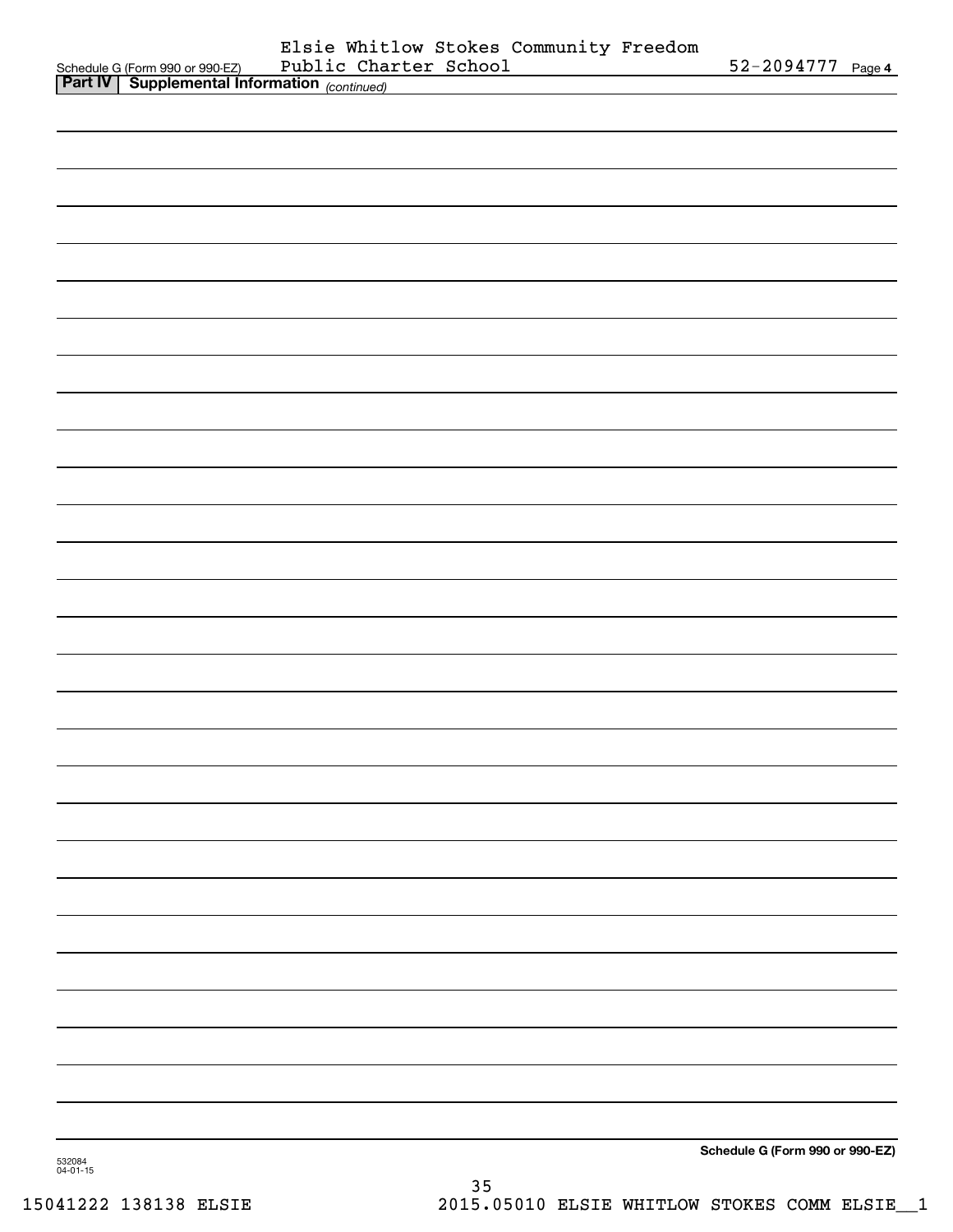**(Form 990 or 990-EZ)**

Department of the Treasury Internal Revenue Service Name of the organization



**Employer identification number** Public Charter School 52-2094777 Elsie Whitlow Stokes Community Freedom

Form 990, Part III, Line 1, Description of Organization Mission:

justice.

We teach children to think, speak, read, write, and learn in two

languages: English and French, or English and Spanish. With a dual

focus on academic excellence and community service, the School

accomplishes its mission by creating an environment of achievement,

respect, and non-violence.

Form 990, Part VI, Section A, line 2:

The Executive Director, Erika Bryant, is the daughter of Linda Moore, the

senior advisor of the school since August 1, 2013. John Bryant, a member of

the board, is the brother of Erika Bryant, Executive Director.

Form 990, Part VI, Section B, line 11:

Federal Form 990 is prepared by an independent accountant. The 990 is

reviewed by the finance committee and then provided to the entire board for approval.

Form 990, Part VI, Section B, Line 12c:

Trustees review their individual compliance with the conflict of interest

policy and sign statements affirming their compliance annually. If a

potential conflict arises, board members review that potential situation to

avoid conflict.

Form 990, Part VI, Section B, Line 15a:

532211 09-02-15 LHA For Paperwork Reduction Act Notice, see the Instructions for Form 990 or 990-EZ. Schedule O (Form 990 or 990-EZ) (2015)

36